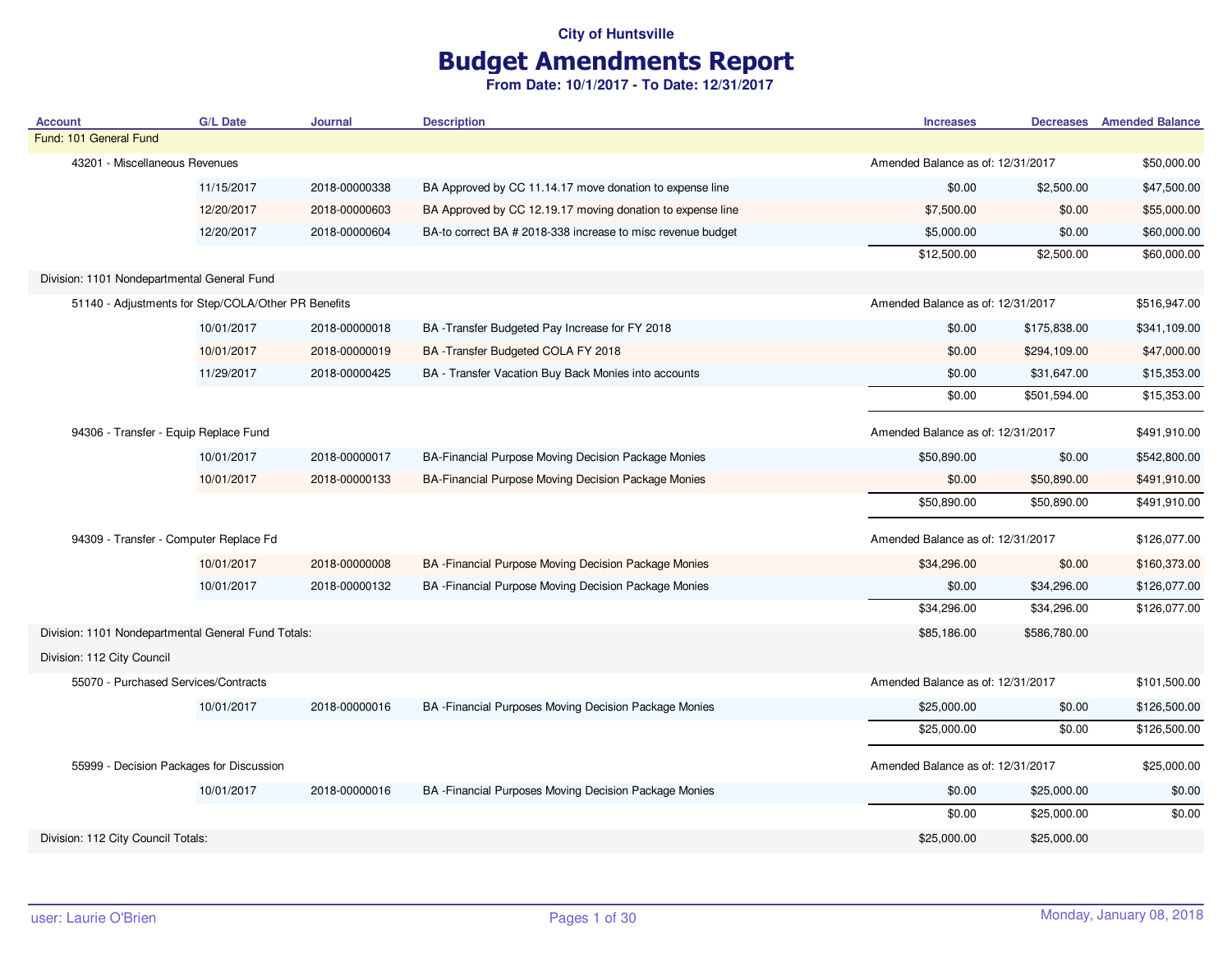# Budget Amendments Report

| <b>Account</b>                                 | <b>G/L Date</b> | <b>Journal</b> | <b>Description</b>                                               | <b>Increases</b>                  |                                   | <b>Decreases</b> Amended Balance |
|------------------------------------------------|-----------------|----------------|------------------------------------------------------------------|-----------------------------------|-----------------------------------|----------------------------------|
| Fund: 101 General Fund                         |                 |                |                                                                  |                                   |                                   |                                  |
| Division: 113 Office of City Manager           |                 |                |                                                                  |                                   |                                   |                                  |
| 51111 - Salaries - Full Time                   |                 |                |                                                                  |                                   | Amended Balance as of: 12/31/2017 |                                  |
|                                                | 10/01/2017      | 2018-00000018  | BA -Transfer Budgeted Pay Increase for FY 2018                   | \$3,277.00                        | \$0.00                            | \$217,626.00                     |
|                                                | 10/01/2017      | 2018-00000019  | BA-Transfer Budgeted COLA FY 2018                                | \$6,505.00                        | \$0.00                            | \$224,131.00                     |
|                                                |                 |                |                                                                  | \$9,782.00                        | \$0.00                            | \$224,131.00                     |
| Division: 113 Office of City Manager Totals:   |                 |                |                                                                  | \$9,782.00                        | \$0.00                            |                                  |
| Division: 114 Office of City Secretary         |                 |                |                                                                  |                                   |                                   |                                  |
| 51111 - Salaries - Full Time                   |                 |                |                                                                  | Amended Balance as of: 12/31/2017 |                                   | \$114,002.00                     |
|                                                | 10/01/2017      | 2018-00000018  | BA -Transfer Budgeted Pay Increase for FY 2018                   | \$2,080.00                        | \$0.00                            | \$116,082.00                     |
|                                                | 10/01/2017      | 2018-00000019  | BA-Transfer Budgeted COLA FY 2018                                | \$3,467.00                        | \$0.00                            | \$119,549.00                     |
|                                                |                 |                |                                                                  | \$5,547.00                        | \$0.00                            | \$119,549.00                     |
| Division: 114 Office of City Secretary Totals: |                 |                |                                                                  | \$5,547.00                        | \$0.00                            |                                  |
| Division: 117 Office of City Judge             |                 |                |                                                                  |                                   |                                   |                                  |
| 51111 - Salaries - Full Time                   |                 |                |                                                                  | Amended Balance as of: 12/31/2017 |                                   | \$61,500.00                      |
|                                                | 10/01/2017      | 2018-00000018  | BA -Transfer Budgeted Pay Increase for FY 2018                   | \$937.00                          | \$0.00                            | \$62,437.00                      |
|                                                | 10/01/2017      | 2018-00000019  | BA-Transfer Budgeted COLA FY 2018                                | \$1,562.00                        | \$0.00                            | \$63,999.00                      |
|                                                |                 |                |                                                                  | \$2,499.00                        | \$0.00                            | \$63,999.00                      |
| Division: 117 Office of City Judge Totals:     |                 |                |                                                                  | \$2,499.00                        | \$0.00                            |                                  |
| Division: 150 Human Resources                  |                 |                |                                                                  |                                   |                                   |                                  |
| 51111 - Salaries - Full Time                   |                 |                |                                                                  | Amended Balance as of: 12/31/2017 |                                   | \$255,818.00                     |
|                                                | 10/01/2017      | 2018-00000018  | BA -Transfer Budgeted Pay Increase for FY 2018                   | \$4,658.00                        | \$0.00                            | \$260,476.00                     |
|                                                | 10/01/2017      | 2018-00000019  | BA-Transfer Budgeted COLA FY 2018                                | \$7,763.00                        | \$0.00                            | \$268,239.00                     |
|                                                |                 |                |                                                                  | \$12,421.00                       | \$0.00                            | \$268,239.00                     |
| 52999 - Decision Packages for Discussion       |                 |                |                                                                  | Amended Balance as of: 12/31/2017 |                                   | \$5,000.00                       |
|                                                | 10/01/2017      | 2018-00000008  | BA - Financial Purpose Moving Decision Package Monies            | \$0.00                            | \$5,000.00                        | \$0.00                           |
|                                                | 10/01/2017      | 2018-00000132  | BA - Financial Purpose Moving Decision Package Monies            | \$5,000.00                        | \$0.00                            | \$5,000.00                       |
|                                                | 10/01/2017      | 2018-00000134  | BA-Financial Purposes Moving Decision Package Monies for purchas | \$0.00                            | \$5,000.00                        | \$0.00                           |
|                                                |                 |                |                                                                  | \$5,000.00                        | \$10,000.00                       | \$0.00                           |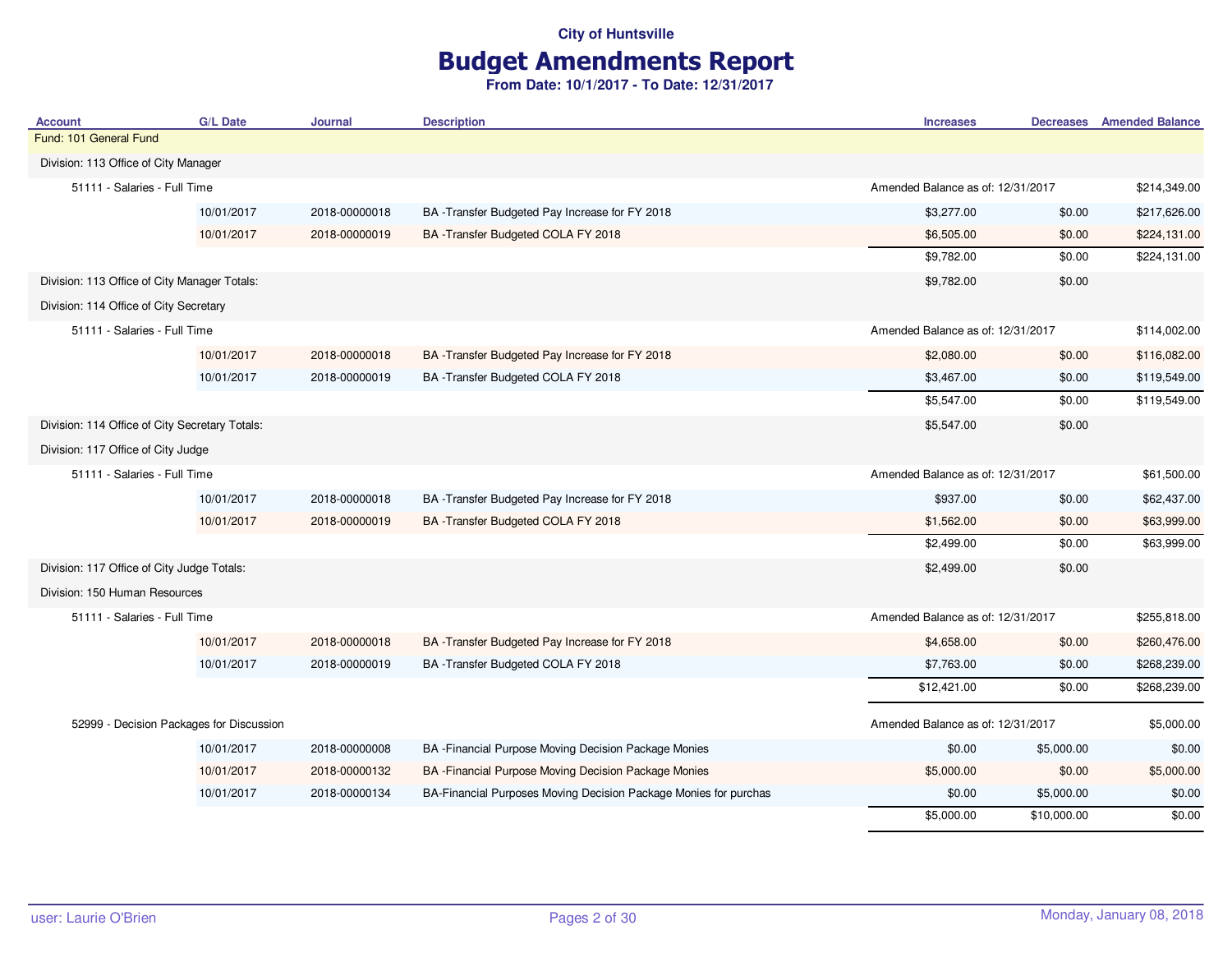# Budget Amendments Report

| <b>Account</b>                           | <b>G/L Date</b> | <b>Journal</b> | <b>Description</b>                                               | <b>Increases</b>                  |             | <b>Decreases</b> Amended Balance |
|------------------------------------------|-----------------|----------------|------------------------------------------------------------------|-----------------------------------|-------------|----------------------------------|
| Fund: 101 General Fund                   |                 |                |                                                                  |                                   |             |                                  |
| Division: 150 Human Resources            |                 |                |                                                                  |                                   |             |                                  |
| 55880 - Employee Compensation Studies    |                 |                |                                                                  | Amended Balance as of: 12/31/2017 |             | \$0.00                           |
|                                          | 10/01/2017      | 2018-00000003  | BA - Financial Purposes Moving Decision Package monies           | \$60,000.00                       | \$0.00      | \$60,000.00                      |
|                                          |                 |                |                                                                  | \$60,000.00                       | \$0.00      | \$60,000.00                      |
| 55999 - Decision Packages for Discussion |                 |                |                                                                  | Amended Balance as of: 12/31/2017 |             | \$60,000.00                      |
|                                          | 10/01/2017      | 2018-00000003  | BA - Financial Purposes Moving Decision Package monies           | \$0.00                            | \$60,000.00 | \$0.00                           |
|                                          |                 |                |                                                                  | \$0.00                            | \$60,000.00 | \$0.00                           |
| 90312 - Computers & Software             |                 |                |                                                                  | Amended Balance as of: 12/31/2017 |             | \$0.00                           |
|                                          | 10/01/2017      | 2018-00000134  | BA-Financial Purposes Moving Decision Package Monies for purchas | \$5,000.00                        | \$0.00      | \$5,000.00                       |
|                                          |                 |                |                                                                  | \$5,000.00                        | \$0.00      | \$5,000.00                       |
| Division: 150 Human Resources Totals:    |                 |                |                                                                  | \$82,421.00                       | \$70,000.00 |                                  |
| Division: 210 Finance                    |                 |                |                                                                  |                                   |             |                                  |
| 51111 - Salaries - Full Time             |                 |                |                                                                  | Amended Balance as of: 12/31/2017 |             | \$469,479.00                     |
|                                          | 10/01/2017      | 2018-00000018  | BA -Transfer Budgeted Pay Increase for FY 2018                   | \$8,407.00                        | \$0.00      | \$477,886.00                     |
|                                          | 10/01/2017      | 2018-00000019  | BA -Transfer Budgeted COLA FY 2018                               | \$14,011.00                       | \$0.00      | \$491,897.00                     |
|                                          | 11/29/2017      | 2018-00000425  | BA - Transfer Vacation Buy Back Monies into accounts             | \$2,060.00                        | \$0.00      | \$493,957.00                     |
|                                          |                 |                |                                                                  | \$24,478.00                       | \$0.00      | \$493,957.00                     |
| Division: 210 Finance Totals:            |                 |                |                                                                  | \$24,478.00                       | \$0.00      |                                  |
| Division: 231 Municipal Court            |                 |                |                                                                  |                                   |             |                                  |
| 51111 - Salaries - Full Time             |                 |                |                                                                  | Amended Balance as of: 12/31/2017 |             | \$186,375.00                     |
|                                          | 10/01/2017      | 2018-00000004  | BA - Financial Purposes Moving Decision Package Monies           | \$31,512.00                       | \$0.00      | \$217,887.00                     |
|                                          | 10/01/2017      | 2018-00000018  | BA -Transfer Budgeted Pay Increase for FY 2018                   | \$3,603.00                        | \$0.00      | \$221,490.00                     |
|                                          | 10/01/2017      | 2018-00000019  | BA -Transfer Budgeted COLA FY 2018                               | \$12,012.00                       | \$0.00      | \$233,502.00                     |
|                                          | 10/01/2017      | 2018-00000020  | BA -Keying error on BA # 2018-019 & BA# 2018-04                  | \$0.00                            | \$1.00      | \$233,501.00                     |
|                                          | 10/01/2017      | 2018-00000020  | BA-Keying error on BA # 2018-019 & BA# 2018-04                   | \$0.00                            | \$6,006.00  | \$227,495.00                     |
|                                          | 11/29/2017      | 2018-00000425  | BA - Transfer Vacation Buy Back Monies into accounts             | \$2,262.00                        | \$0.00      | \$229,757.00                     |
|                                          |                 |                |                                                                  | \$49,389.00                       | \$6,007.00  | \$229,757.00                     |
|                                          |                 |                |                                                                  |                                   |             |                                  |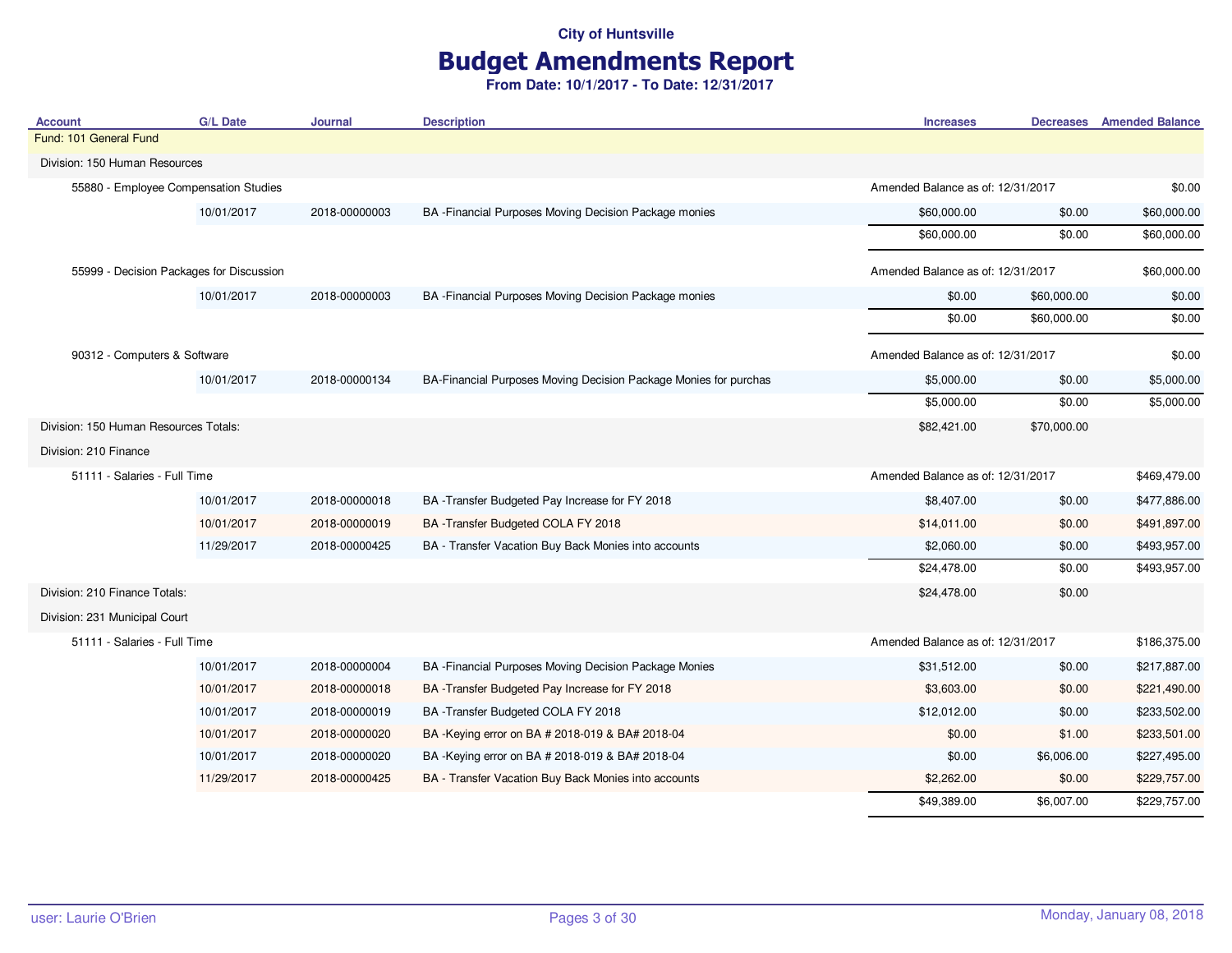## Budget Amendments Report

| <b>Account</b>                           | <b>G/L Date</b>            | <b>Journal</b> | <b>Description</b>                                     | <b>Increases</b>                  |                                   | <b>Decreases</b> Amended Balance |
|------------------------------------------|----------------------------|----------------|--------------------------------------------------------|-----------------------------------|-----------------------------------|----------------------------------|
| Fund: 101 General Fund                   |                            |                |                                                        |                                   |                                   |                                  |
| Division: 231 Municipal Court            |                            |                |                                                        |                                   |                                   |                                  |
| 51201 - TMRS Retirement                  |                            |                |                                                        | Amended Balance as of: 12/31/2017 |                                   | \$36,158.00                      |
|                                          | 10/01/2017                 | 2018-00000004  | BA - Financial Purposes Moving Decision Package Monies | \$5,912.00                        | \$0.00                            | \$42,070.00                      |
|                                          |                            |                |                                                        | \$5,912.00                        | \$0.00                            | \$42,070.00                      |
| 51202 - Health Insurance                 |                            |                |                                                        | Amended Balance as of: 12/31/2017 |                                   | \$40,800.00                      |
|                                          | 10/01/2017                 | 2018-00000004  | BA - Financial Purposes Moving Decision Package Monies | \$10,200.00                       | \$0.00                            | \$51,000.00                      |
|                                          |                            |                |                                                        | \$10,200.00                       | \$0.00                            | \$51,000.00                      |
|                                          | 51204 - Workers Comp Insur |                |                                                        |                                   | Amended Balance as of: 12/31/2017 | \$295.00                         |
|                                          | 10/01/2017                 | 2018-00000004  | BA - Financial Purposes Moving Decision Package Monies | \$38.00                           | \$0.00                            | \$333.00                         |
|                                          |                            |                |                                                        | \$38.00                           | \$0.00                            | \$333.00                         |
| 51205 - Medicare Tax                     |                            |                |                                                        |                                   | Amended Balance as of: 12/31/2017 |                                  |
|                                          | 10/01/2017                 | 2018-00000004  | BA - Financial Purposes Moving Decision Package Monies | \$457.00                          | \$0.00                            | \$3,470.00                       |
|                                          |                            |                |                                                        | \$457.00                          | \$0.00                            | \$3,470.00                       |
| 51206 - Unemployment Comp Insur          |                            |                |                                                        | Amended Balance as of: 12/31/2017 |                                   | \$50.00                          |
|                                          | 10/01/2017                 | 2018-00000004  | BA - Financial Purposes Moving Decision Package Monies | \$9.00                            | \$0.00                            | \$59.00                          |
|                                          |                            |                |                                                        | \$9.00                            | \$0.00                            | \$59.00                          |
| 51999 - Decision Packages for Discussion |                            |                |                                                        | Amended Balance as of: 12/31/2017 |                                   | \$48,127.00                      |
|                                          | 10/01/2017                 | 2018-00000004  | BA - Financial Purposes Moving Decision Package Monies | \$0.00                            | \$48,127.00                       | \$0.00                           |
|                                          |                            |                |                                                        | \$0.00                            | \$48,127.00                       | \$0.00                           |
| Division: 231 Municipal Court Totals:    |                            |                |                                                        | \$66,005.00                       | \$54,134.00                       |                                  |
| Division: 234 Purchasing                 |                            |                |                                                        |                                   |                                   |                                  |
| 51111 - Salaries - Full Time             |                            |                |                                                        | Amended Balance as of: 12/31/2017 |                                   | \$71,254.00                      |
|                                          | 10/01/2017                 | 2018-00000018  | BA -Transfer Budgeted Pay Increase for FY 2018         | \$1,292.00                        | \$0.00                            | \$72,546.00                      |
|                                          | 10/01/2017                 | 2018-00000019  | BA -Transfer Budgeted COLA FY 2018                     | \$2,154.00                        | \$0.00                            | \$74,700.00                      |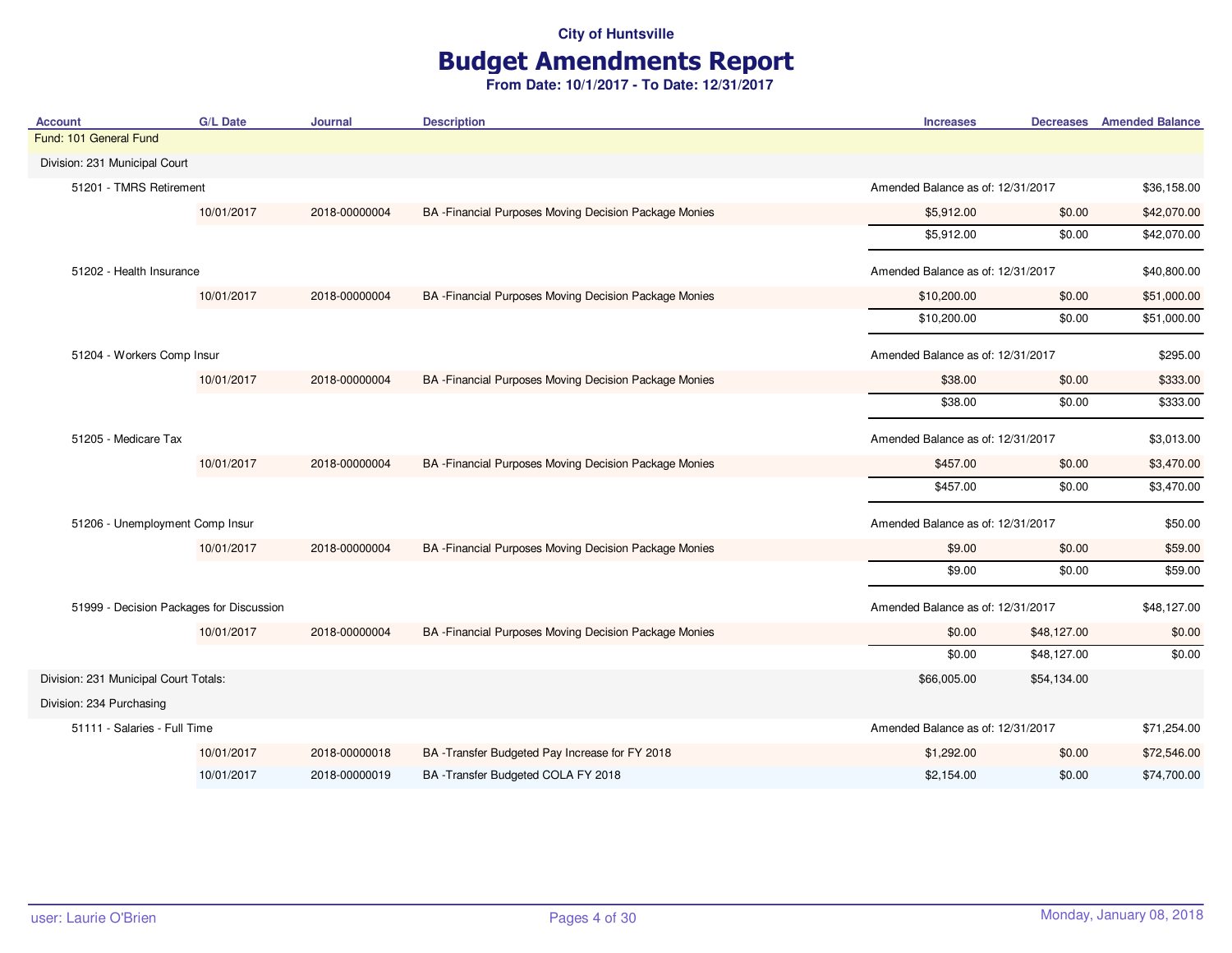# Budget Amendments Report

| <b>Account</b>                                    | <b>G/L Date</b> | Journal       | <b>Description</b>                                   | <b>Increases</b>                  |              | <b>Decreases</b> Amended Balance |
|---------------------------------------------------|-----------------|---------------|------------------------------------------------------|-----------------------------------|--------------|----------------------------------|
| Fund: 101 General Fund                            |                 |               |                                                      |                                   |              |                                  |
| Division: 234 Purchasing                          |                 |               |                                                      |                                   |              |                                  |
| 51111 - Salaries - Full Time                      |                 |               |                                                      | Amended Balance as of: 12/31/2017 |              | \$71,254.00                      |
|                                                   | 11/29/2017      | 2018-00000425 | BA - Transfer Vacation Buy Back Monies into accounts | \$1,371.00                        | \$0.00       | \$76,071.00                      |
|                                                   |                 |               |                                                      | \$4,817.00                        | \$0.00       | \$76,071.00                      |
| Division: 234 Purchasing Totals:                  |                 |               |                                                      | \$4,817.00                        | \$0.00       |                                  |
| Division: 320 Public Works Administration         |                 |               |                                                      |                                   |              |                                  |
| 51111 - Salaries - Full Time                      |                 |               |                                                      | Amended Balance as of: 12/31/2017 |              | \$227,443.00                     |
|                                                   | 10/01/2017      | 2018-00000018 | BA -Transfer Budgeted Pay Increase for FY 2018       | \$4,153.00                        | \$0.00       | \$231,596.00                     |
|                                                   | 10/01/2017      | 2018-00000019 | BA -Transfer Budgeted COLA FY 2018                   | \$6,922.00                        | \$0.00       | \$238,518.00                     |
|                                                   |                 |               |                                                      | \$11,075.00                       | \$0.00       | \$238,518.00                     |
| Division: 320 Public Works Administration Totals: |                 |               |                                                      | \$11,075.00                       | \$0.00       |                                  |
| Division: 323 Streets                             |                 |               |                                                      |                                   |              |                                  |
| 51111 - Salaries - Full Time                      |                 |               | Amended Balance as of: 12/31/2017                    |                                   | \$420,427.00 |                                  |
|                                                   | 10/01/2017      | 2018-00000018 | BA -Transfer Budgeted Pay Increase for FY 2018       | \$7,778.00                        | \$0.00       | \$428,205.00                     |
|                                                   | 10/01/2017      | 2018-00000019 | BA -Transfer Budgeted COLA FY 2018                   | \$12,963.00                       | \$0.00       | \$441,168.00                     |
|                                                   |                 |               |                                                      | \$20,741.00                       | \$0.00       | \$441,168.00                     |
| Division: 323 Streets Totals:                     |                 |               |                                                      | \$20,741.00                       | \$0.00       |                                  |
| Division: 388 Warehouse                           |                 |               |                                                      |                                   |              |                                  |
| 51111 - Salaries - Full Time                      |                 |               |                                                      | Amended Balance as of: 12/31/2017 |              | \$33,946.00                      |
|                                                   | 10/01/2017      | 2018-00000018 | BA -Transfer Budgeted Pay Increase for FY 2018       | \$628.00                          | \$0.00       | \$34,574.00                      |
|                                                   | 10/01/2017      | 2018-00000019 | BA -Transfer Budgeted COLA FY 2018                   | \$1,046.00                        | \$0.00       | \$35,620.00                      |
|                                                   |                 |               |                                                      | \$1,674.00                        | \$0.00       | \$35,620.00                      |
| Division: 388 Warehouse Totals:                   |                 |               |                                                      | \$1,674.00                        | \$0.00       |                                  |
| Division: 389 Garage/Fleet Services               |                 |               |                                                      |                                   |              |                                  |
| 51111 - Salaries - Full Time                      |                 |               |                                                      | Amended Balance as of: 12/31/2017 |              | \$306,977.00                     |
|                                                   | 10/01/2017      | 2018-00000018 | BA -Transfer Budgeted Pay Increase for FY 2018       | \$6,140.00                        | \$0.00       | \$313,117.00                     |
|                                                   | 10/01/2017      | 2018-00000019 | BA-Transfer Budgeted COLA FY 2018                    | \$10,233.00                       | \$0.00       | \$323,350.00                     |
|                                                   |                 |               |                                                      | \$16,373.00                       | \$0.00       | \$323,350.00                     |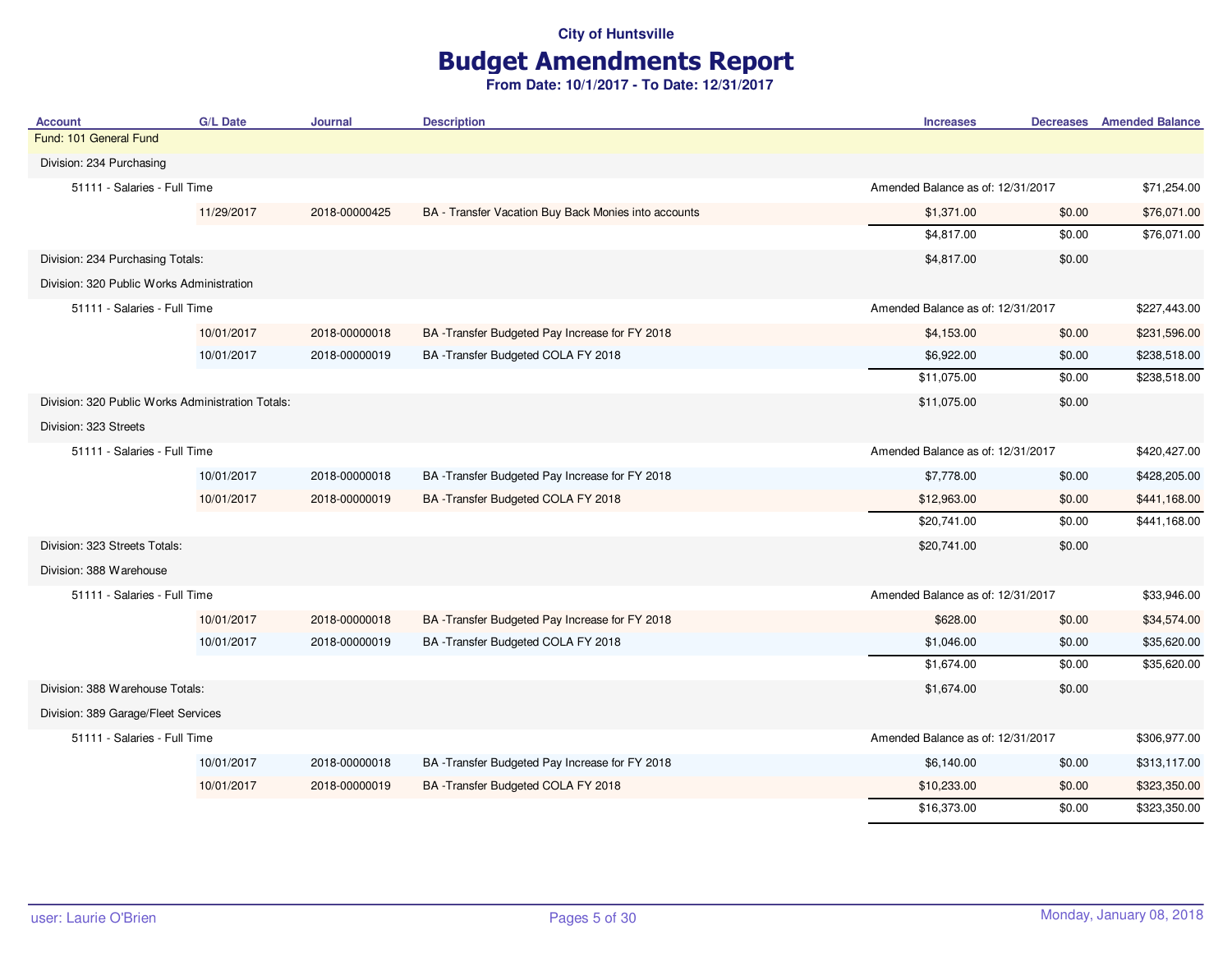## Budget Amendments Report

| <b>Account</b>                                       | <b>G/L Date</b> | Journal       | <b>Description</b>                                   | <b>Increases</b>                  |             | <b>Decreases</b> Amended Balance |
|------------------------------------------------------|-----------------|---------------|------------------------------------------------------|-----------------------------------|-------------|----------------------------------|
| Fund: 101 General Fund                               |                 |               |                                                      |                                   |             |                                  |
| Division: 389 Garage/Fleet Services                  |                 |               |                                                      |                                   |             |                                  |
| 55070 - Purchased Services/Contracts                 |                 |               |                                                      | Amended Balance as of: 12/31/2017 |             | \$1,824.00                       |
|                                                      | 10/01/2017      | 2018-00000012 | BA-Financial Purposes Moving Decision Package Monies | \$10,000.00                       | \$0.00      | \$11,824.00                      |
|                                                      |                 |               |                                                      | \$10,000.00                       | \$0.00      | \$11,824.00                      |
| 55999 - Decision Packages for Discussion             |                 |               |                                                      | Amended Balance as of: 12/31/2017 |             | \$10,000.00                      |
|                                                      | 10/01/2017      | 2018-00000012 | BA-Financial Purposes Moving Decision Package Monies | \$0.00                            | \$10,000.00 | \$0.00                           |
|                                                      |                 |               |                                                      | \$0.00                            | \$10,000.00 | \$0.00                           |
| 69020 - Cap. Mach/Tools/Equip                        |                 |               |                                                      | Amended Balance as of: 12/31/2017 |             | \$0.00                           |
|                                                      | 10/01/2017      | 2018-00000012 | BA-Financial Purposes Moving Decision Package Monies | \$20,495.00                       | \$0.00      | \$20,495.00                      |
|                                                      |                 |               |                                                      | \$20,495.00                       | \$0.00      | \$20,495.00                      |
| 69999 - Decision Packages for Discussion             |                 |               |                                                      | Amended Balance as of: 12/31/2017 |             | \$20,495.00                      |
|                                                      | 10/01/2017      | 2018-00000012 | BA-Financial Purposes Moving Decision Package Monies | \$0.00                            | \$20,495.00 | \$0.00                           |
|                                                      |                 |               |                                                      | \$0.00                            | \$20,495.00 | \$0.00                           |
| Division: 389 Garage/Fleet Services Totals:          |                 |               |                                                      | \$46,868.00                       | \$30,495.00 |                                  |
| Division: 420 Parks & Leisure Administration         |                 |               |                                                      |                                   |             |                                  |
| 51111 - Salaries - Full Time                         |                 |               |                                                      | Amended Balance as of: 12/31/2017 |             | \$133,311.00                     |
|                                                      | 10/01/2017      | 2018-00000018 | BA -Transfer Budgeted Pay Increase for FY 2018       | \$2,451.00                        | \$0.00      | \$135,762.00                     |
|                                                      | 10/01/2017      | 2018-00000019 | BA-Transfer Budgeted COLA FY 2018                    | \$4,085.00                        | \$0.00      | \$139,847.00                     |
|                                                      | 11/29/2017      | 2018-00000425 | BA - Transfer Vacation Buy Back Monies into accounts | \$1,659.00                        | \$0.00      | \$141,506.00                     |
|                                                      | 12/01/2017      | 2018-00000475 | BA for acctg purposes only - cover phone allow acct  | \$0.00                            | \$540.00    | \$140,966.00                     |
|                                                      |                 |               |                                                      | \$8,195.00                        | \$540.00    | \$140,966.00                     |
| 51124 - Allowances-Clothing/Cell Phone               |                 |               |                                                      | Amended Balance as of: 12/31/2017 |             | \$0.00                           |
|                                                      | 12/01/2017      | 2018-00000475 | BA for acctg purposes only - cover phone allow acct  | \$540.00                          | \$0.00      | \$540.00                         |
|                                                      |                 |               |                                                      | \$540.00                          | \$0.00      | \$540.00                         |
| Division: 420 Parks & Leisure Administration Totals: |                 |               |                                                      | \$8,735.00                        | \$540.00    |                                  |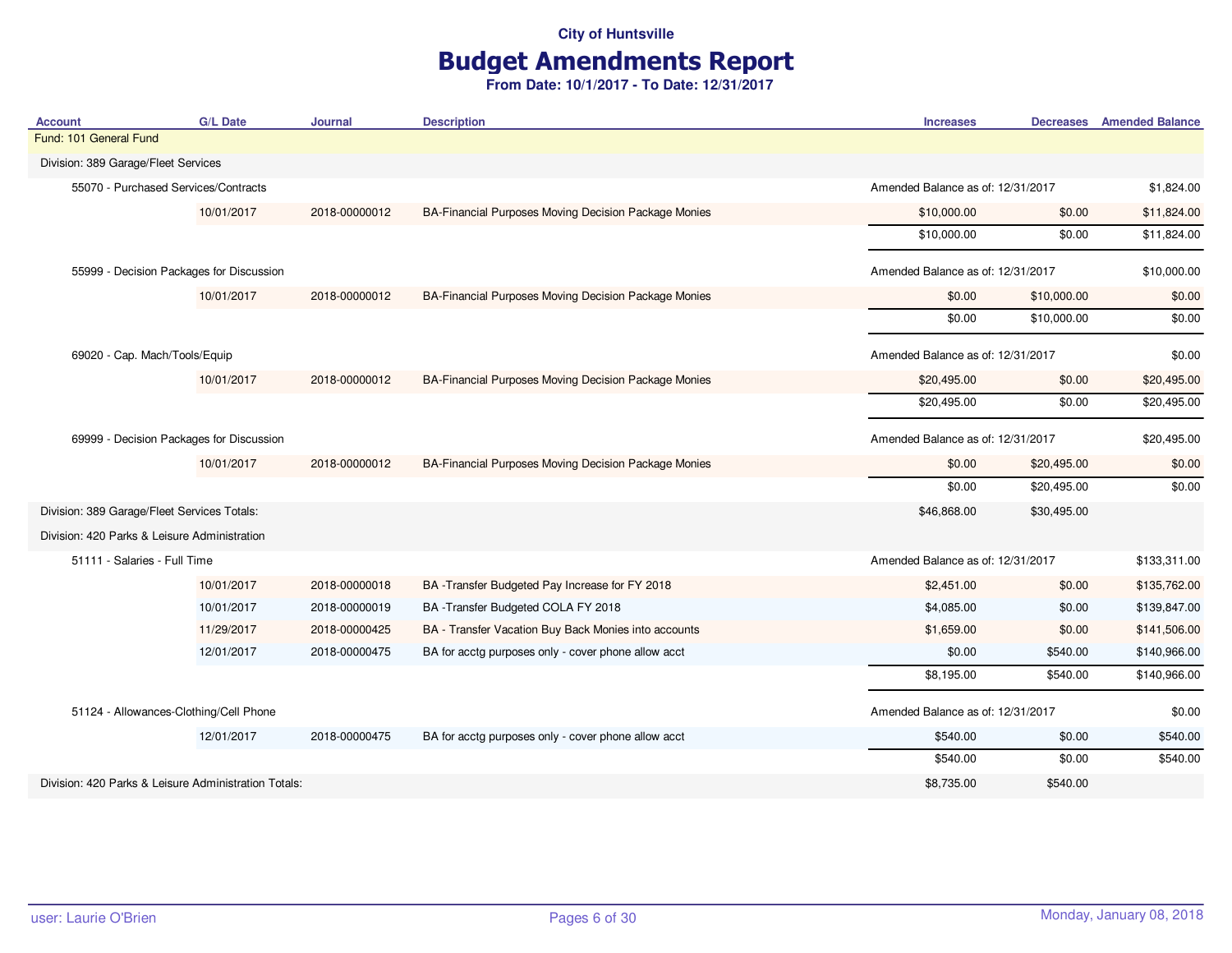# Budget Amendments Report

| <b>Account</b>                                  | <b>G/L Date</b>              | Journal       | <b>Description</b>                                   | <b>Increases</b>                  |        | <b>Decreases</b> Amended Balance |
|-------------------------------------------------|------------------------------|---------------|------------------------------------------------------|-----------------------------------|--------|----------------------------------|
| Fund: 101 General Fund                          |                              |               |                                                      |                                   |        |                                  |
| Division: 422 Parks Maintenance                 |                              |               |                                                      |                                   |        |                                  |
| 51111 - Salaries - Full Time                    |                              |               |                                                      | Amended Balance as of: 12/31/2017 |        | \$350,754.00                     |
|                                                 | 10/01/2017                   | 2018-00000019 | BA-Transfer Budgeted COLA FY 2018                    | \$12,382.00                       | \$0.00 | \$363,136.00                     |
|                                                 | 11/29/2017                   | 2018-00000425 | BA - Transfer Vacation Buy Back Monies into accounts | \$765.00                          | \$0.00 | \$363,901.00                     |
|                                                 |                              |               |                                                      | \$13,147.00                       | \$0.00 | \$363,901.00                     |
| Division: 422 Parks Maintenance Totals:         |                              |               |                                                      | \$13,147.00                       | \$0.00 |                                  |
| Division: 424 Aquatic Center Operations         |                              |               |                                                      |                                   |        |                                  |
|                                                 | 51111 - Salaries - Full Time |               |                                                      | Amended Balance as of: 12/31/2017 |        | \$45,012.00                      |
|                                                 | 10/01/2017                   | 2018-00000018 | BA -Transfer Budgeted Pay Increase for FY 2018       | \$1,425.00                        | \$0.00 | \$46,437.00                      |
|                                                 | 10/01/2017                   | 2018-00000018 | BA -Transfer Budgeted Pay Increase for FY 2018       | \$7,429.00                        | \$0.00 | \$53,866.00                      |
|                                                 | 10/01/2017                   | 2018-00000019 | BA -Transfer Budgeted COLA FY 2018                   | \$2,375.00                        | \$0.00 | \$56,241.00                      |
|                                                 |                              |               |                                                      | \$11,229.00                       | \$0.00 | \$56,241.00                      |
| Division: 424 Aquatic Center Operations Totals: |                              |               |                                                      | \$11,229.00                       | \$0.00 |                                  |
| Division: 444 Building Maintenance              |                              |               |                                                      |                                   |        |                                  |
| 51111 - Salaries - Full Time                    |                              |               |                                                      | Amended Balance as of: 12/31/2017 |        | \$76,690.00                      |
|                                                 | 10/01/2017                   | 2018-00000018 | BA -Transfer Budgeted Pay Increase for FY 2018       | \$1,590.00                        | \$0.00 | \$78,280.00                      |
|                                                 | 10/01/2017                   | 2018-00000019 | BA-Transfer Budgeted COLA FY 2018                    | \$2,649.00                        | \$0.00 | \$80,929.00                      |
|                                                 | 11/29/2017                   | 2018-00000425 | BA - Transfer Vacation Buy Back Monies into accounts | \$980.00                          | \$0.00 | \$81,909.00                      |
|                                                 |                              |               |                                                      | \$5,219.00                        | \$0.00 | \$81,909.00                      |
| Division: 444 Building Maintenance Totals:      |                              |               |                                                      | \$5,219.00                        | \$0.00 |                                  |
| Division: 460 Cemetery                          |                              |               |                                                      |                                   |        |                                  |
| 51111 - Salaries - Full Time                    |                              |               |                                                      | Amended Balance as of: 12/31/2017 |        | \$44,554.00                      |
|                                                 | 10/01/2017                   | 2018-00000018 | BA -Transfer Budgeted Pay Increase for FY 2018       | \$833.00                          | \$0.00 | \$45,387.00                      |
|                                                 | 10/01/2017                   | 2018-00000019 | BA-Transfer Budgeted COLA FY 2018                    | \$1,388.00                        | \$0.00 | \$46,775.00                      |
|                                                 |                              |               |                                                      | \$2,221.00                        | \$0.00 | \$46,775.00                      |
| Division: 460 Cemetery Totals:                  |                              |               |                                                      | \$2,221.00                        | \$0.00 |                                  |
| Division: 550 Public Safety Administration      |                              |               |                                                      |                                   |        |                                  |
| 51111 - Salaries - Full Time                    |                              |               |                                                      | Amended Balance as of: 12/31/2017 |        | \$164,665.00                     |
|                                                 | 10/01/2017                   | 2018-00000018 | BA-Transfer Budgeted Pay Increase for FY 2018        | \$2,965.00                        | \$0.00 | \$167,630.00                     |
|                                                 | 10/01/2017                   | 2018-00000019 | BA -Transfer Budgeted COLA FY 2018                   | \$4,942.00                        | \$0.00 | \$172,572.00                     |
|                                                 |                              |               |                                                      |                                   |        |                                  |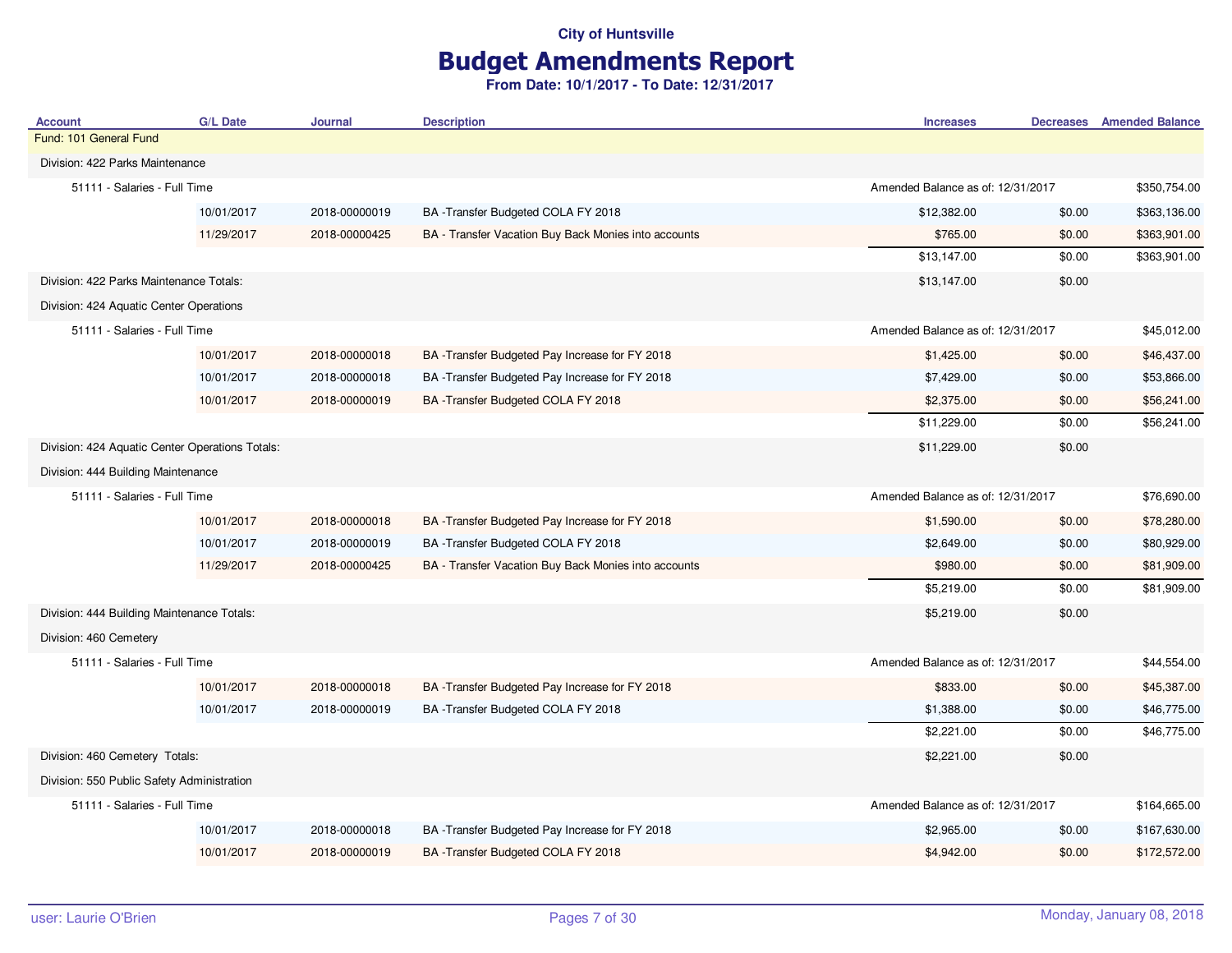# Budget Amendments Report

| <b>Account</b>                                     | <b>G/L Date</b> | <b>Journal</b> | <b>Description</b>                                     | <b>Increases</b>                  | <b>Decreases</b> Amended Balance |
|----------------------------------------------------|-----------------|----------------|--------------------------------------------------------|-----------------------------------|----------------------------------|
| Fund: 101 General Fund                             |                 |                |                                                        |                                   |                                  |
| Division: 550 Public Safety Administration         |                 |                |                                                        |                                   |                                  |
| 51111 - Salaries - Full Time                       |                 |                |                                                        | Amended Balance as of: 12/31/2017 | \$164,665.00                     |
|                                                    | 11/29/2017      | 2018-00000425  | BA - Transfer Vacation Buy Back Monies into accounts   | \$2,240.00                        | \$0.00<br>\$174,812.00           |
|                                                    |                 |                |                                                        | \$10,147.00                       | \$0.00<br>\$174,812.00           |
| Division: 550 Public Safety Administration Totals: |                 |                |                                                        | \$10,147.00                       | \$0.00                           |
| Division: 551 Police Services                      |                 |                |                                                        |                                   |                                  |
| 51111 - Salaries - Full Time                       |                 |                |                                                        | Amended Balance as of: 12/31/2017 | \$3,061,169.00                   |
|                                                    | 10/01/2017      | 2018-00000006  | BA - Financial Purposes Moving Decision Package Monies | \$43,597.00                       | \$0.00<br>\$3,104,766.00         |
|                                                    | 10/01/2017      | 2018-00000018  | BA -Transfer Budgeted Pay Increase for FY 2018         | \$58,790.00                       | \$3,163,556.00<br>\$0.00         |
|                                                    | 10/01/2017      | 2018-00000019  | BA -Transfer Budgeted COLA FY 2018                     | \$97,983.00                       | \$0.00<br>\$3,261,539.00         |
|                                                    | 11/29/2017      | 2018-00000425  | BA - Transfer Vacation Buy Back Monies into accounts   | \$11,039.00                       | \$0.00<br>\$3,272,578.00         |
|                                                    |                 |                |                                                        | \$211,409.00                      | \$3,272,578.00<br>\$0.00         |
| 51123 - Incentive Pay (Degree/OIC)                 |                 |                |                                                        | Amended Balance as of: 12/31/2017 | \$38,400.00                      |
|                                                    | 10/01/2017      | 2018-00000006  | BA - Financial Purposes Moving Decision Package Monies | \$1,200.00                        | \$39,600.00<br>\$0.00            |
|                                                    |                 |                |                                                        | \$1,200.00                        | \$0.00<br>\$39,600.00            |
| 51126 - License Pay (Certification/Bilingual)      |                 |                |                                                        | Amended Balance as of: 12/31/2017 | \$50,700.00                      |
|                                                    | 10/01/2017      | 2018-00000006  | BA - Financial Purposes Moving Decision Package Monies | \$1,200.00                        | \$51,900.00<br>\$0.00            |
|                                                    |                 |                |                                                        | \$1,200.00                        | \$0.00<br>\$51,900.00            |
| 51201 - TMRS Retirement                            |                 |                |                                                        | Amended Balance as of: 12/31/2017 | \$626,569.00                     |
|                                                    | 10/01/2017      | 2018-00000006  | BA - Financial Purposes Moving Decision Package Monies | \$8,629.00                        | \$0.00<br>\$635,198.00           |
|                                                    |                 |                |                                                        | \$8,629.00                        | \$0.00<br>\$635,198.00           |
| 51202 - Health Insurance                           |                 |                |                                                        | Amended Balance as of: 12/31/2017 | \$531,552.00                     |
|                                                    | 10/01/2017      | 2018-00000006  | BA - Financial Purposes Moving Decision Package Monies | \$10,200.00                       | \$541,752.00<br>\$0.00           |
|                                                    |                 |                |                                                        | \$10,200.00                       | \$0.00<br>\$541,752.00           |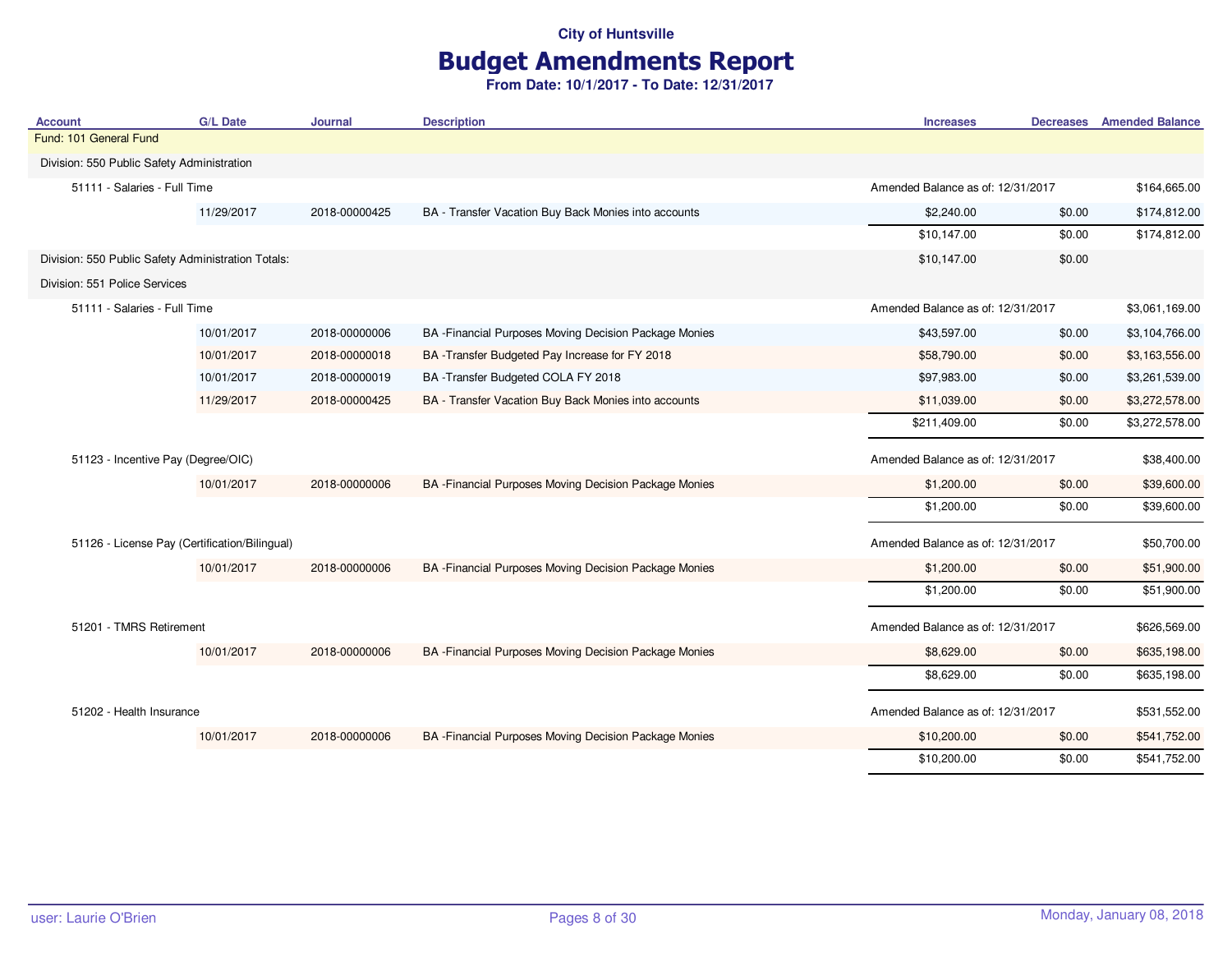# Budget Amendments Report

| <b>Account</b>                           | <b>G/L Date</b> | <b>Journal</b> | <b>Description</b>                                         | <b>Increases</b>                  |                                   | <b>Decreases</b> Amended Balance |
|------------------------------------------|-----------------|----------------|------------------------------------------------------------|-----------------------------------|-----------------------------------|----------------------------------|
| Fund: 101 General Fund                   |                 |                |                                                            |                                   |                                   |                                  |
| Division: 551 Police Services            |                 |                |                                                            |                                   |                                   |                                  |
| 51204 - Workers Comp Insur               |                 |                |                                                            | Amended Balance as of: 12/31/2017 |                                   | \$41,546.00                      |
|                                          | 10/01/2017      | 2018-00000006  | BA - Financial Purposes Moving Decision Package Monies     | \$475.00                          | \$0.00                            | \$42,021.00                      |
|                                          |                 |                |                                                            | \$475.00                          | \$0.00                            | \$42,021.00                      |
| 51205 - Medicare Tax                     |                 |                |                                                            | Amended Balance as of: 12/31/2017 |                                   | \$48,226.00                      |
|                                          | 10/01/2017      | 2018-00000006  | BA - Financial Purposes Moving Decision Package Monies     | \$667.00                          | \$0.00                            | \$48,893.00                      |
|                                          |                 |                |                                                            | \$667.00                          | \$0.00                            | \$48,893.00                      |
| 51206 - Unemployment Comp Insur          |                 |                |                                                            |                                   | Amended Balance as of: 12/31/2017 |                                  |
|                                          | 10/01/2017      | 2018-00000006  | BA - Financial Purposes Moving Decision Package Monies     | \$9.00                            | \$0.00                            | \$540.00                         |
|                                          |                 |                |                                                            | \$9.00                            | \$0.00                            | \$540.00                         |
| 51999 - Decision Packages for Discussion |                 |                |                                                            | Amended Balance as of: 12/31/2017 |                                   | \$65,977.00                      |
|                                          | 10/01/2017      | 2018-00000006  | BA - Financial Purposes Moving Decision Package Monies     | \$0.00                            | \$65,977.00                       | \$0.00                           |
|                                          |                 |                |                                                            | \$0.00                            | \$65,977.00                       | \$0.00                           |
| 52030 - Clothing                         |                 |                |                                                            |                                   | Amended Balance as of: 12/31/2017 |                                  |
|                                          | 10/01/2017      | 2018-00000006  | BA - Financial Purposes Moving Decision Package Monies     | \$2,400.00                        | \$0.00                            | \$41,707.00                      |
|                                          |                 |                |                                                            | \$2,400.00                        | \$0.00                            | \$41,707.00                      |
| 52420 - Bicycle Program                  |                 |                |                                                            | Amended Balance as of: 12/31/2017 |                                   | \$2,500.00                       |
|                                          | 11/15/2017      | 2018-00000338  | BA Approved by CC 11.14.17 move donation to expense line   | \$2,500.00                        | \$0.00                            | \$5,000.00                       |
|                                          | 12/20/2017      | 2018-00000603  | BA Approved by CC 12.19.17 moving donation to expense line | \$7,500.00                        | \$0.00                            | \$12,500.00                      |
|                                          |                 |                |                                                            | \$10,000.00                       | \$0.00                            | \$12,500.00                      |
| 52999 - Decision Packages for Discussion |                 |                |                                                            | Amended Balance as of: 12/31/2017 |                                   | \$2,400.00                       |
|                                          | 10/01/2017      | 2018-00000006  | BA - Financial Purposes Moving Decision Package Monies     | \$0.00                            | \$2,400.00                        | \$0.00                           |
|                                          |                 |                |                                                            | \$0.00                            | \$2,400.00                        | \$0.00                           |
|                                          |                 |                |                                                            |                                   |                                   |                                  |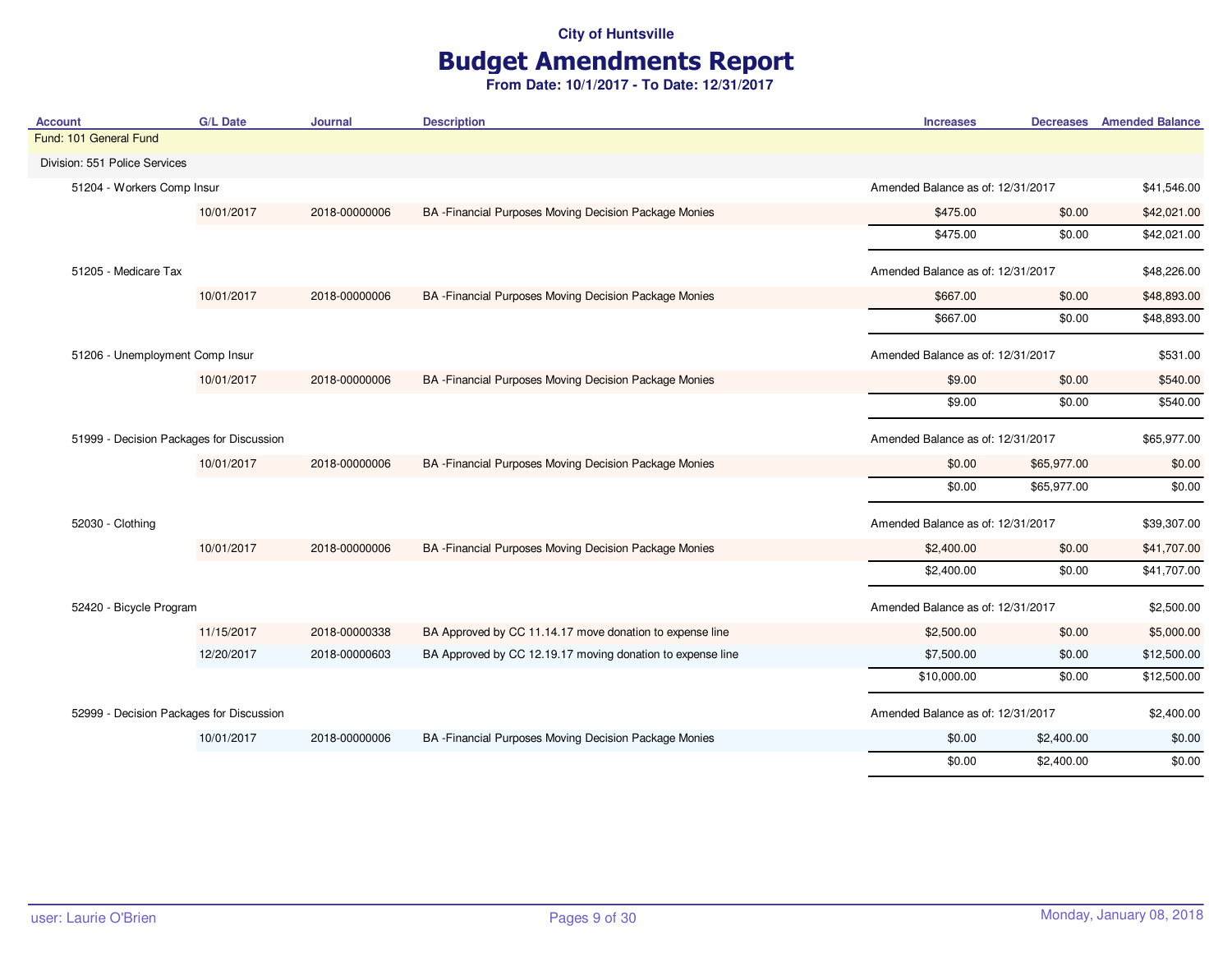# Budget Amendments Report

| <b>Account</b>                            | <b>G/L Date</b> | <b>Journal</b>                    | <b>Description</b>                                               | <b>Increases</b>                  |              | <b>Decreases</b> Amended Balance |
|-------------------------------------------|-----------------|-----------------------------------|------------------------------------------------------------------|-----------------------------------|--------------|----------------------------------|
| Fund: 101 General Fund                    |                 |                                   |                                                                  |                                   |              |                                  |
| Division: 551 Police Services             |                 |                                   |                                                                  |                                   |              |                                  |
| 55080 - Travel & Training                 |                 |                                   |                                                                  | Amended Balance as of: 12/31/2017 |              | \$35,460.00                      |
|                                           | 10/01/2017      | 2018-00000006                     | BA - Financial Purposes Moving Decision Package Monies           | \$3,500.00                        | \$0.00       | \$38,960.00                      |
|                                           |                 |                                   |                                                                  | \$3,500.00                        | \$0.00       | \$38,960.00                      |
| 55999 - Decision Packages for Discussion  |                 |                                   |                                                                  | Amended Balance as of: 12/31/2017 |              | \$3,500.00                       |
|                                           | 10/01/2017      | 2018-00000006                     | BA - Financial Purposes Moving Decision Package Monies           | \$0.00                            | \$3,500.00   | \$0.00                           |
|                                           |                 |                                   |                                                                  | \$0.00                            | \$3,500.00   | \$0.00                           |
| 69040 - Motor Vehicles                    |                 |                                   |                                                                  | Amended Balance as of: 12/31/2017 |              | \$111,850.00                     |
|                                           | 10/01/2017      | 2018-00000017                     | BA-Financial Purpose Moving Decision Package Monies              | \$9,820.00                        | \$0.00       | \$121,670.00                     |
|                                           | 10/01/2017      | 2018-00000133                     | BA-Financial Purpose Moving Decision Package Monies              | \$0.00                            | \$9,820.00   | \$111,850.00                     |
|                                           | 10/01/2017      | 2018-00000136                     | BA-Financial Purposes Moving Decision Package Monies for purchas | \$9,820.00                        | \$0.00       | \$121,670.00                     |
|                                           |                 |                                   |                                                                  | \$19,640.00                       | \$9,820.00   | \$121,670.00                     |
| 69999 - Decision Packages for Discussion  |                 | Amended Balance as of: 12/31/2017 |                                                                  | \$30,500.00                       |              |                                  |
|                                           | 10/01/2017      | 2018-00000017                     | BA-Financial Purpose Moving Decision Package Monies              | \$0.00                            | \$30,500.00  | \$0.00                           |
|                                           | 10/01/2017      | 2018-00000133                     | BA-Financial Purpose Moving Decision Package Monies              | \$30,500.00                       | \$0.00       | \$30,500.00                      |
|                                           | 10/01/2017      | 2018-00000136                     | BA-Financial Purposes Moving Decision Package Monies for purchas | \$0.00                            | \$9,820.00   | \$20,680.00                      |
|                                           | 10/01/2017      | 2018-00000136                     | BA-Financial Purposes Moving Decision Package Monies for purchas | \$0.00                            | \$20,680.00  | \$0.00                           |
|                                           |                 |                                   |                                                                  | \$30,500.00                       | \$61,000.00  | \$0.00                           |
| 90300 - New Vehicle & Equipment Purchases |                 |                                   |                                                                  | Amended Balance as of: 12/31/2017 |              | \$0.00                           |
|                                           | 10/01/2017      | 2018-00000136                     | BA-Financial Purposes Moving Decision Package Monies for purchas | \$20,680.00                       | \$0.00       | \$20,680.00                      |
|                                           |                 |                                   |                                                                  | \$20,680.00                       | \$0.00       | \$20,680.00                      |
| Division: 551 Police Services Totals:     |                 |                                   |                                                                  | \$320,509.00                      | \$142,697.00 |                                  |
| Division: 552 Fire Services               |                 |                                   |                                                                  |                                   |              |                                  |
| 51111 - Salaries - Full Time              |                 |                                   |                                                                  | Amended Balance as of: 12/31/2017 |              | \$853,264.00                     |
|                                           | 10/01/2017      | 2018-00000018                     | BA -Transfer Budgeted Pay Increase for FY 2018                   | \$16,731.00                       | \$0.00       | \$869,995.00                     |
|                                           | 10/01/2017      | 2018-00000019                     | BA -Transfer Budgeted COLA FY 2018                               | \$27,886.00                       | \$0.00       | \$897,881.00                     |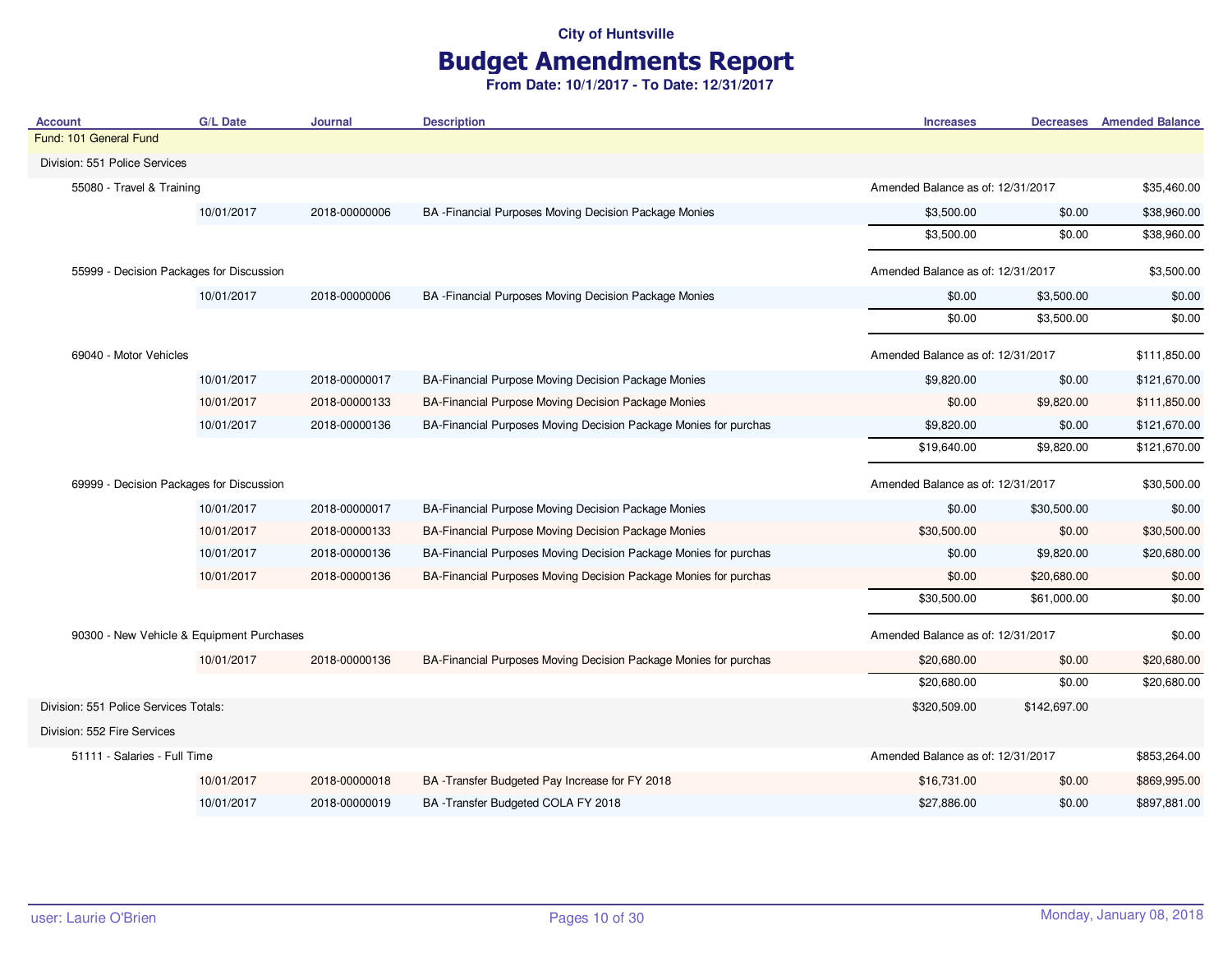# Budget Amendments Report

| <b>Account</b>                            | <b>G/L Date</b>                          | <b>Journal</b> | <b>Description</b>                                               | <b>Increases</b>                  |                                   | Decreases Amended Balance |
|-------------------------------------------|------------------------------------------|----------------|------------------------------------------------------------------|-----------------------------------|-----------------------------------|---------------------------|
| Fund: 101 General Fund                    |                                          |                |                                                                  |                                   |                                   |                           |
| Division: 552 Fire Services               |                                          |                |                                                                  |                                   |                                   |                           |
| 51111 - Salaries - Full Time              |                                          |                |                                                                  |                                   | Amended Balance as of: 12/31/2017 |                           |
|                                           | 11/29/2017                               | 2018-00000425  | BA - Transfer Vacation Buy Back Monies into accounts             | \$5,489.00                        | \$0.00                            | \$903,370.00              |
|                                           |                                          |                |                                                                  | \$50,106.00                       | \$0.00                            | \$903,370.00              |
| 55034 - Communication & Data Services     |                                          |                |                                                                  | Amended Balance as of: 12/31/2017 |                                   | \$3,840.00                |
|                                           | 10/01/2017                               | 2018-00000009  | BA - Financial Purposes Moving Decision Package Monies           | \$960.00                          | \$0.00                            | \$4,800.00                |
|                                           |                                          |                |                                                                  | \$960.00                          | \$0.00                            | \$4,800.00                |
| 55070 - Purchased Services/Contracts      |                                          |                |                                                                  | Amended Balance as of: 12/31/2017 |                                   | \$29,739.00               |
|                                           | 10/01/2017                               | 2018-00000140  | BA-Financial Purposes Moving Decision Package Monies             | \$80,000.00                       | \$0.00                            | \$109,739.00              |
|                                           |                                          |                |                                                                  | \$80,000.00                       | \$0.00                            | \$109,739.00              |
|                                           | 57999 - Decision Packages for Discussion |                |                                                                  |                                   | Amended Balance as of: 12/31/2017 | \$80,000.00               |
|                                           | 10/01/2017                               | 2018-00000140  | BA-Financial Purposes Moving Decision Package Monies             | \$0.00                            | \$80,000.00                       | \$0.00                    |
|                                           |                                          |                |                                                                  | \$0.00                            | \$80,000.00                       | \$0.00                    |
| 69999 - Decision Packages for Discussion  |                                          |                |                                                                  | Amended Balance as of: 12/31/2017 |                                   | \$55,511.00               |
|                                           | 10/01/2017                               | 2018-00000008  | BA - Financial Purpose Moving Decision Package Monies            | \$0.00                            | \$24,341.00                       | \$31,170.00               |
|                                           | 10/01/2017                               | 2018-00000009  | BA - Financial Purposes Moving Decision Package Monies           | \$0.00                            | \$960.00                          | \$30,210.00               |
|                                           | 10/01/2017                               | 2018-00000017  | BA-Financial Purpose Moving Decision Package Monies              | \$0.00                            | \$30,210.00                       | \$0.00                    |
|                                           | 10/01/2017                               | 2018-00000132  | BA - Financial Purpose Moving Decision Package Monies            | \$24,341.00                       | \$0.00                            | \$24,341.00               |
|                                           | 10/01/2017                               | 2018-00000133  | BA-Financial Purpose Moving Decision Package Monies              | \$30,210.00                       | \$0.00                            | \$54,551.00               |
|                                           | 10/01/2017                               | 2018-00000134  | BA-Financial Purposes Moving Decision Package Monies for purchas | \$0.00                            | \$24,341.00                       | \$30,210.00               |
|                                           | 10/01/2017                               | 2018-00000136  | BA-Financial Purposes Moving Decision Package Monies for purchas | \$0.00                            | \$30,210.00                       | \$0.00                    |
|                                           |                                          |                |                                                                  | \$54,551.00                       | \$110,062.00                      | \$0.00                    |
| 90300 - New Vehicle & Equipment Purchases |                                          |                |                                                                  | Amended Balance as of: 12/31/2017 |                                   | \$0.00                    |
|                                           | 10/01/2017                               | 2018-00000136  | BA-Financial Purposes Moving Decision Package Monies for purchas | \$30,210.00                       | \$0.00                            | \$30,210.00               |
|                                           |                                          |                |                                                                  | \$30,210.00                       | \$0.00                            | \$30,210.00               |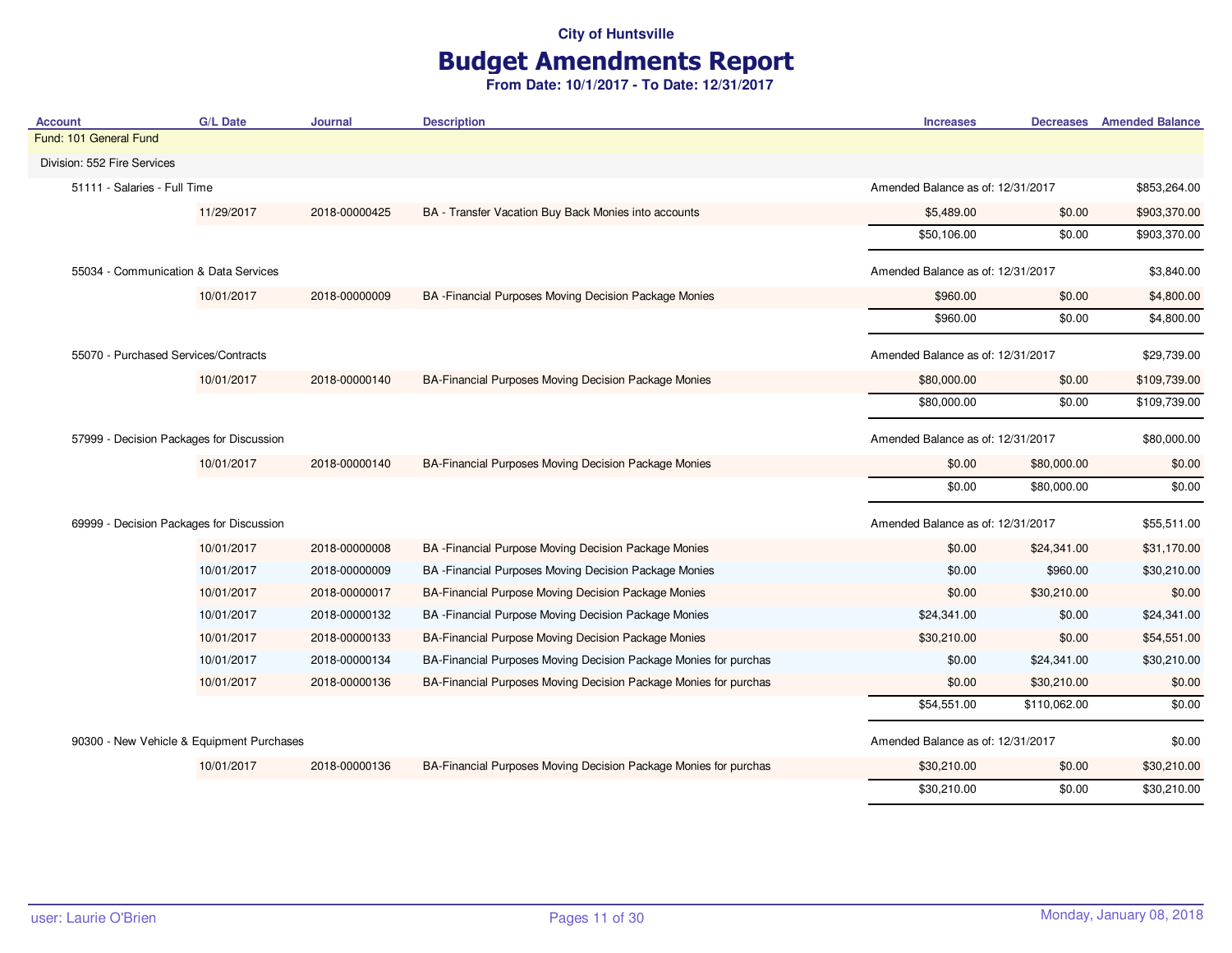# Budget Amendments Report

| <b>Account</b>                               | <b>G/L Date</b> | Journal       | <b>Description</b>                                               | <b>Increases</b>                  |                                   | <b>Decreases</b> Amended Balance |
|----------------------------------------------|-----------------|---------------|------------------------------------------------------------------|-----------------------------------|-----------------------------------|----------------------------------|
| Fund: 101 General Fund                       |                 |               |                                                                  |                                   |                                   |                                  |
| Division: 552 Fire Services                  |                 |               |                                                                  |                                   |                                   |                                  |
| 90312 - Computers & Software                 |                 |               |                                                                  |                                   | Amended Balance as of: 12/31/2017 |                                  |
|                                              | 10/01/2017      | 2018-00000134 | BA-Financial Purposes Moving Decision Package Monies for purchas | \$24,341.00                       | \$0.00                            | \$24,341.00                      |
|                                              |                 |               |                                                                  | \$24,341.00                       | \$0.00                            | \$24,341.00                      |
| Division: 552 Fire Services Totals:          |                 |               |                                                                  | \$240,168.00                      | \$190,062.00                      |                                  |
| Division: 556 Victim Services                |                 |               |                                                                  |                                   |                                   |                                  |
| 51111 - Salaries - Full Time                 |                 |               |                                                                  | Amended Balance as of: 12/31/2017 |                                   | \$42,620.00                      |
|                                              | 10/01/2017      | 2018-00000018 | BA -Transfer Budgeted Pay Increase for FY 2018                   | \$789.00                          | \$0.00                            | \$43,409.00                      |
|                                              | 10/01/2017      | 2018-00000019 | BA -Transfer Budgeted COLA FY 2018                               | \$1,315.00                        | \$0.00                            | \$44,724.00                      |
|                                              |                 |               |                                                                  | \$2,104.00                        | \$0.00                            | \$44,724.00                      |
| Division: 556 Victim Services Totals:        |                 |               |                                                                  | \$2,104.00                        | \$0.00                            |                                  |
| Division: 640 Information Technology         |                 |               |                                                                  |                                   |                                   |                                  |
| 51111 - Salaries - Full Time                 |                 |               |                                                                  | Amended Balance as of: 12/31/2017 |                                   | \$260,566.00                     |
|                                              | 10/01/2017      | 2018-00000018 | BA -Transfer Budgeted Pay Increase for FY 2018                   | \$4,733.00                        | \$0.00                            | \$265,299.00                     |
|                                              | 10/01/2017      | 2018-00000019 | BA -Transfer Budgeted COLA FY 2018                               | \$7,889.00                        | \$0.00                            | \$273,188.00                     |
|                                              |                 |               |                                                                  | \$12,622.00                       | \$0.00                            | \$273,188.00                     |
| Division: 640 Information Technology Totals: |                 |               |                                                                  | \$12,622.00                       | \$0.00                            |                                  |
| Division: 642 GIS                            |                 |               |                                                                  |                                   |                                   |                                  |
| 51111 - Salaries - Full Time                 |                 |               |                                                                  | Amended Balance as of: 12/31/2017 |                                   | \$152,538.00                     |
|                                              | 10/01/2017      | 2018-00000018 | BA -Transfer Budgeted Pay Increase for FY 2018                   | \$2,767.00                        | \$0.00                            | \$155,305.00                     |
|                                              | 10/01/2017      | 2018-00000019 | BA -Transfer Budgeted COLA FY 2018                               | \$4,611.00                        | \$0.00                            | \$159,916.00                     |
|                                              |                 |               |                                                                  | \$7,378.00                        | \$0.00                            | \$159,916.00                     |
|                                              |                 |               |                                                                  |                                   |                                   |                                  |
| 55570 - Software Annual Maint Agreemnts      |                 |               |                                                                  | Amended Balance as of: 12/31/2017 |                                   | \$0.00                           |
|                                              | 10/01/2017      | 2018-00000011 | BA-Financial Purposes Moving Decision Package Monies             | \$493.00                          | \$0.00                            | \$493.00                         |
|                                              | 10/01/2017      | 2018-00000011 | BA-Financial Purposes Moving Decision Package Monies             | \$590.00                          | \$0.00                            | \$1,083.00                       |
|                                              |                 |               |                                                                  | \$1,083.00                        | \$0.00                            | \$1,083.00                       |
| 55999 - Decision Packages for Discussion     |                 |               |                                                                  | Amended Balance as of: 12/31/2017 |                                   | \$1,083.00                       |
|                                              | 10/01/2017      | 2018-00000011 | BA-Financial Purposes Moving Decision Package Monies             | \$0.00                            | \$493.00                          | \$590.00                         |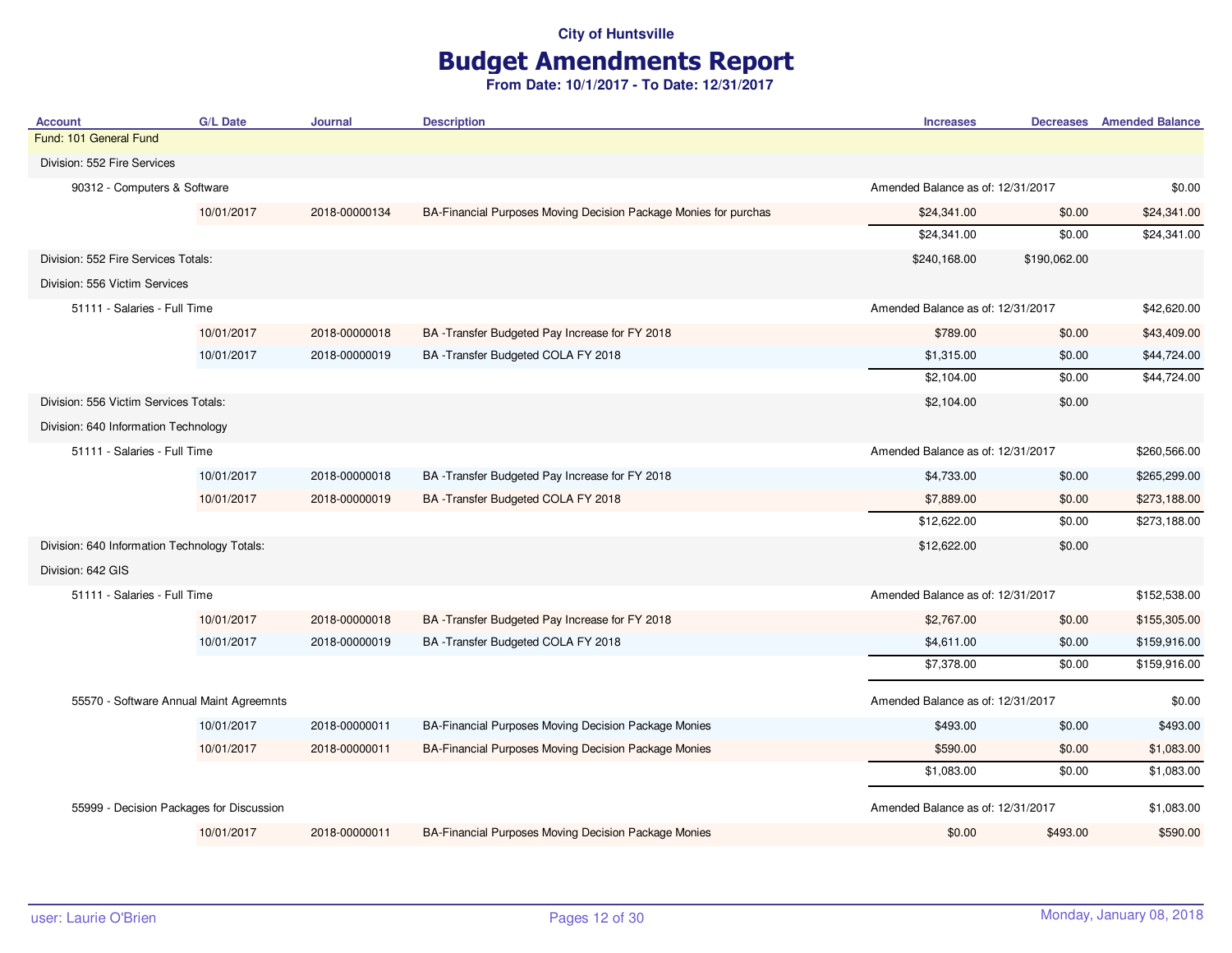# Budget Amendments Report

| <b>Account</b>                           | <b>G/L Date</b> | <b>Journal</b> | <b>Description</b>                                   | <b>Increases</b>                  |                                   | <b>Decreases</b> Amended Balance |
|------------------------------------------|-----------------|----------------|------------------------------------------------------|-----------------------------------|-----------------------------------|----------------------------------|
| Fund: 101 General Fund                   |                 |                |                                                      |                                   |                                   |                                  |
| Division: 642 GIS                        |                 |                |                                                      |                                   |                                   |                                  |
| 55999 - Decision Packages for Discussion |                 |                |                                                      | Amended Balance as of: 12/31/2017 |                                   | \$1,083.00                       |
|                                          | 10/01/2017      | 2018-00000011  | BA-Financial Purposes Moving Decision Package Monies | \$0.00                            | \$590.00                          | \$0.00                           |
|                                          |                 |                |                                                      | \$0.00                            | \$1,083.00                        | \$0.00                           |
| 69020 - Cap. Mach/Tools/Equip            |                 |                |                                                      | Amended Balance as of: 12/31/2017 |                                   | \$0.00                           |
|                                          | 10/01/2017      | 2018-00000011  | BA-Financial Purposes Moving Decision Package Monies | \$15,034.00                       | \$0.00                            | \$15,034.00                      |
|                                          |                 |                |                                                      | \$15,034.00                       | \$0.00                            | \$15,034.00                      |
| 69999 - Decision Packages for Discussion |                 |                |                                                      | Amended Balance as of: 12/31/2017 |                                   | \$15,034.00                      |
|                                          | 10/01/2017      | 2018-00000011  | BA-Financial Purposes Moving Decision Package Monies | \$0.00                            | \$15,034.00                       | \$0.00                           |
|                                          |                 |                |                                                      | \$0.00                            | \$15,034.00                       | \$0.00                           |
| Division: 642 GIS Totals:                |                 |                |                                                      | \$23,495.00                       | \$16,117.00                       |                                  |
| Division: 647 Library Services           |                 |                |                                                      |                                   |                                   |                                  |
| 51111 - Salaries - Full Time             |                 |                |                                                      |                                   | Amended Balance as of: 12/31/2017 |                                  |
|                                          | 10/01/2017      | 2018-00000018  | BA -Transfer Budgeted Pay Increase for FY 2018       | \$6,289.00                        | \$0.00                            | \$231,897.00                     |
|                                          | 10/01/2017      | 2018-00000019  | BA -Transfer Budgeted COLA FY 2018                   | \$10,482.00                       | \$0.00                            | \$242,379.00                     |
|                                          |                 |                |                                                      | \$16,771.00                       | \$0.00                            | \$242,379.00                     |
| Division: 647 Library Services Totals:   |                 |                |                                                      | \$16,771.00                       | \$0.00                            |                                  |
| Division: 715 Support Services           |                 |                |                                                      |                                   |                                   |                                  |
| 51111 - Salaries - Full Time             |                 |                |                                                      | Amended Balance as of: 12/31/2017 |                                   | \$127,568.00                     |
|                                          | 10/01/2017      | 2018-00000018  | BA -Transfer Budgeted Pay Increase for FY 2018       | \$2,577.00                        | \$0.00                            | \$130,145.00                     |
|                                          | 10/01/2017      | 2018-00000019  | BA -Transfer Budgeted COLA FY 2018                   | \$4,295.00                        | \$0.00                            | \$134,440.00                     |
|                                          | 11/29/2017      | 2018-00000425  | BA - Transfer Vacation Buy Back Monies into accounts | \$1,143.00                        | \$0.00                            | \$135,583.00                     |
|                                          |                 |                |                                                      | \$8,015.00                        | \$0.00                            | \$135,583.00                     |
| Division: 715 Support Services Totals:   |                 |                |                                                      | \$8,015.00                        | \$0.00                            |                                  |
| Division: 716 Planning and Zoning        |                 |                |                                                      |                                   |                                   |                                  |
| 51111 - Salaries - Full Time             |                 |                |                                                      | Amended Balance as of: 12/31/2017 |                                   | \$161,069.00                     |
|                                          | 10/01/2017      | 2018-00000018  | BA -Transfer Budgeted Pay Increase for FY 2018       | \$3,166.00                        | \$0.00                            | \$164,235.00                     |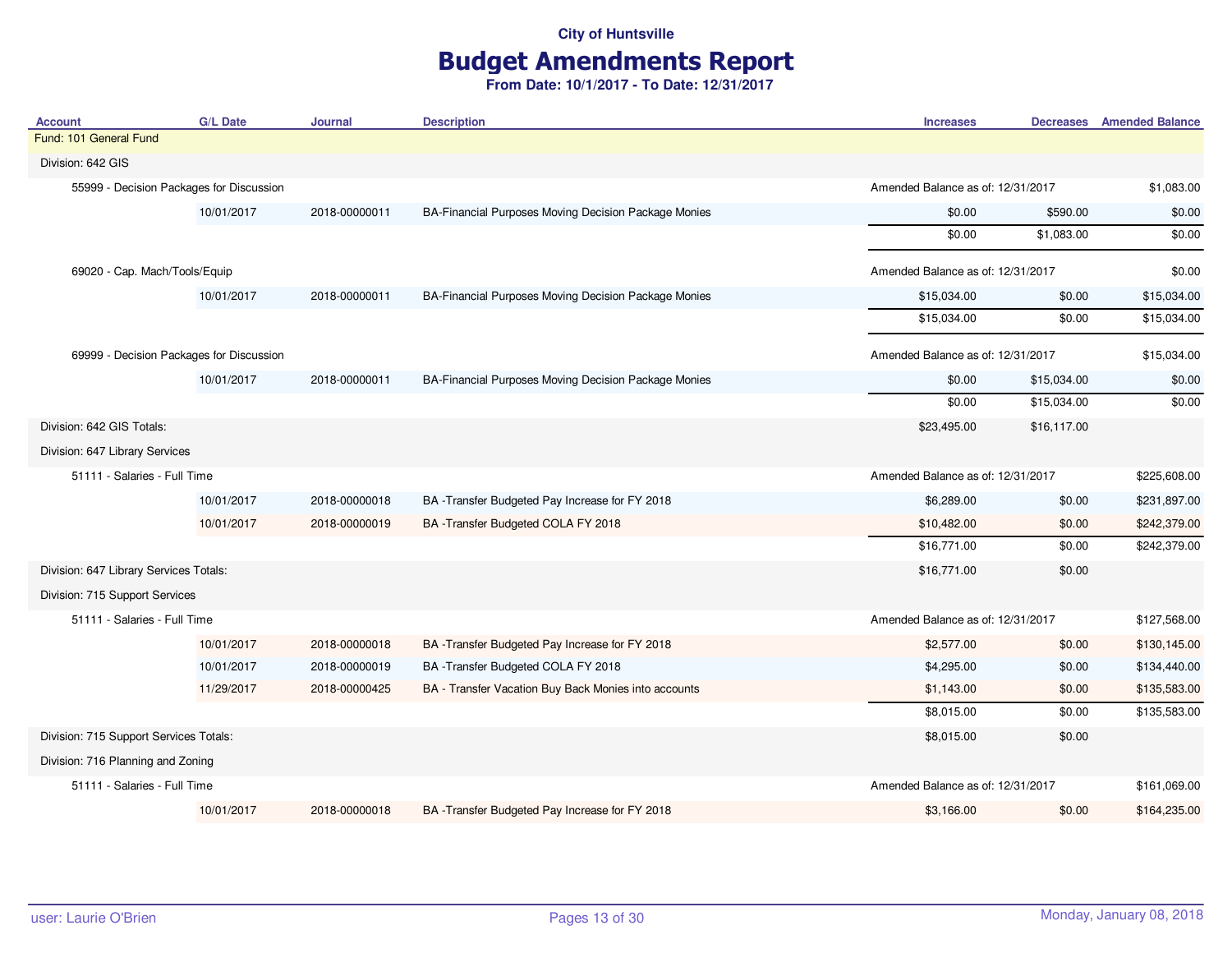# Budget Amendments Report

| <b>Account</b>                            | <b>G/L Date</b> | Journal       | <b>Description</b>                                    | <b>Increases</b>                  | <b>Decreases</b> Amended Balance |
|-------------------------------------------|-----------------|---------------|-------------------------------------------------------|-----------------------------------|----------------------------------|
| Fund: 101 General Fund                    |                 |               |                                                       |                                   |                                  |
| Division: 716 Planning and Zoning         |                 |               |                                                       |                                   |                                  |
| 51111 - Salaries - Full Time              |                 |               |                                                       | Amended Balance as of: 12/31/2017 | \$161,069.00                     |
|                                           | 10/01/2017      | 2018-00000019 | BA -Transfer Budgeted COLA FY 2018                    | \$5,277.00                        | \$0.00<br>\$169,512.00           |
|                                           |                 |               |                                                       | \$8,443.00                        | \$169,512.00<br>\$0.00           |
| Division: 716 Planning and Zoning Totals: |                 |               |                                                       | \$8,443.00                        | \$0.00                           |
| Division: 717 Engineering and Mapping     |                 |               |                                                       |                                   |                                  |
| 51111 - Salaries - Full Time              |                 |               |                                                       | Amended Balance as of: 12/31/2017 | \$372,407.00                     |
|                                           | 10/01/2017      | 2018-00000005 | BA - Financial Purposes Moving Decsion Package Monies | \$38,605.00                       | \$0.00<br>\$411,012.00           |
|                                           | 10/01/2017      | 2018-00000005 | BA - Financial Purposes Moving Decsion Package Monies | \$79,168.00                       | \$0.00<br>\$490,180.00           |
|                                           | 10/01/2017      | 2018-00000018 | BA -Transfer Budgeted Pay Increase for FY 2018        | \$6,859.00                        | \$0.00<br>\$497,039.00           |
|                                           | 10/01/2017      | 2018-00000019 | BA-Transfer Budgeted COLA FY 2018                     | \$11,432.00                       | \$508,471.00<br>\$0.00           |
|                                           | 11/29/2017      | 2018-00000425 | BA - Transfer Vacation Buy Back Monies into accounts  | \$883.00                          | \$509,354.00<br>\$0.00           |
|                                           |                 |               |                                                       | \$136,947.00                      | \$509,354.00<br>\$0.00           |
| 51124 - Allowances-Clothing/Cell Phone    |                 |               |                                                       | Amended Balance as of: 12/31/2017 | \$960.00                         |
|                                           | 10/01/2017      | 2018-00000005 | BA - Financial Purposes Moving Decsion Package Monies | \$1,800.00                        | \$2,760.00<br>\$0.00             |
|                                           |                 |               |                                                       | \$1,800.00                        | \$0.00<br>\$2,760.00             |
| 51201 - TMRS Retirement                   |                 |               |                                                       | Amended Balance as of: 12/31/2017 | \$72,636.00                      |
|                                           | 10/01/2017      | 2018-00000005 | BA - Financial Purposes Moving Decsion Package Monies | \$7,242.00                        | \$79,878.00<br>\$0.00            |
|                                           | 10/01/2017      | 2018-00000005 | BA - Financial Purposes Moving Decsion Package Monies | \$15,190.00                       | \$0.00<br>\$95,068.00            |
|                                           |                 |               |                                                       | \$22,432.00                       | \$95,068.00<br>\$0.00            |
| 51202 - Health Insurance                  |                 |               |                                                       | Amended Balance as of: 12/31/2017 | \$61,339.00                      |
|                                           | 10/01/2017      | 2018-00000005 | BA - Financial Purposes Moving Decsion Package Monies | \$20,400.00                       | \$81,739.00<br>\$0.00            |
|                                           |                 |               |                                                       | \$20,400.00                       | \$81,739.00<br>\$0.00            |
| 51204 - Workers Comp Insur                |                 |               |                                                       | Amended Balance as of: 12/31/2017 | \$947.00                         |
|                                           | 10/01/2017      | 2018-00000005 | BA - Financial Purposes Moving Decsion Package Monies | \$85.00                           | \$1,032.00<br>\$0.00             |
|                                           |                 |               |                                                       |                                   |                                  |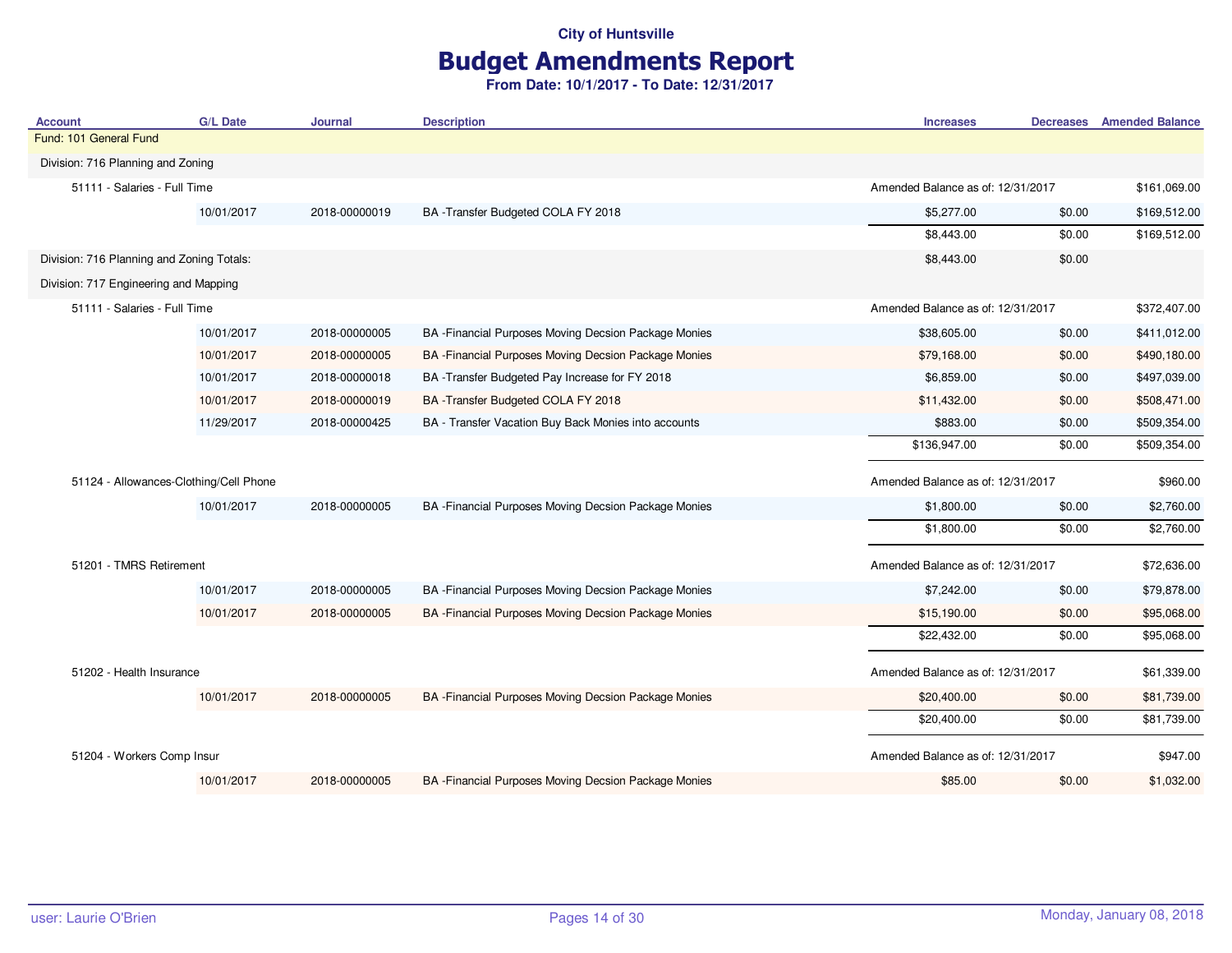# Budget Amendments Report

| <b>Account</b>                           | <b>G/L Date</b> | <b>Journal</b> | <b>Description</b>                                               | <b>Increases</b>                  |                                   | <b>Decreases</b> Amended Balance |
|------------------------------------------|-----------------|----------------|------------------------------------------------------------------|-----------------------------------|-----------------------------------|----------------------------------|
| Fund: 101 General Fund                   |                 |                |                                                                  |                                   |                                   |                                  |
| Division: 717 Engineering and Mapping    |                 |                |                                                                  |                                   |                                   |                                  |
| 51204 - Workers Comp Insur               |                 |                |                                                                  |                                   | Amended Balance as of: 12/31/2017 |                                  |
|                                          | 10/01/2017      | 2018-00000005  | BA - Financial Purposes Moving Decsion Package Monies            | \$174.00                          | \$0.00                            | \$1,206.00                       |
|                                          |                 |                |                                                                  | \$259.00                          | \$0.00                            | \$1,206.00                       |
| 51205 - Medicare Tax                     |                 |                |                                                                  | Amended Balance as of: 12/31/2017 |                                   | \$5,590.00                       |
|                                          | 10/01/2017      | 2018-00000005  | BA - Financial Purposes Moving Decsion Package Monies            | \$560.00                          | \$0.00                            | \$6,150.00                       |
|                                          | 10/01/2017      | 2018-00000005  | BA - Financial Purposes Moving Decsion Package Monies            | \$1,174.00                        | \$0.00                            | \$7,324.00                       |
|                                          |                 |                |                                                                  | \$1,734.00                        | \$0.00                            | \$7,324.00                       |
| 51206 - Unemployment Comp Insur          |                 |                |                                                                  | Amended Balance as of: 12/31/2017 |                                   | \$64.00                          |
|                                          | 10/01/2017      | 2018-00000005  | BA - Financial Purposes Moving Decsion Package Monies            | \$18.00                           | \$0.00                            | \$82.00                          |
|                                          |                 |                |                                                                  | \$18.00                           | \$0.00                            | \$82.00                          |
| 51999 - Decision Packages for Discussion |                 |                |                                                                  | Amended Balance as of: 12/31/2017 |                                   | \$164,416.00                     |
|                                          | 10/01/2017      | 2018-00000005  | BA - Financial Purposes Moving Decsion Package Monies            | \$0.00                            | \$56,701.00                       | \$107,715.00                     |
|                                          | 10/01/2017      | 2018-00000005  | BA - Financial Purposes Moving Decsion Package Monies            | \$0.00                            | \$107,715.00                      | \$0.00                           |
|                                          |                 |                |                                                                  | \$0.00                            | \$164,416.00                      | \$0.00                           |
| 52130 - Other Supplies                   |                 |                |                                                                  | Amended Balance as of: 12/31/2017 |                                   | \$1,000.00                       |
|                                          | 10/01/2017      | 2018-00000005  | BA - Financial Purposes Moving Decsion Package Monies            | \$800.00                          | \$0.00                            | \$1,800.00                       |
|                                          |                 |                |                                                                  | \$800.00                          | \$0.00                            | \$1,800.00                       |
| 52999 - Decision Packages for Discussion |                 |                |                                                                  | Amended Balance as of: 12/31/2017 |                                   | \$5,755.00                       |
|                                          | 10/01/2017      | 2018-00000005  | BA - Financial Purposes Moving Decsion Package Monies            | \$0.00                            | \$800.00                          | \$4,955.00                       |
|                                          | 10/01/2017      | 2018-00000008  | BA - Financial Purpose Moving Decision Package Monies            | \$0.00                            | \$4,955.00                        | \$0.00                           |
|                                          | 10/01/2017      | 2018-00000132  | BA - Financial Purpose Moving Decision Package Monies            | \$4,955.00                        | \$0.00                            | \$4,955.00                       |
|                                          | 10/01/2017      | 2018-00000134  | BA-Financial Purposes Moving Decision Package Monies for purchas | \$0.00                            | \$4,955.00                        | \$0.00                           |
|                                          |                 |                |                                                                  | \$4,955.00                        | \$10,710.00                       | \$0.00                           |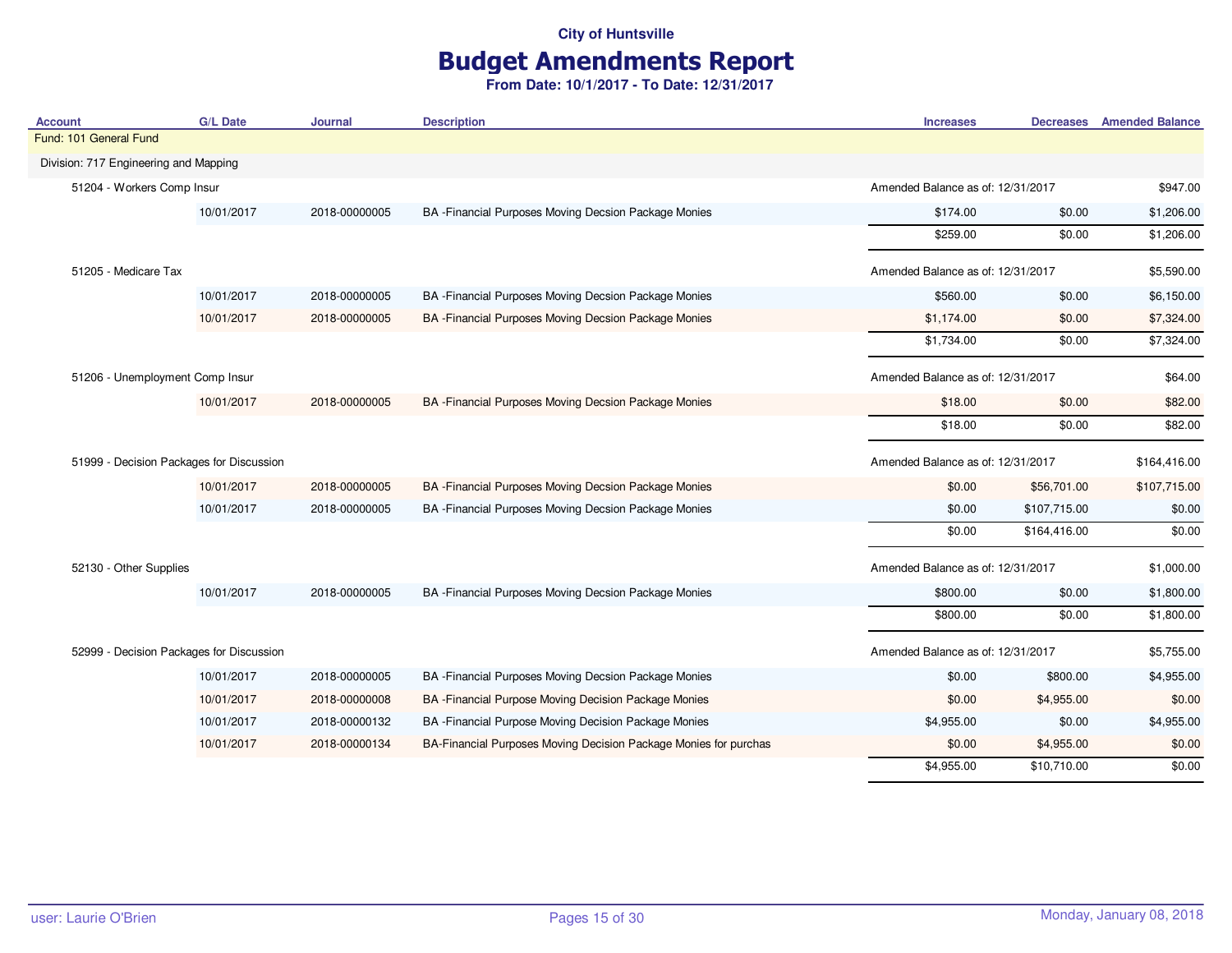# Budget Amendments Report

| <b>Account</b>                                | <b>G/L Date</b> | Journal       | <b>Description</b>                                               | <b>Increases</b>                  |              | <b>Decreases</b> Amended Balance |
|-----------------------------------------------|-----------------|---------------|------------------------------------------------------------------|-----------------------------------|--------------|----------------------------------|
| Fund: 101 General Fund                        |                 |               |                                                                  |                                   |              |                                  |
| Division: 717 Engineering and Mapping         |                 |               |                                                                  |                                   |              |                                  |
| 55080 - Travel & Training                     |                 |               |                                                                  | Amended Balance as of: 12/31/2017 |              | \$8,800.00                       |
|                                               | 10/01/2017      | 2018-00000005 | BA - Financial Purposes Moving Decsion Package Monies            | \$3,250.00                        | \$0.00       | \$12,050.00                      |
|                                               |                 |               |                                                                  | \$3,250.00                        | \$0.00       | \$12,050.00                      |
| 55999 - Decision Packages for Discussion      |                 |               |                                                                  | Amended Balance as of: 12/31/2017 |              | \$3,250.00                       |
|                                               | 10/01/2017      | 2018-00000005 | BA - Financial Purposes Moving Decsion Package Monies            | \$0.00                            | \$3,250.00   | \$0.00                           |
|                                               |                 |               |                                                                  | \$0.00                            | \$3,250.00   | \$0.00                           |
| 90312 - Computers & Software                  |                 |               |                                                                  | Amended Balance as of: 12/31/2017 |              | \$0.00                           |
|                                               | 10/01/2017      | 2018-00000134 | BA-Financial Purposes Moving Decision Package Monies for purchas | \$4,955.00                        | \$0.00       | \$4,955.00                       |
|                                               |                 |               |                                                                  | \$4,955.00                        | \$0.00       | \$4,955.00                       |
| Division: 717 Engineering and Mapping Totals: |                 |               |                                                                  | \$197,550.00                      | \$178,376.00 |                                  |
| Division: 718 Neighborhood Resources          |                 |               |                                                                  |                                   |              |                                  |
| 51111 - Salaries - Full Time                  |                 |               |                                                                  | Amended Balance as of: 12/31/2017 |              | \$133,496.00                     |
|                                               | 10/01/2017      | 2018-00000018 | BA -Transfer Budgeted Pay Increase for FY 2018                   | \$2,412.00                        | \$0.00       | \$135,908.00                     |
|                                               | 10/01/2017      | 2018-00000019 | BA -Transfer Budgeted COLA FY 2018                               | \$4,019.00                        | \$0.00       | \$139,927.00                     |
|                                               | 11/29/2017      | 2018-00000425 | BA - Transfer Vacation Buy Back Monies into accounts             | \$1,756.00                        | \$0.00       | \$141,683.00                     |
|                                               |                 |               |                                                                  | \$8,187.00                        | \$0.00       | \$141,683.00                     |
| Division: 718 Neighborhood Resources Totals:  |                 |               |                                                                  | \$8,187.00                        | \$0.00       |                                  |
| Division: 719 Survey                          |                 |               |                                                                  |                                   |              |                                  |
| 51111 - Salaries - Full Time                  |                 |               |                                                                  | Amended Balance as of: 12/31/2017 |              | \$123,168.00                     |
|                                               | 10/01/2017      | 2018-00000018 | BA -Transfer Budgeted Pay Increase for FY 2018                   | \$2,249.00                        | \$0.00       | \$125,417.00                     |
|                                               | 10/01/2017      | 2018-00000019 | BA -Transfer Budgeted COLA FY 2018                               | \$3,749.00                        | \$0.00       | \$129,166.00                     |
|                                               |                 |               |                                                                  | \$5,998.00                        | \$0.00       | \$129,166.00                     |
| Division: 719 Survey Totals:                  |                 |               |                                                                  | \$5,998.00                        | \$0.00       |                                  |
| Division: 724 Inspections                     |                 |               |                                                                  |                                   |              |                                  |
| 51111 - Salaries - Full Time                  |                 |               |                                                                  | Amended Balance as of: 12/31/2017 |              | \$286,336.00                     |
|                                               | 10/01/2017      | 2018-00000018 | BA -Transfer Budgeted Pay Increase for FY 2018                   | \$1,548.00                        | \$0.00       | \$287,884.00                     |
|                                               | 10/01/2017      | 2018-00000018 | BA -Transfer Budgeted Pay Increase for FY 2018                   | \$5,641.00                        | \$0.00       | \$293,525.00                     |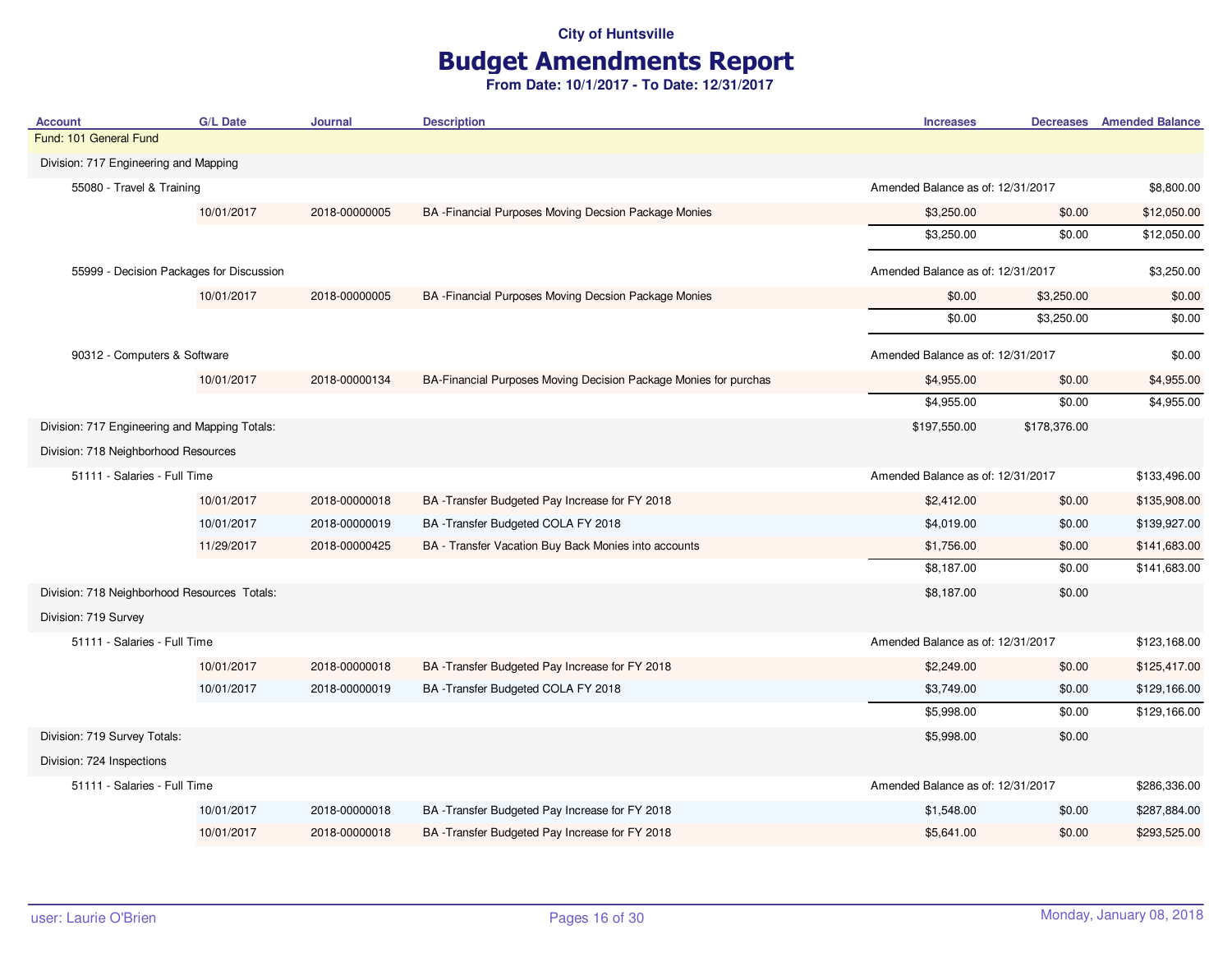# Budget Amendments Report

| <b>Account</b>                            | <b>G/L Date</b> | <b>Journal</b> | <b>Description</b>                                     | <b>Increases</b>                  | <b>Decreases</b> Amended Balance |
|-------------------------------------------|-----------------|----------------|--------------------------------------------------------|-----------------------------------|----------------------------------|
| Fund: 101 General Fund                    |                 |                |                                                        |                                   |                                  |
| Division: 724 Inspections                 |                 |                |                                                        |                                   |                                  |
| 51111 - Salaries - Full Time              |                 |                |                                                        | Amended Balance as of: 12/31/2017 | \$286,336.00                     |
|                                           | 10/01/2017      | 2018-00000019  | BA -Transfer Budgeted COLA FY 2018                     | \$9,401.00<br>\$0.00              | \$302,926.00                     |
|                                           |                 |                |                                                        | \$16,590.00<br>\$0.00             | \$302,926.00                     |
| Division: 724 Inspections Totals:         |                 |                |                                                        | \$16,590.00<br>\$0.00             |                                  |
| Division: 725 Health                      |                 |                |                                                        |                                   |                                  |
| 51111 - Salaries - Full Time              |                 |                |                                                        | Amended Balance as of: 12/31/2017 | \$84,490.00                      |
|                                           | 10/01/2017      | 2018-00000019  | BA-Transfer Budgeted COLA FY 2018                      | \$2,581.00<br>\$0.00              | \$87,071.00                      |
|                                           |                 |                |                                                        | \$2,581.00<br>\$0.00              | \$87,071.00                      |
| Division: 725 Health Totals:              |                 |                |                                                        | \$2,581.00<br>\$0.00              |                                  |
| Division: 839 Main Street/Bus Ret and Exp |                 |                |                                                        |                                   |                                  |
| 51111 - Salaries - Full Time              |                 |                |                                                        | Amended Balance as of: 12/31/2017 | \$37,502.00                      |
|                                           | 10/01/2017      | 2018-00000018  | BA -Transfer Budgeted Pay Increase for FY 2018         | \$677.00<br>\$0.00                | \$38,179.00                      |
|                                           | 10/01/2017      | 2018-00000019  | BA -Transfer Budgeted COLA FY 2018                     | \$0.00<br>\$1,129.00              | \$39,308.00                      |
|                                           |                 |                |                                                        | \$1,806.00<br>\$0.00              | \$39,308.00                      |
| 52135 - Mainstreet Promo Expenses         |                 |                |                                                        | Amended Balance as of: 12/31/2017 | \$5,000.00                       |
|                                           | 10/01/2017      | 2018-00000010  | BA - Financial Purposes Moving Decision Package Monies | \$10,000.00<br>\$0.00             | \$15,000.00                      |
|                                           |                 |                |                                                        | \$10,000.00<br>\$0.00             | \$15,000.00                      |
| 52999 - Decision Packages for Discussion  |                 |                |                                                        | Amended Balance as of: 12/31/2017 | \$0.00                           |
|                                           | 10/01/2017      | 2018-00000010  | BA - Financial Purposes Moving Decision Package Monies | \$0.00<br>\$10,000.00             | (\$10,000.00)                    |
|                                           |                 |                |                                                        | \$0.00<br>\$10,000.00             | (\$10,000.00)                    |
| Division: 839 Main Street/Bus Ret and Exp |                 | Totals:        |                                                        | \$10,000.00<br>\$11,806.00        |                                  |
| Division: 883 Gift Shop @ Visitors Center |                 |                |                                                        |                                   |                                  |
| 51111 - Salaries - Full Time              |                 |                |                                                        | Amended Balance as of: 12/31/2017 | \$35,696.00                      |
|                                           | 10/01/2017      | 2018-00000018  | BA -Transfer Budgeted Pay Increase for FY 2018         | \$964.00<br>\$0.00                | \$36,660.00                      |
|                                           |                 |                |                                                        |                                   |                                  |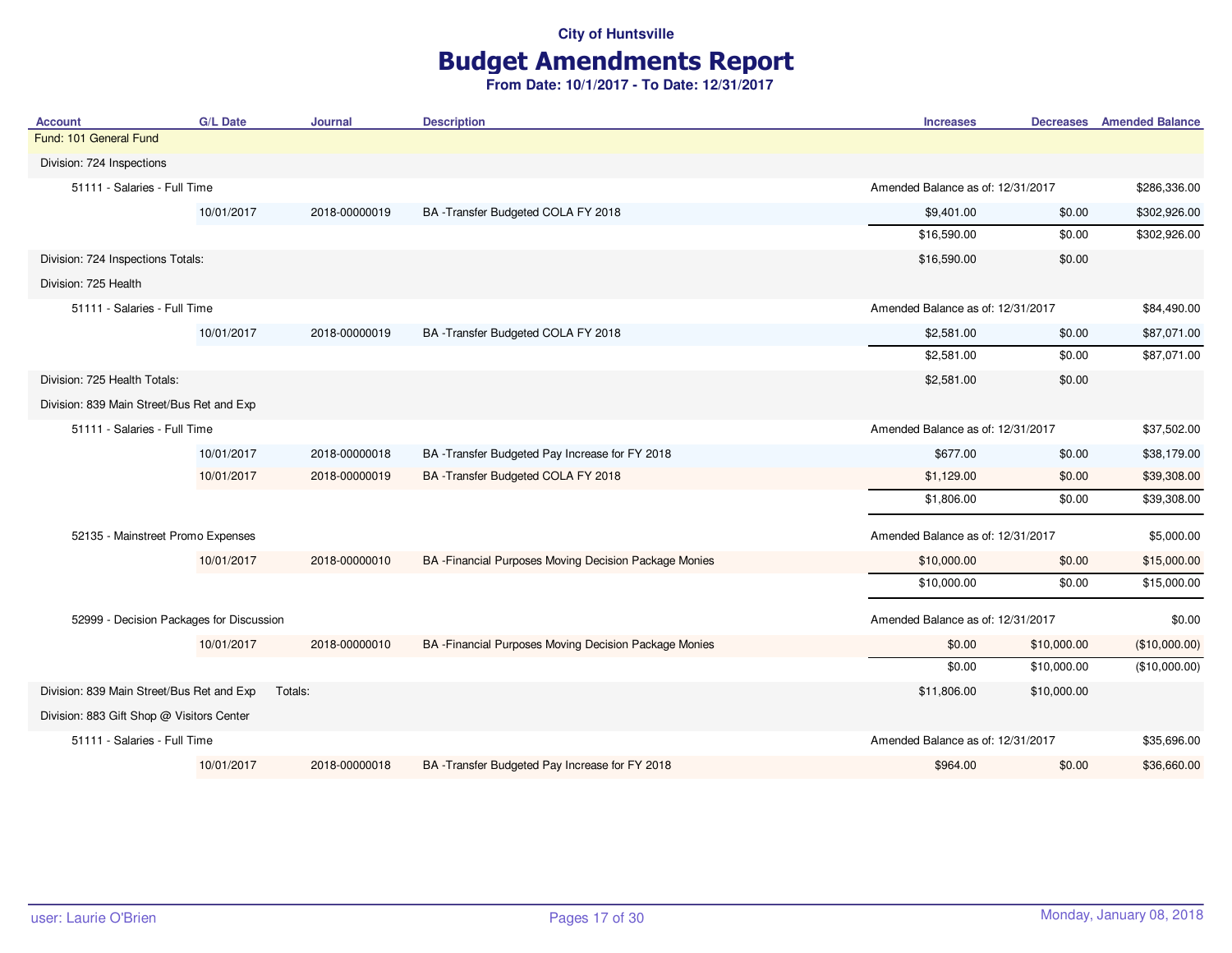# Budget Amendments Report

| <b>Account</b>                                         | <b>G/L Date</b> | Journal       | <b>Description</b>                                    | <b>Increases</b>                  |                | <b>Decreases</b> Amended Balance |
|--------------------------------------------------------|-----------------|---------------|-------------------------------------------------------|-----------------------------------|----------------|----------------------------------|
| Fund: 101 General Fund                                 |                 |               |                                                       |                                   |                |                                  |
| Division: 883 Gift Shop @ Visitors Center              |                 |               |                                                       |                                   |                |                                  |
| 51111 - Salaries - Full Time                           |                 |               |                                                       | Amended Balance as of: 12/31/2017 |                | \$35,696.00                      |
|                                                        | 10/01/2017      | 2018-00000019 | BA -Transfer Budgeted COLA FY 2018                    | \$1,607.00                        | \$0.00         | \$38,267.00                      |
|                                                        |                 |               |                                                       | \$2,571.00                        | \$0.00         | \$38,267.00                      |
| Division: 883 Gift Shop @ Visitors Center Totals:      |                 |               |                                                       | \$2,571.00                        | \$0.00         |                                  |
| <b>Fund Totals: General Fund</b>                       |                 |               |                                                       | \$1,326,701.00                    | \$1,306,701.00 |                                  |
| Fund: 220 Utility Fund                                 |                 |               |                                                       |                                   |                |                                  |
| Division: 1220 Nondepartmental Water Fund              |                 |               |                                                       |                                   |                |                                  |
| 51140 - Adjustments for Step/COLA/Other PR Benefits    |                 |               |                                                       | Amended Balance as of: 12/31/2017 |                | \$58,838.00                      |
|                                                        | 10/01/2017      | 2018-00000018 | BA -Transfer Budgeted Pay Increase for FY 2018        | \$0.00                            | \$20,002.00    | \$38,836.00                      |
|                                                        | 10/01/2017      | 2018-00000019 | BA -Transfer Budgeted COLA FY 2018                    | \$0.00                            | \$33,336.00    | \$5,500.00                       |
|                                                        | 11/29/2017      | 2018-00000425 | BA - Transfer Vacation Buy Back Monies into accounts  | \$0.00                            | \$1,256.00     | \$4,244.00                       |
|                                                        |                 |               |                                                       | \$0.00                            | \$54,594.00    | \$4,244.00                       |
| 94309 - Transfer - Computer Replace Fd                 |                 |               |                                                       | Amended Balance as of: 12/31/2017 |                | \$13,413.00                      |
|                                                        | 10/01/2017      | 2018-00000008 | BA - Financial Purpose Moving Decision Package Monies | \$2,500.00                        | \$0.00         | \$15,913.00                      |
|                                                        | 10/01/2017      | 2018-00000132 | BA - Financial Purpose Moving Decision Package Monies | \$0.00                            | \$2,500.00     | \$13,413.00                      |
|                                                        |                 |               |                                                       | \$2,500.00                        | \$2,500.00     | \$13,413.00                      |
| Division: 1220 Nondepartmental Water Fund Totals:      |                 |               |                                                       | \$2,500.00                        | \$57,094.00    |                                  |
| Division: 1221 Nondepartmental Wastewater Fund         |                 |               |                                                       |                                   |                |                                  |
| 51140 - Adjustments for Step/COLA/Other PR Benefits    |                 |               |                                                       | Amended Balance as of: 12/31/2017 |                | \$60,322.00                      |
|                                                        | 10/01/2017      | 2018-00000018 | BA -Transfer Budgeted Pay Increase for FY 2018        | \$0.00                            | \$21,833.00    | \$38,489.00                      |
|                                                        | 10/01/2017      | 2018-00000019 | BA -Transfer Budgeted COLA FY 2018                    | \$0.00                            | \$36,389.00    | \$2,100.00                       |
|                                                        | 11/29/2017      | 2018-00000425 | BA - Transfer Vacation Buy Back Monies into accounts  | \$0.00                            | \$2,100.00     | \$0.00                           |
|                                                        |                 |               |                                                       | \$0.00                            | \$60,322.00    | \$0.00                           |
| Division: 1221 Nondepartmental Wastewater Fund Totals: |                 |               |                                                       | \$0.00                            | \$60,322.00    |                                  |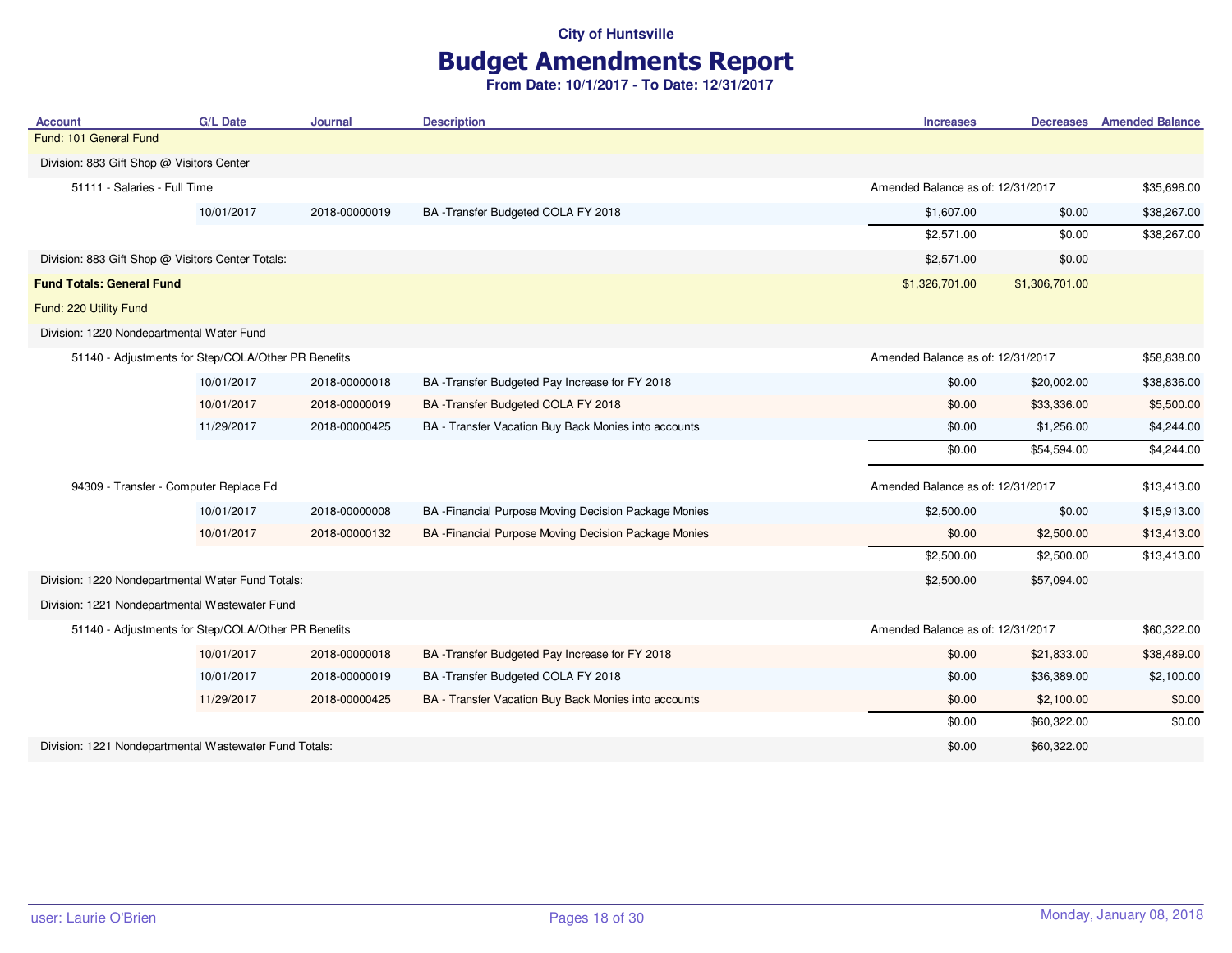# Budget Amendments Report

| <b>Account</b>                           | <b>G/L Date</b> | <b>Journal</b> | <b>Description</b>                                               | <b>Increases</b>                  |            | <b>Decreases</b> Amended Balance |
|------------------------------------------|-----------------|----------------|------------------------------------------------------------------|-----------------------------------|------------|----------------------------------|
| Fund: 220 Utility Fund                   |                 |                |                                                                  |                                   |            |                                  |
| Division: 212 Utility Billing            |                 |                |                                                                  |                                   |            |                                  |
| 51111 - Salaries - Full Time             |                 |                |                                                                  | Amended Balance as of: 12/31/2017 |            | \$237,751.00                     |
|                                          | 10/01/2017      | 2018-00000018  | BA -Transfer Budgeted Pay Increase for FY 2018                   | \$4,607.00                        | \$0.00     | \$242,358.00                     |
|                                          | 10/01/2017      | 2018-00000019  | BA -Transfer Budgeted COLA FY 2018                               | \$7,678.00                        | \$0.00     | \$250,036.00                     |
|                                          |                 |                |                                                                  | \$12,285.00                       | \$0.00     | \$250,036.00                     |
| Division: 212 Utility Billing Totals:    |                 |                |                                                                  | \$12,285.00                       | \$0.00     |                                  |
| Division: 361 Water Production           |                 |                |                                                                  |                                   |            |                                  |
| 51111 - Salaries - Full Time             |                 |                |                                                                  | Amended Balance as of: 12/31/2017 |            | \$140,339.00                     |
|                                          | 10/01/2017      | 2018-00000018  | BA -Transfer Budgeted Pay Increase for FY 2018                   | \$2,710.00                        | \$0.00     | \$143,049.00                     |
|                                          | 10/01/2017      | 2018-00000019  | BA -Transfer Budgeted COLA FY 2018                               | \$4,516.00                        | \$0.00     | \$147,565.00                     |
|                                          | 11/29/2017      | 2018-00000425  | BA - Transfer Vacation Buy Back Monies into accounts             | \$1,256.00                        | \$0.00     | \$148,821.00                     |
|                                          |                 |                |                                                                  | \$8,482.00                        | \$0.00     | \$148,821.00                     |
| 52999 - Decision Packages for Discussion |                 |                |                                                                  | Amended Balance as of: 12/31/2017 |            | \$2,500.00                       |
|                                          | 10/01/2017      | 2018-00000008  | BA - Financial Purpose Moving Decision Package Monies            | \$0.00                            | \$2,500.00 | \$0.00                           |
|                                          | 10/01/2017      | 2018-00000132  | BA - Financial Purpose Moving Decision Package Monies            | \$2,500.00                        | \$0.00     | \$2,500.00                       |
|                                          | 10/01/2017      | 2018-00000134  | BA-Financial Purposes Moving Decision Package Monies for purchas | \$0.00                            | \$2,500.00 | \$0.00                           |
|                                          |                 |                |                                                                  | \$2,500.00                        | \$5,000.00 | \$0.00                           |
| 90312 - Computers & Software             |                 |                |                                                                  | Amended Balance as of: 12/31/2017 |            | \$0.00                           |
|                                          | 10/01/2017      | 2018-00000134  | BA-Financial Purposes Moving Decision Package Monies for purchas | \$2,500.00                        | \$0.00     | \$2,500.00                       |
|                                          |                 |                |                                                                  | \$2,500.00                        | \$0.00     | \$2,500.00                       |
| Division: 361 Water Production Totals:   |                 |                |                                                                  | \$13,482.00                       | \$5,000.00 |                                  |
| Division: 362 Water Distribution         |                 |                |                                                                  |                                   |            |                                  |
| 51111 - Salaries - Full Time             |                 |                |                                                                  | Amended Balance as of: 12/31/2017 |            | \$531,083.00                     |
|                                          | 10/01/2017      | 2018-00000018  | BA-Transfer Budgeted Pay Increase for FY 2018                    | \$10,550.00                       | \$0.00     | \$541,633.00                     |
|                                          | 10/01/2017      | 2018-00000019  | BA -Transfer Budgeted COLA FY 2018                               | \$17,584.00                       | \$0.00     | \$559,217.00                     |
|                                          |                 |                |                                                                  | \$28,134.00                       | \$0.00     | \$559,217.00                     |
| Division: 362 Water Distribution Totals: |                 |                |                                                                  | \$28,134.00                       | \$0.00     |                                  |
| Division: 363 Wastewater Collection      |                 |                |                                                                  |                                   |            |                                  |
| 51111 - Salaries - Full Time             |                 |                |                                                                  | Amended Balance as of: 12/31/2017 |            | \$392,716.00                     |
|                                          | 10/01/2017      | 2018-00000018  | BA -Transfer Budgeted Pay Increase for FY 2018                   | \$7,673.00                        | \$0.00     | \$400,389.00                     |
|                                          |                 |                |                                                                  |                                   |            |                                  |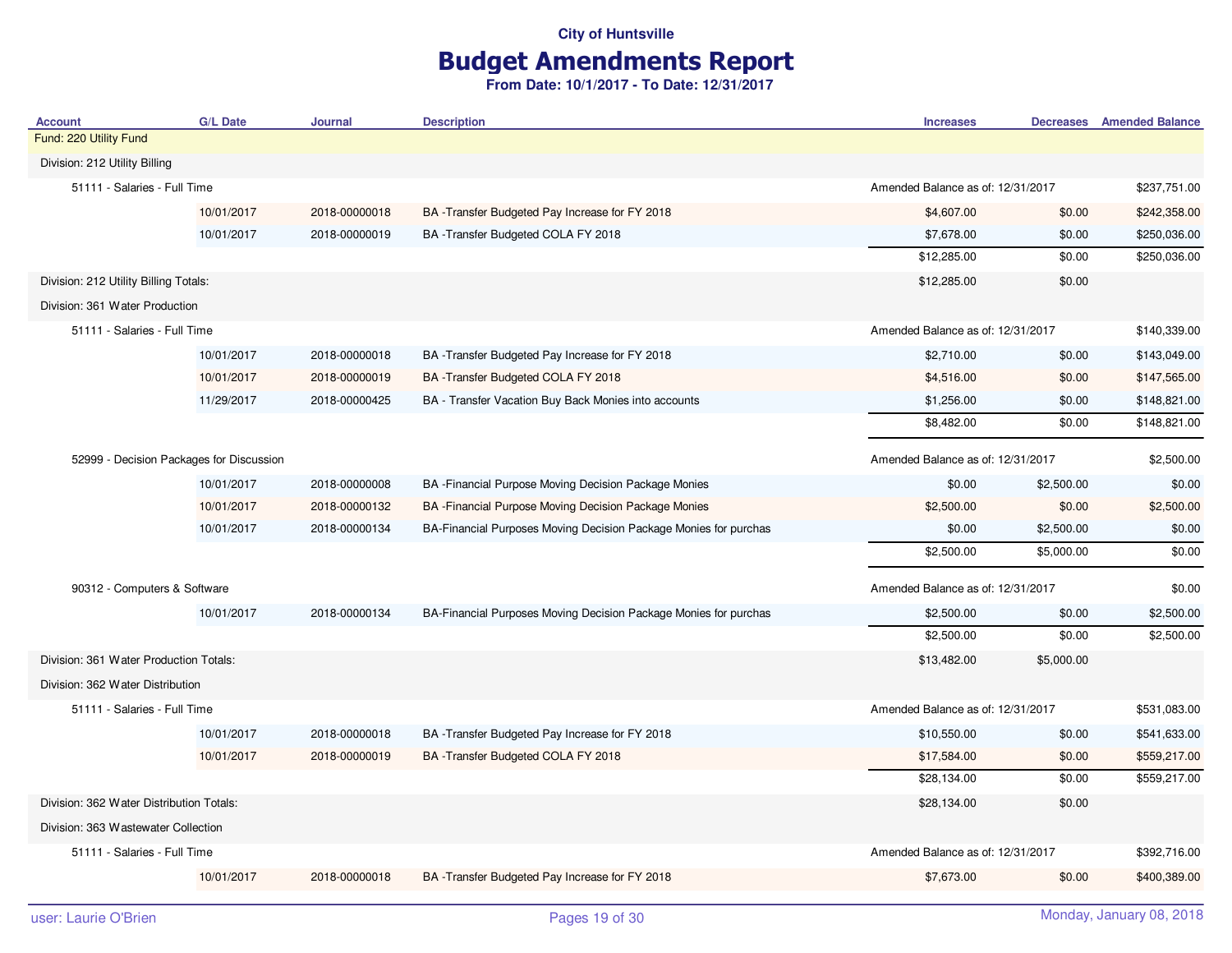## Budget Amendments Report

| <b>Account</b>                              | <b>G/L Date</b>                          | <b>Journal</b> | <b>Description</b>                                      | <b>Increases</b>                  |              | <b>Decreases</b> Amended Balance |
|---------------------------------------------|------------------------------------------|----------------|---------------------------------------------------------|-----------------------------------|--------------|----------------------------------|
| Fund: 220 Utility Fund                      |                                          |                |                                                         |                                   |              |                                  |
| Division: 363 Wastewater Collection         |                                          |                |                                                         |                                   |              |                                  |
| 51111 - Salaries - Full Time                |                                          |                |                                                         | Amended Balance as of: 12/31/2017 |              | \$392,716.00                     |
|                                             | 10/01/2017                               | 2018-00000019  | BA -Transfer Budgeted COLA FY 2018                      | \$12,789.00                       | \$0.00       | \$413,178.00                     |
|                                             | 11/29/2017                               | 2018-00000425  | BA - Transfer Vacation Buy Back Monies into accounts    | \$1,375.00                        | \$0.00       | \$414,553.00                     |
|                                             |                                          |                |                                                         | \$21,837.00                       | \$0.00       | \$414,553.00                     |
|                                             | 52999 - Decision Packages for Discussion |                |                                                         | Amended Balance as of: 12/31/2017 |              | \$157,000.00                     |
|                                             | 10/01/2017                               | 2018-00000140  | BA-Financial Purposes Moving Decision Package Monies    | \$0.00                            | \$157,000.00 | \$0.00                           |
|                                             |                                          |                |                                                         | \$0.00                            | \$157,000.00 | \$0.00                           |
| 53030 - Sewer Line Maintenance              |                                          |                |                                                         | Amended Balance as of: 12/31/2017 |              | \$250,000.00                     |
|                                             | 10/01/2017                               | 2018-00000013  | BA - Financial Purposes Moving Decision Packages Monies | \$75,000.00                       | \$0.00       | \$325,000.00                     |
|                                             |                                          |                |                                                         | \$75,000.00                       | \$0.00       | \$325,000.00                     |
| 53070 - Maint-Sewer Plant/Lift Station      |                                          |                |                                                         | Amended Balance as of: 12/31/2017 |              | \$50,000.00                      |
|                                             | 10/01/2017                               | 2018-00000013  | BA - Financial Purposes Moving Decision Packages Monies | \$82,000.00                       | \$0.00       | \$132,000.00                     |
|                                             |                                          |                |                                                         | \$82,000.00                       | \$0.00       | \$132,000.00                     |
|                                             | 53999 - Decision Packages for Discussion |                |                                                         | Amended Balance as of: 12/31/2017 |              | \$0.00                           |
|                                             | 10/01/2017                               | 2018-00000013  | BA - Financial Purposes Moving Decision Packages Monies | \$0.00                            | \$157,000.00 | (\$157,000.00)                   |
|                                             | 10/01/2017                               | 2018-00000140  | BA-Correct Keying Error -Decision Package Monies        | \$157,000.00                      | \$0.00       | \$0.00                           |
|                                             |                                          |                |                                                         | \$157,000.00                      | \$157,000.00 | \$0.00                           |
| Division: 363 Wastewater Collection Totals: |                                          |                |                                                         | \$335,837.00                      | \$314,000.00 |                                  |
| Division: 364 A J Brown WW Treatment Plant  |                                          |                |                                                         |                                   |              |                                  |
| 51111 - Salaries - Full Time                |                                          |                |                                                         | Amended Balance as of: 12/31/2017 |              | \$186,412.00                     |
|                                             | 10/01/2017                               | 2018-00000018  | BA -Transfer Budgeted Pay Increase for FY 2018          | \$3,642.00                        | \$0.00       | \$190,054.00                     |
|                                             | 10/01/2017                               | 2018-00000019  | BA -Transfer Budgeted COLA FY 2018                      | \$6,071.00                        | \$0.00       | \$196,125.00                     |
|                                             | 11/29/2017                               | 2018-00000425  | BA - Transfer Vacation Buy Back Monies into accounts    | \$725.00                          | \$0.00       | \$196,850.00                     |
|                                             |                                          |                |                                                         | \$10,438.00                       | \$0.00       | \$196,850.00                     |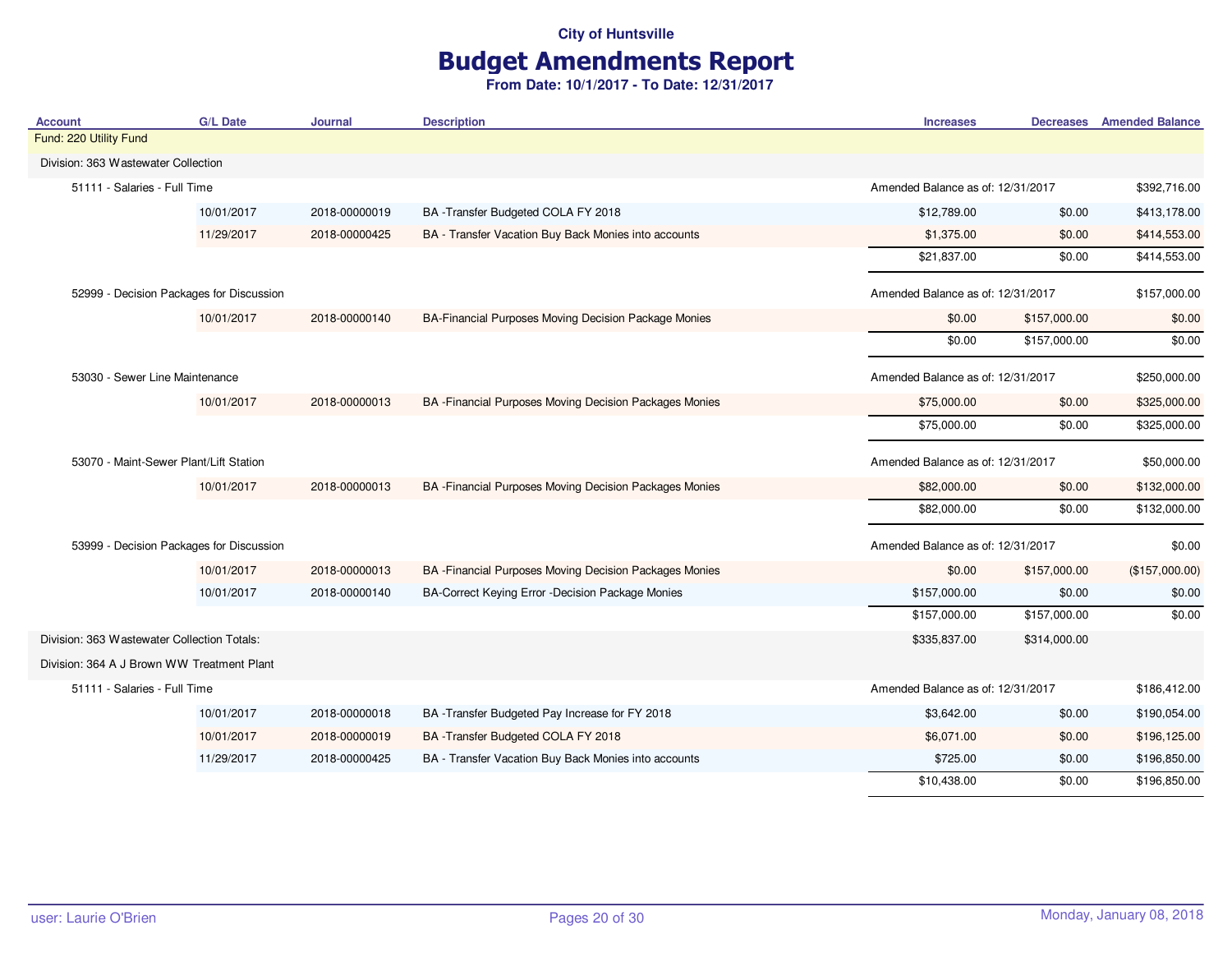# Budget Amendments Report

| <b>Account</b>                                        | <b>G/L Date</b> | <b>Journal</b> | <b>Description</b>                                      | <b>Increases</b>                  |                                   | <b>Decreases</b> Amended Balance |
|-------------------------------------------------------|-----------------|----------------|---------------------------------------------------------|-----------------------------------|-----------------------------------|----------------------------------|
| Fund: 220 Utility Fund                                |                 |                |                                                         |                                   |                                   |                                  |
| Division: 364 A J Brown WW Treatment Plant            |                 |                |                                                         |                                   |                                   |                                  |
| 53070 - Maint-Sewer Plant/Lift Station                |                 |                |                                                         | Amended Balance as of: 12/31/2017 |                                   | \$140,000.00                     |
|                                                       | 10/01/2017      | 2018-00000013  | BA - Financial Purposes Moving Decision Packages Monies | \$7,200.00                        | \$0.00                            | \$147,200.00                     |
|                                                       |                 |                |                                                         | \$7,200.00                        | \$0.00                            | \$147,200.00                     |
| 53999 - Decision Packages for Discussion              |                 |                |                                                         | Amended Balance as of: 12/31/2017 |                                   | \$7,200.00                       |
|                                                       | 10/01/2017      | 2018-00000013  | BA - Financial Purposes Moving Decision Packages Monies | \$0.00                            | \$7,200.00                        | \$0.00                           |
|                                                       |                 |                |                                                         | \$0.00                            | \$7,200.00                        | \$0.00                           |
| Division: 364 A J Brown WW Treatment Plant Totals:    |                 |                |                                                         | \$17,638.00                       | \$7,200.00                        |                                  |
| Division: 365 N B Davidson WW Treatment Plant         |                 |                |                                                         |                                   |                                   |                                  |
| 51111 - Salaries - Full Time                          |                 |                |                                                         |                                   | Amended Balance as of: 12/31/2017 |                                  |
|                                                       | 10/01/2017      | 2018-00000018  | BA -Transfer Budgeted Pay Increase for FY 2018          | \$2,789.00                        | \$0.00                            | \$139,946.00                     |
|                                                       | 10/01/2017      | 2018-00000019  | BA -Transfer Budgeted COLA FY 2018                      | \$4,648.00                        | \$0.00                            | \$144,594.00                     |
|                                                       |                 |                |                                                         | \$7,437.00                        | \$0.00                            | \$144,594.00                     |
| 53070 - Maint-Sewer Plant/Lift Station                |                 |                |                                                         | Amended Balance as of: 12/31/2017 |                                   | \$75,000.00                      |
|                                                       | 10/01/2017      | 2018-00000013  | BA - Financial Purposes Moving Decision Packages Monies | \$276,000.00                      | \$0.00                            | \$351,000.00                     |
|                                                       |                 |                |                                                         | \$276,000.00                      | \$0.00                            | \$351,000.00                     |
| 53999 - Decision Packages for Discussion              |                 |                |                                                         | Amended Balance as of: 12/31/2017 |                                   | \$276,000.00                     |
|                                                       | 10/01/2017      | 2018-00000013  | BA - Financial Purposes Moving Decision Packages Monies | \$0.00                            | \$276,000.00                      | \$0.00                           |
|                                                       |                 |                |                                                         | \$0.00                            | \$276,000.00                      | \$0.00                           |
| Division: 365 N B Davidson WW Treatment Plant Totals: |                 |                |                                                         | \$283,437.00                      | \$276,000.00                      |                                  |
| Division: 366 Robinson Creek WW Treatment Plant       |                 |                |                                                         |                                   |                                   |                                  |
| 51111 - Salaries - Full Time                          |                 |                |                                                         | Amended Balance as of: 12/31/2017 |                                   | \$140,297.00                     |
|                                                       | 10/01/2017      | 2018-00000018  | BA -Transfer Budgeted Pay Increase for FY 2018          | \$2,739.00                        | \$0.00                            | \$143,036.00                     |
|                                                       | 10/01/2017      | 2018-00000019  | BA -Transfer Budgeted COLA FY 2018                      | \$4,565.00                        | \$0.00                            | \$147,601.00                     |
|                                                       |                 |                |                                                         | \$7,304.00                        | \$0.00                            | \$147,601.00                     |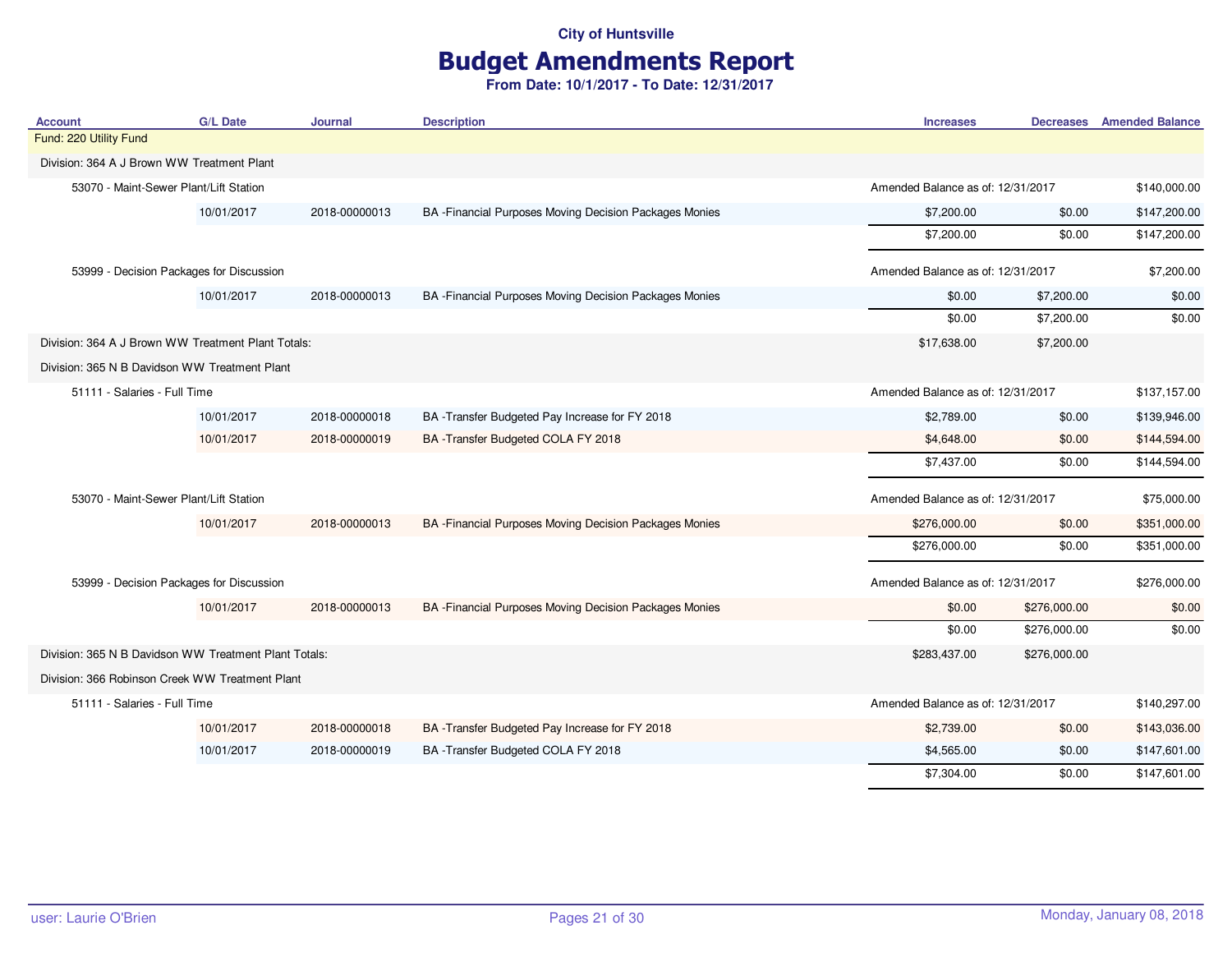## Budget Amendments Report

| <b>Account</b>                                          | <b>G/L Date</b> | <b>Journal</b> | <b>Description</b>                                      | <b>Increases</b>                  |             | <b>Decreases</b> Amended Balance |
|---------------------------------------------------------|-----------------|----------------|---------------------------------------------------------|-----------------------------------|-------------|----------------------------------|
| Fund: 220 Utility Fund                                  |                 |                |                                                         |                                   |             |                                  |
| Division: 366 Robinson Creek WW Treatment Plant         |                 |                |                                                         |                                   |             |                                  |
| 53070 - Maint-Sewer Plant/Lift Station                  |                 |                |                                                         | Amended Balance as of: 12/31/2017 |             | \$75,000.00                      |
|                                                         | 10/01/2017      | 2018-00000013  | BA - Financial Purposes Moving Decision Packages Monies | \$36,000.00                       | \$0.00      | \$111,000.00                     |
|                                                         |                 |                |                                                         | \$36,000.00                       | \$0.00      | \$111,000.00                     |
| 53999 - Decision Packages for Discussion                |                 |                |                                                         | Amended Balance as of: 12/31/2017 |             | \$36,000.00                      |
|                                                         | 10/01/2017      | 2018-00000013  | BA - Financial Purposes Moving Decision Packages Monies | \$0.00                            | \$36,000.00 | \$0.00                           |
|                                                         |                 |                |                                                         | \$0.00                            | \$36,000.00 | \$0.00                           |
| Division: 366 Robinson Creek WW Treatment Plant Totals: |                 |                |                                                         | \$43,304.00                       | \$36,000.00 |                                  |
| Division: 367 Environmental Services                    |                 |                |                                                         |                                   |             |                                  |
| 51111 - Salaries - Full Time                            |                 |                |                                                         | Amended Balance as of: 12/31/2017 |             | \$144,256.00                     |
|                                                         | 10/01/2017      | 2018-00000018  | BA -Transfer Budgeted Pay Increase for FY 2018          | \$2,638.00                        | \$0.00      | \$146,894.00                     |
|                                                         | 10/01/2017      | 2018-00000019  | BA -Transfer Budgeted COLA FY 2018                      | \$4,396.00                        | \$0.00      | \$151,290.00                     |
|                                                         |                 |                |                                                         | \$7,034.00                        | \$0.00      | \$151,290.00                     |
| Division: 367 Environmental Services Totals:            |                 |                |                                                         | \$7,034.00                        | \$0.00      |                                  |
| Division: 368 Meter Reading                             |                 |                |                                                         |                                   |             |                                  |
| 51111 - Salaries - Full Time                            |                 |                |                                                         | Amended Balance as of: 12/31/2017 |             | \$108,411.00                     |
|                                                         | 10/01/2017      | 2018-00000018  | BA -Transfer Budgeted Pay Increase for FY 2018          | \$2,135.00                        | \$0.00      | \$110,546.00                     |
|                                                         | 10/01/2017      | 2018-00000019  | BA -Transfer Budgeted COLA FY 2018                      | \$3,558.00                        | \$0.00      | \$114,104.00                     |
|                                                         |                 |                |                                                         | \$5,693.00                        | \$0.00      | \$114,104.00                     |
| Division: 368 Meter Reading Totals:                     |                 |                |                                                         | \$5,693.00                        | \$0.00      |                                  |
| Division: 382 Street Sweeping                           |                 |                |                                                         |                                   |             |                                  |
| 51111 - Salaries - Full Time                            |                 |                |                                                         | Amended Balance as of: 12/31/2017 |             | \$35,672.00                      |
|                                                         | 10/01/2017      | 2018-00000018  | BA -Transfer Budgeted Pay Increase for FY 2018          | \$665.00                          | \$0.00      | \$36,337.00                      |
|                                                         | 10/01/2017      | 2018-00000019  | BA -Transfer Budgeted COLA FY 2018                      | \$1,109.00                        | \$0.00      | \$37,446.00                      |
|                                                         |                 |                |                                                         | \$1,774.00                        | \$0.00      | \$37,446.00                      |
| Division: 382 Street Sweeping Totals:                   |                 |                |                                                         | \$1,774.00                        | \$0.00      |                                  |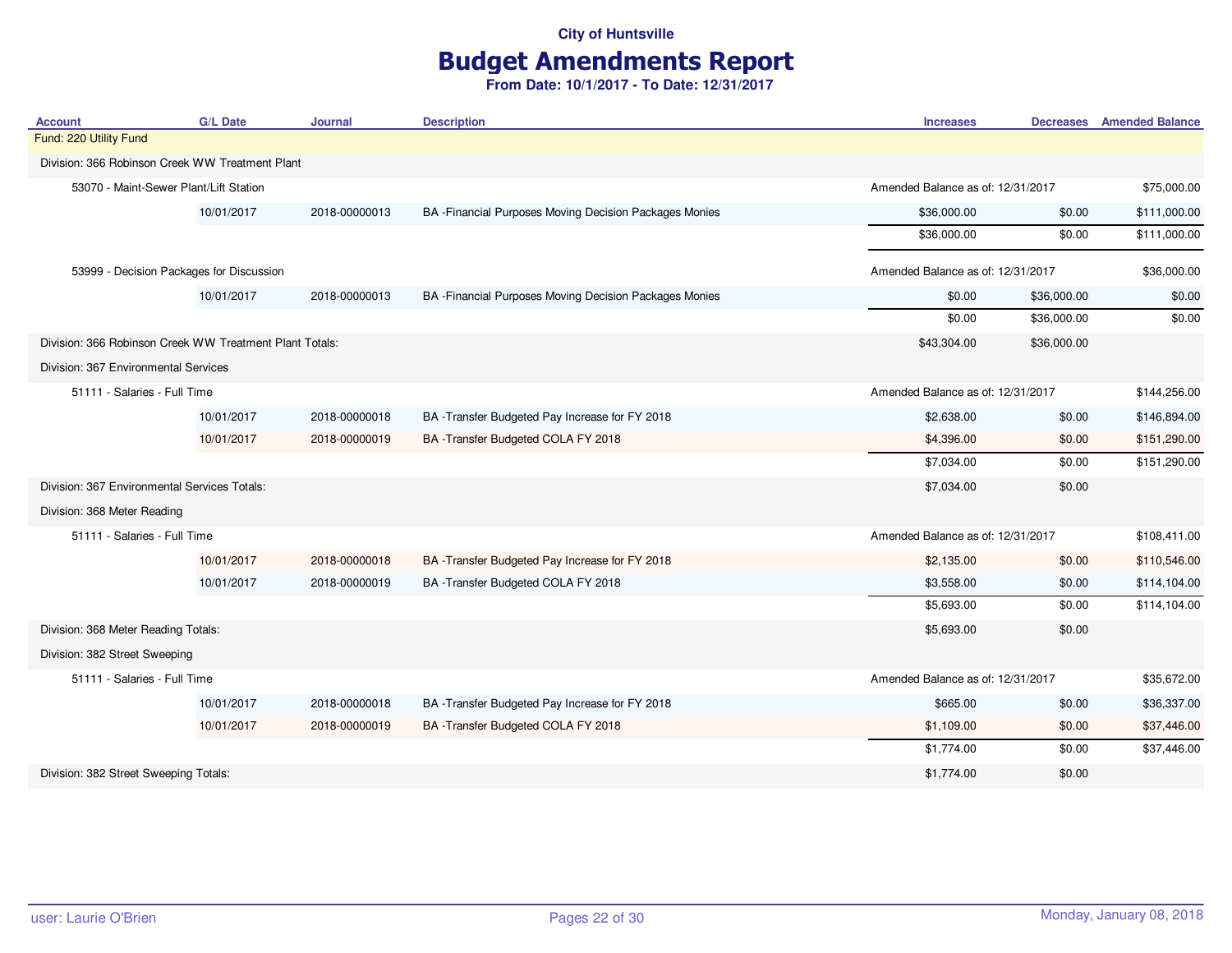# Budget Amendments Report

| <b>Account</b>                                          | <b>G/L Date</b> | <b>Journal</b> | <b>Description</b>                                    | <b>Increases</b>                  |              | <b>Decreases</b> Amended Balance |
|---------------------------------------------------------|-----------------|----------------|-------------------------------------------------------|-----------------------------------|--------------|----------------------------------|
| Fund: 220 Utility Fund                                  |                 |                |                                                       |                                   |              |                                  |
| Division: 384 Drainage Maintenance                      |                 |                |                                                       |                                   |              |                                  |
| 51111 - Salaries - Full Time                            |                 |                |                                                       | Amended Balance as of: 12/31/2017 |              | \$87,986.00                      |
|                                                         | 10/01/2017      | 2018-00000018  | BA -Transfer Budgeted Pay Increase for FY 2018        | \$1,687.00                        | \$0.00       | \$89,673.00                      |
|                                                         | 10/01/2017      | 2018-00000019  | BA -Transfer Budgeted COLA FY 2018                    | \$2,811.00                        | \$0.00       | \$92,484.00                      |
|                                                         |                 |                |                                                       | \$4,498.00                        | \$0.00       | \$92,484.00                      |
| Division: 384 Drainage Maintenance Totals:              |                 |                |                                                       | \$4,498.00                        | \$0.00       |                                  |
| <b>Fund Totals: Utility Fund</b>                        |                 |                |                                                       | \$755,616.00                      | \$755,616.00 |                                  |
| Fund: 224 Solid Waste Fund                              |                 |                |                                                       |                                   |              |                                  |
| Division: 1224 Nondepartmental Solid Waste Fund         |                 |                |                                                       |                                   |              |                                  |
| 51140 - Adjustments for Step/COLA/Other PR Benefits     |                 |                |                                                       | Amended Balance as of: 12/31/2017 |              | \$53,067.00                      |
|                                                         | 10/01/2017      | 2018-00000018  | BA -Transfer Budgeted Pay Increase for FY 2018        | \$0.00                            | \$17,613.00  | \$35,454.00                      |
|                                                         | 10/01/2017      | 2018-00000019  | BA -Transfer Budgeted COLA FY 2018                    | \$0.00                            | \$29,354.00  | \$6,100.00                       |
|                                                         | 11/29/2017      | 2018-00000425  | BA - Transfer Vacation Buy Back Monies into accounts  | \$0.00                            | \$4,212.00   | \$1,888.00                       |
|                                                         |                 |                |                                                       | \$0.00                            | \$51,179.00  | \$1,888.00                       |
| 94309 - Transfer - Computer Replace Fd                  |                 |                |                                                       | Amended Balance as of: 12/31/2017 |              | \$9,434.00                       |
|                                                         | 10/01/2017      | 2018-00000008  | BA - Financial Purpose Moving Decision Package Monies | \$7,500.00                        | \$0.00       | \$16,934.00                      |
|                                                         | 10/01/2017      | 2018-00000132  | BA - Financial Purpose Moving Decision Package Monies | \$0.00                            | \$7,500.00   | \$9,434.00                       |
|                                                         |                 |                |                                                       | \$7,500.00                        | \$7,500.00   | \$9,434.00                       |
| Division: 1224 Nondepartmental Solid Waste Fund Totals: |                 |                |                                                       | \$7,500.00                        | \$58,679.00  |                                  |
| Division: 373 Commercial Collection                     |                 |                |                                                       |                                   |              |                                  |
| 51111 - Salaries - Full Time                            |                 |                |                                                       | Amended Balance as of: 12/31/2017 |              | \$241,968.00                     |
|                                                         | 10/01/2017      | 2018-00000018  | BA -Transfer Budgeted Pay Increase for FY 2018        | \$4,756.00                        | \$0.00       | \$246,724.00                     |
|                                                         | 10/01/2017      | 2018-00000019  | BA -Transfer Budgeted COLA FY 2018                    | \$7,926.00                        | \$0.00       | \$254,650.00                     |
|                                                         | 11/29/2017      | 2018-00000425  | BA - Transfer Vacation Buy Back Monies into accounts  | \$918.00                          | \$0.00       | \$255,568.00                     |
|                                                         |                 |                |                                                       | \$13,600.00                       | \$0.00       | \$255,568.00                     |
| Division: 373 Commercial Collection Totals:             |                 |                |                                                       | \$13,600.00                       | \$0.00       |                                  |
| Division: 374 Solid Waste Disposal                      |                 |                |                                                       |                                   |              |                                  |
| 51111 - Salaries - Full Time                            |                 |                |                                                       | Amended Balance as of: 12/31/2017 |              | \$322,544.00                     |
|                                                         |                 |                |                                                       |                                   |              |                                  |
|                                                         | 10/01/2017      | 2018-00000018  | BA -Transfer Budgeted Pay Increase for FY 2018        | \$7,022.00                        | \$0.00       | \$329,566.00                     |
|                                                         | 10/01/2017      | 2018-00000019  | BA-Transfer Budgeted COLA FY 2018                     | \$11,704.00                       | \$0.00       | \$341,270.00                     |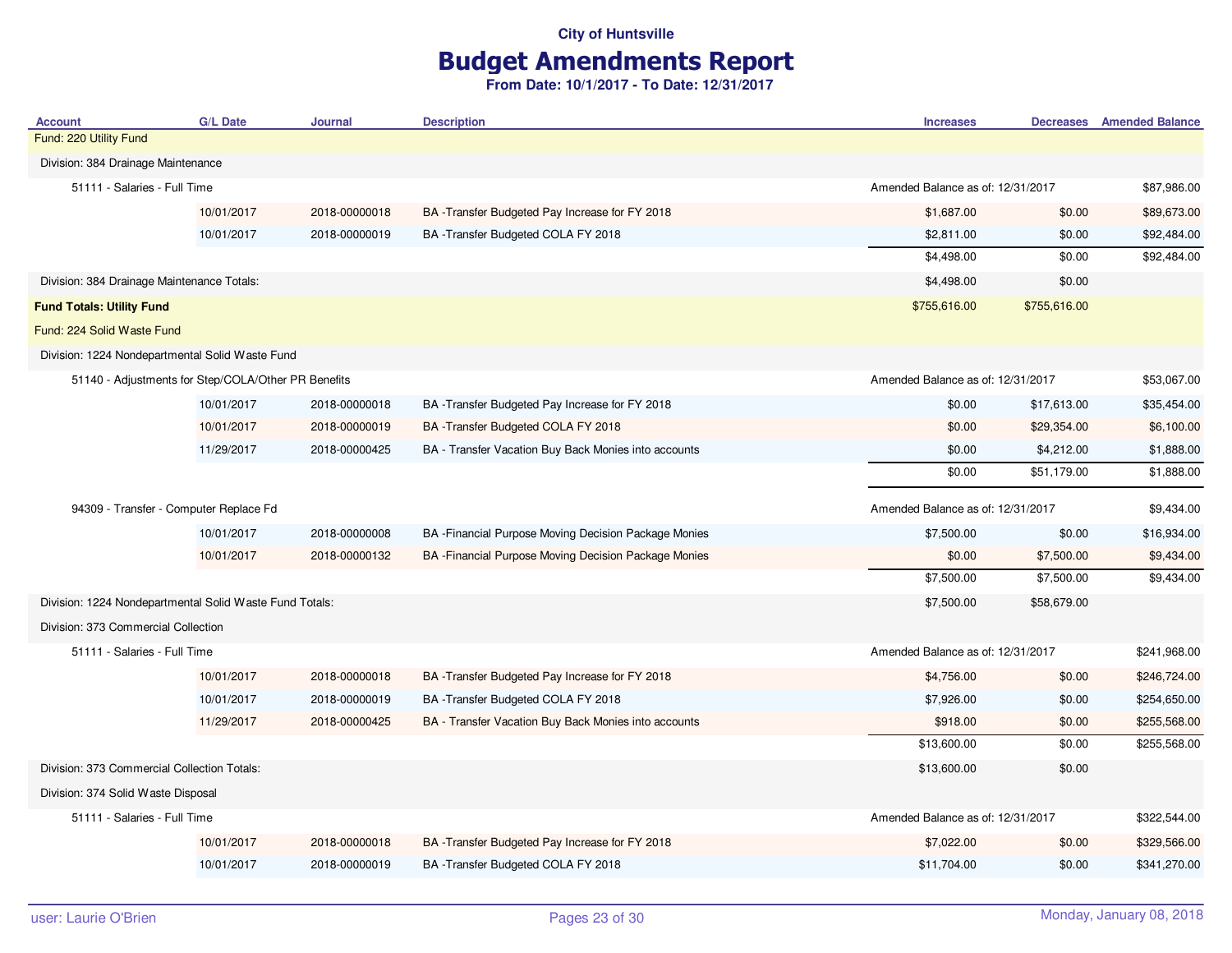## Budget Amendments Report

| <b>Account</b>                               | <b>G/L Date</b> | <b>Journal</b> | <b>Description</b>                                               | <b>Increases</b>                  |             | <b>Decreases</b> Amended Balance |
|----------------------------------------------|-----------------|----------------|------------------------------------------------------------------|-----------------------------------|-------------|----------------------------------|
| Fund: 224 Solid Waste Fund                   |                 |                |                                                                  |                                   |             |                                  |
| Division: 374 Solid Waste Disposal           |                 |                |                                                                  |                                   |             |                                  |
| 51111 - Salaries - Full Time                 |                 |                |                                                                  | Amended Balance as of: 12/31/2017 |             | \$322,544.00                     |
|                                              | 11/29/2017      | 2018-00000425  | BA - Transfer Vacation Buy Back Monies into accounts             | \$1,584.00                        | \$0.00      | \$342,854.00                     |
|                                              |                 |                |                                                                  | \$20,310.00                       | \$0.00      | \$342,854.00                     |
| 52999 - Decision Packages for Discussion     |                 |                |                                                                  | Amended Balance as of: 12/31/2017 |             | \$7,500.00                       |
|                                              | 10/01/2017      | 2018-00000008  | BA - Financial Purpose Moving Decision Package Monies            | \$0.00                            | \$7,500.00  | \$0.00                           |
|                                              | 10/01/2017      | 2018-00000132  | BA - Financial Purpose Moving Decision Package Monies            | \$7,500.00                        | \$0.00      | \$7,500.00                       |
|                                              | 10/01/2017      | 2018-00000134  | BA-Financial Purposes Moving Decision Package Monies for purchas | \$0.00                            | \$7,500.00  | \$0.00                           |
|                                              |                 |                |                                                                  | \$7,500.00                        | \$15,000.00 | \$0.00                           |
| 55070 - Purchased Services/Contracts         |                 |                |                                                                  | Amended Balance as of: 12/31/2017 |             | \$0.00                           |
|                                              | 10/01/2017      | 2018-00000014  | BA - Financial Purpose Moving Decision Package Monies            | \$17,000.00                       | \$0.00      | \$17,000.00                      |
|                                              |                 |                |                                                                  | \$17,000.00                       | \$0.00      | \$17,000.00                      |
| 55999 - Decision Packages for Discussion     |                 |                |                                                                  | Amended Balance as of: 12/31/2017 |             | \$17,000.00                      |
|                                              | 10/01/2017      | 2018-00000014  | BA - Financial Purpose Moving Decision Package Monies            | \$0.00                            | \$17,000.00 | \$0.00                           |
|                                              |                 |                |                                                                  | \$0.00                            | \$17,000.00 | \$0.00                           |
| 90312 - Computers & Software                 |                 |                |                                                                  | Amended Balance as of: 12/31/2017 |             | \$0.00                           |
|                                              | 10/01/2017      | 2018-00000134  | BA-Financial Purposes Moving Decision Package Monies for purchas | \$7,500.00                        | \$0.00      | \$7,500.00                       |
|                                              |                 |                |                                                                  | \$7,500.00                        | \$0.00      | \$7,500.00                       |
| Division: 374 Solid Waste Disposal Totals:   |                 |                |                                                                  | \$52,310.00                       | \$32,000.00 |                                  |
| Division: 375 Residential Collection         |                 |                |                                                                  |                                   |             |                                  |
| 51111 - Salaries - Full Time                 |                 |                |                                                                  | Amended Balance as of: 12/31/2017 |             | \$266,971.00                     |
|                                              | 10/01/2017      | 2018-00000018  | BA -Transfer Budgeted Pay Increase for FY 2018                   | \$5,165.00                        | \$0.00      | \$272,136.00                     |
|                                              | 10/01/2017      | 2018-00000019  | BA-Transfer Budgeted COLA FY 2018                                | \$8,608.00                        | \$0.00      | \$280,744.00                     |
|                                              | 11/29/2017      | 2018-00000425  | BA - Transfer Vacation Buy Back Monies into accounts             | \$1,710.00                        | \$0.00      | \$282,454.00                     |
|                                              |                 |                |                                                                  | \$15,483.00                       | \$0.00      | \$282,454.00                     |
| Division: 375 Residential Collection Totals: |                 |                |                                                                  | \$15,483.00                       | \$0.00      |                                  |
|                                              |                 |                |                                                                  |                                   |             |                                  |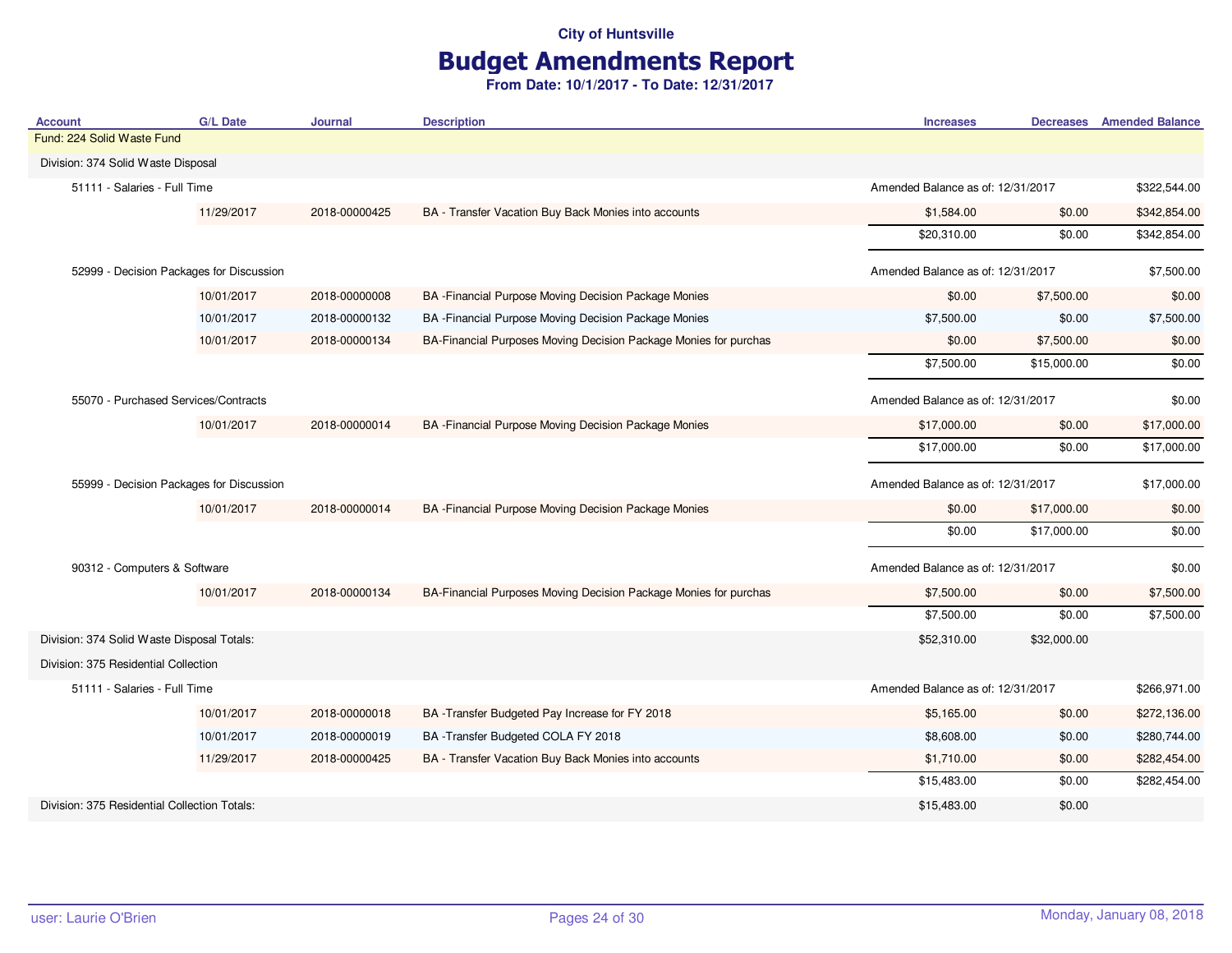# Budget Amendments Report

| <b>Account</b>                             | <b>G/L Date</b> | <b>Journal</b> | <b>Description</b>                                               | <b>Increases</b>                  |                                   | <b>Decreases</b> Amended Balance |
|--------------------------------------------|-----------------|----------------|------------------------------------------------------------------|-----------------------------------|-----------------------------------|----------------------------------|
| Fund: 224 Solid Waste Fund                 |                 |                |                                                                  |                                   |                                   |                                  |
| Division: 377 Recycling                    |                 |                |                                                                  |                                   |                                   |                                  |
| 51111 - Salaries - Full Time               |                 |                |                                                                  |                                   | Amended Balance as of: 12/31/2017 |                                  |
|                                            | 10/01/2017      | 2018-00000018  | BA -Transfer Budgeted Pay Increase for FY 2018                   | \$670.00                          | \$0.00                            | \$36,821.00                      |
|                                            | 10/01/2017      | 2018-00000019  | BA-Transfer Budgeted COLA FY 2018                                | \$1,116.00                        | \$0.00                            | \$37,937.00                      |
|                                            |                 |                |                                                                  | \$1,786.00                        | \$0.00                            | \$37,937.00                      |
| Division: 377 Recycling Totals:            |                 |                |                                                                  | \$1,786.00                        | \$0.00                            |                                  |
| <b>Fund Totals: Solid Waste Fund</b>       |                 |                |                                                                  | \$90,679.00                       | \$90,679.00                       |                                  |
| Fund: 302 Medical Insurance Fund           |                 |                |                                                                  |                                   |                                   |                                  |
| 43401 - Charge to General Fund             |                 |                |                                                                  | Amended Balance as of: 12/31/2017 |                                   | \$1,623,470.00                   |
|                                            | 10/01/2017      | 2018-00000007  | BA-Financial Purposes Moving 4 New Positions Health Ins from GF  | \$40,800.00                       | \$0.00                            | \$1,664,270.00                   |
|                                            |                 |                |                                                                  | \$40,800.00                       | \$0.00                            | \$1,664,270.00                   |
| <b>Fund Totals: Medical Insurance Fund</b> |                 |                |                                                                  | \$40,800.00                       | \$0.00                            |                                  |
| Fund: 306 Capital Equipment Fund           |                 |                |                                                                  |                                   |                                   |                                  |
| 43501 - Transfer from General Fund         |                 |                |                                                                  | Amended Balance as of: 12/31/2017 |                                   | \$0.00                           |
|                                            | 10/01/2017      | 2018-00000017  | BA-Financial Purpose Moving Decision Package Monies              | \$50,890.00                       | \$0.00                            | \$50,890.00                      |
|                                            | 10/01/2017      | 2018-00000133  | BA-Financial Purpose Moving Decision Package Monies              | \$0.00                            | \$50,890.00                       | \$0.00                           |
|                                            | 10/01/2017      | 2018-00000136  | BA-Financial Purposes Moving Decision Package Monies for purchas | \$0.00                            | \$50,890.00                       | (\$50,890.00)                    |
|                                            | 10/01/2017      | 2018-00000148  | BA - Fix error on BA #136 & BA # 134 Fund 306 & Fund 309         | \$50,890.00                       | \$0.00                            | \$0.00                           |
|                                            | 10/01/2017      | 2018-00000151  | BA -Financial Purposes Moving DP Monies into Fund for purchase   | \$50,890.00                       | \$0.00                            | \$50,890.00                      |
|                                            |                 |                |                                                                  | \$152,670.00                      | \$101,780.00                      | \$50,890.00                      |
| Division: 379 Fleet/Rolling Stock          |                 |                |                                                                  |                                   |                                   |                                  |
| 69020 - Cap. Mach/Tools/Equip              |                 |                |                                                                  | Amended Balance as of: 12/31/2017 |                                   | \$127,000.00                     |
|                                            | 10/01/2017      | 2018-00000017  | BA-Financial Purpose Moving Decision Package Monies              | \$30,210.00                       | \$0.00                            | \$157,210.00                     |
|                                            | 10/01/2017      | 2018-00000133  | BA-Financial Purpose Moving Decision Package Monies              | \$0.00                            | \$30,210.00                       | \$127,000.00                     |
|                                            | 10/01/2017      | 2018-00000136  | BA-Financial Purposes Moving Decision Package Monies for purchas | \$30,210.00                       | \$0.00                            | \$157,210.00                     |
|                                            |                 |                |                                                                  | \$60,420.00                       | \$30,210.00                       | \$157,210.00                     |
| 69040 - Motor Vehicles                     |                 |                |                                                                  | Amended Balance as of: 12/31/2017 |                                   | \$913,250.00                     |
|                                            | 10/01/2017      | 2018-00000017  | BA-Financial Purpose Moving Decision Package Monies              | \$20,680.00                       | \$0.00                            | \$933,930.00                     |
|                                            | 10/01/2017      | 2018-00000133  | BA-Financial Purpose Moving Decision Package Monies              | \$0.00                            | \$20,680.00                       | \$913,250.00                     |
|                                            |                 |                |                                                                  |                                   |                                   |                                  |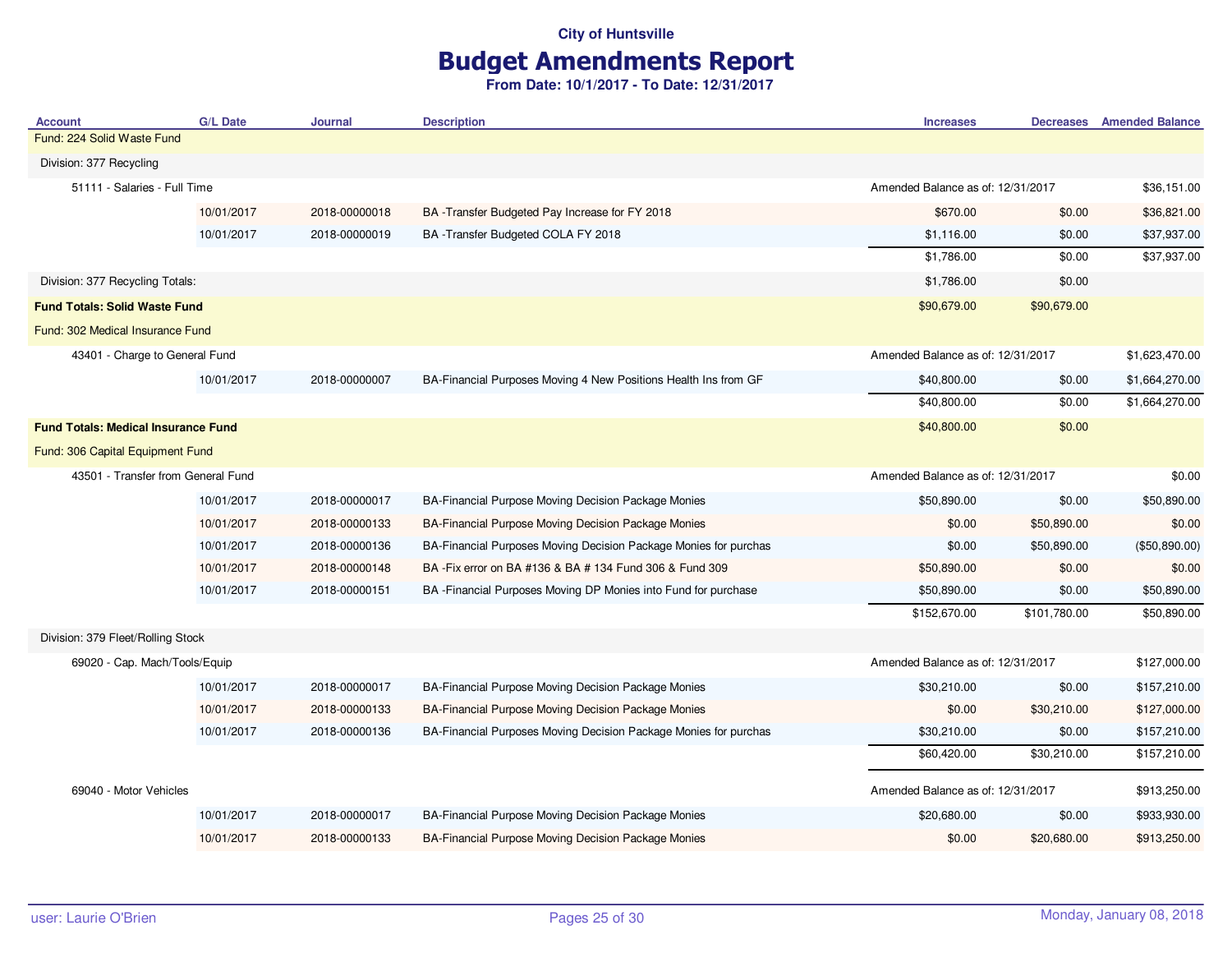# Budget Amendments Report

| <b>Account</b>                             | G/L Date   | Journal       | <b>Description</b>                                               | <b>Increases</b>                  | <b>Decreases</b> | <b>Amended Balance</b> |
|--------------------------------------------|------------|---------------|------------------------------------------------------------------|-----------------------------------|------------------|------------------------|
| Fund: 306 Capital Equipment Fund           |            |               |                                                                  |                                   |                  |                        |
| Division: 379 Fleet/Rolling Stock          |            |               |                                                                  |                                   |                  |                        |
| 69040 - Motor Vehicles                     |            |               |                                                                  | Amended Balance as of: 12/31/2017 |                  | \$913,250.00           |
|                                            | 10/01/2017 | 2018-00000136 | BA-Financial Purposes Moving Decision Package Monies for purchas | \$20,680.00                       | \$0.00           | \$933,930.00           |
|                                            |            |               |                                                                  | \$41,360.00                       | \$20,680.00      | \$933,930.00           |
| Division: 379 Fleet/Rolling Stock Totals:  |            |               |                                                                  | \$101,780.00                      | \$50,890.00      |                        |
| <b>Fund Totals: Capital Equipment Fund</b> |            |               |                                                                  | \$254,450.00                      | \$152,670.00     |                        |
| Fund: 309 Computer Equip. Replacement Fund |            |               |                                                                  |                                   |                  |                        |
| 43501 - Transfer from General Fund         |            |               |                                                                  | Amended Balance as of: 12/31/2017 |                  | \$0.00                 |
|                                            | 10/01/2017 | 2018-00000008 | BA - Financial Purpose Moving Decision Package Monies            | \$34,296.00                       | \$0.00           | \$34,296.00            |
|                                            | 10/01/2017 | 2018-00000132 | BA - Financial Purpose Moving Decision Package Monies            | \$0.00                            | \$34,296.00      | \$0.00                 |
|                                            | 10/01/2017 | 2018-00000134 | BA-Financial Purposes Moving Decision Package Monies for purchas | \$0.00                            | \$34,296.00      | (\$34,296.00)          |
|                                            | 10/01/2017 | 2018-00000148 | BA - Fix error on BA #136 & BA #134 Fund 306 & Fund 309          | \$34,296.00                       | \$0.00           | \$0.00                 |
|                                            | 10/01/2017 | 2018-00000151 | BA - Financial Purposes Moving DP Monies into Fund for purchase  | \$34,296.00                       | \$0.00           | \$34,296.00            |
|                                            |            |               |                                                                  | \$102,888.00                      | \$68,592.00      | \$34,296.00            |
| 43503 - Transfer from Water Fund           |            |               |                                                                  | Amended Balance as of: 12/31/2017 |                  | \$0.00                 |
|                                            | 10/01/2017 | 2018-00000008 | BA - Financial Purpose Moving Decision Package Monies            | \$2,500.00                        | \$0.00           | \$2,500.00             |
|                                            | 10/01/2017 | 2018-00000132 | BA - Financial Purpose Moving Decision Package Monies            | \$0.00                            | \$2,500.00       | \$0.00                 |
|                                            | 10/01/2017 | 2018-00000134 | BA-Financial Purposes Moving Decision Package Monies for purchas | \$0.00                            | \$2,500.00       | (\$2,500.00)           |
|                                            | 10/01/2017 | 2018-00000148 | BA - Fix error on BA #136 & BA # 134 Fund 306 & Fund 309         | \$2,500.00                        | \$0.00           | \$0.00                 |
|                                            | 10/01/2017 | 2018-00000151 | BA - Financial Purposes Moving DP Monies into Fund for purchase  | \$2,500.00                        | \$0.00           | \$2,500.00             |
|                                            |            |               |                                                                  | \$7,500.00                        | \$5,000.00       | \$2,500.00             |
| 43505 - Transfer from Solid Waste Fund     |            |               |                                                                  | Amended Balance as of: 12/31/2017 |                  | \$0.00                 |
|                                            | 10/01/2017 | 2018-00000008 | BA - Financial Purpose Moving Decision Package Monies            | \$7,500.00                        | \$0.00           | \$7,500.00             |
|                                            | 10/01/2017 | 2018-00000132 | BA - Financial Purpose Moving Decision Package Monies            | \$0.00                            | \$7,500.00       | \$0.00                 |
|                                            | 10/01/2017 | 2018-00000134 | BA-Financial Purposes Moving Decision Package Monies for purchas | \$0.00                            | \$7,500.00       | (\$7,500.00)           |
|                                            | 10/01/2017 | 2018-00000148 | BA - Fix error on BA #136 & BA # 134 Fund 306 & Fund 309         | \$7,500.00                        | \$0.00           | \$0.00                 |
|                                            |            |               |                                                                  |                                   |                  |                        |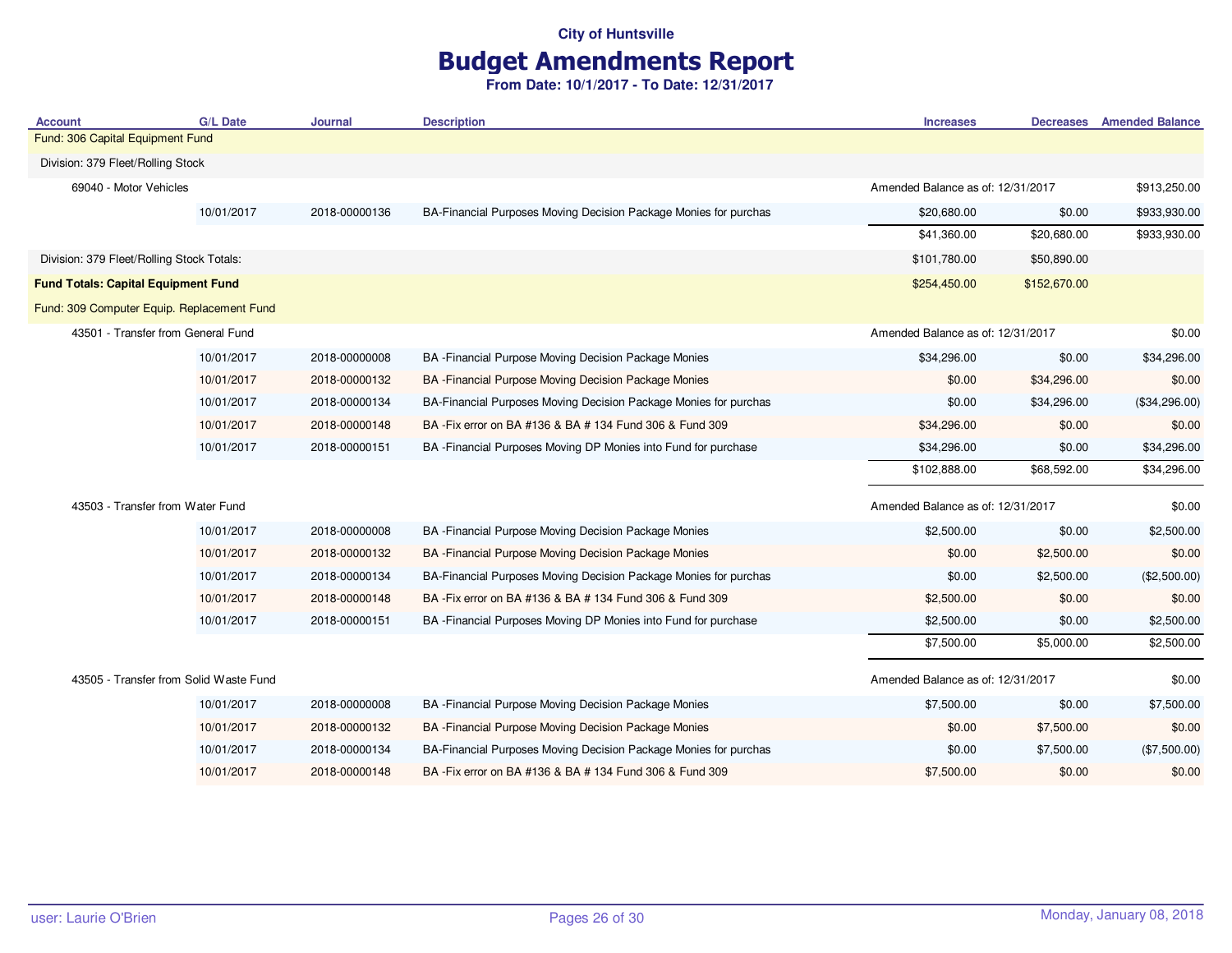## Budget Amendments Report

| <b>Account</b>                                       | <b>G/L Date</b> | Journal       | <b>Description</b>                                               | <b>Increases</b>                  |                                   | <b>Decreases</b> Amended Balance |
|------------------------------------------------------|-----------------|---------------|------------------------------------------------------------------|-----------------------------------|-----------------------------------|----------------------------------|
| Fund: 309 Computer Equip. Replacement Fund           |                 |               |                                                                  |                                   |                                   |                                  |
| 43505 - Transfer from Solid Waste Fund               |                 |               |                                                                  | Amended Balance as of: 12/31/2017 |                                   | \$0.00                           |
|                                                      | 10/01/2017      | 2018-00000151 | BA - Financial Purposes Moving DP Monies into Fund for purchase  | \$7,500.00                        | \$0.00                            | \$7,500.00                       |
|                                                      |                 |               |                                                                  | \$22,500.00                       | \$15,000.00                       | \$7,500.00                       |
| 43526 - Transfr from Other H/M Tax Funds             |                 |               |                                                                  | Amended Balance as of: 12/31/2017 |                                   | \$0.00                           |
|                                                      | 10/01/2017      | 2018-00000008 | BA - Financial Purpose Moving Decision Package Monies            | \$5,000.00                        | \$0.00                            | \$5,000.00                       |
|                                                      | 10/01/2017      | 2018-00000132 | BA - Financial Purpose Moving Decision Package Monies            | \$0.00                            | \$5,000.00                        | \$0.00                           |
|                                                      | 10/01/2017      | 2018-00000134 | BA-Financial Purposes Moving Decision Package Monies for purchas | \$0.00                            | \$5,000.00                        | (\$5,000.00)                     |
|                                                      | 10/01/2017      | 2018-00000148 | BA - Fix error on BA #136 & BA # 134 Fund 306 & Fund 309         | \$5,000.00                        | \$0.00                            | \$0.00                           |
|                                                      | 10/01/2017      | 2018-00000151 | BA - Financial Purposes Moving DP Monies into Fund for purchase  | \$5,000.00                        | \$0.00                            | \$5,000.00                       |
|                                                      |                 |               |                                                                  | \$15,000.00                       | \$10,000.00                       | \$5,000.00                       |
| Division: 655 IT Computer/Software Equipment         |                 |               |                                                                  |                                   |                                   |                                  |
| 52200 - Non Capital Equipment Purchases              |                 |               |                                                                  |                                   | Amended Balance as of: 12/31/2017 |                                  |
|                                                      | 10/01/2017      | 2018-00000008 | BA - Financial Purpose Moving Decision Package Monies            | \$49,296.00                       | \$0.00                            | \$122,696.00                     |
|                                                      | 10/01/2017      | 2018-00000132 | BA - Financial Purpose Moving Decision Package Monies            | \$0.00                            | \$49,296.00                       | \$73,400.00                      |
|                                                      | 10/01/2017      | 2018-00000134 | BA-Financial Purposes Moving Decision Package Monies for purchas | \$49,296.00                       | \$0.00                            | \$122,696.00                     |
|                                                      |                 |               |                                                                  | \$98,592.00                       | \$49,296.00                       | \$122,696.00                     |
| 69020 - Cap. Mach/Tools/Equip                        |                 |               |                                                                  | Amended Balance as of: 12/31/2017 |                                   | \$87,100.00                      |
|                                                      | 11/15/2017      | 2018-00000053 | BA Move Capital Purchase to FY 18 not received due to hurricane  | \$35,481.00                       | \$0.00                            | \$122,581.00                     |
|                                                      |                 |               |                                                                  | \$35,481.00                       | \$0.00                            | \$122,581.00                     |
| Division: 655 IT Computer/Software Equipment Totals: |                 |               |                                                                  | \$134,073.00                      | \$49,296.00                       |                                  |
| Fund Totals: Computer Equip. Replacement Fund        |                 |               |                                                                  | \$281,961.00                      | \$147,888.00                      |                                  |
| Fund: 601 Court Security SRF                         |                 |               |                                                                  |                                   |                                   |                                  |
| Division: 432 Court Security Division                |                 |               |                                                                  |                                   |                                   |                                  |
| 55070 - Purchased Services/Contracts                 |                 |               |                                                                  | Amended Balance as of: 12/31/2017 |                                   | \$0.00                           |
|                                                      | 10/01/2017      | 2018-00000015 | BA - Financial Purposes Moving Decision Package Monies           | \$54,000.00                       | \$0.00                            | \$54,000.00                      |
|                                                      |                 |               |                                                                  | \$54,000.00                       | \$0.00                            | \$54,000.00                      |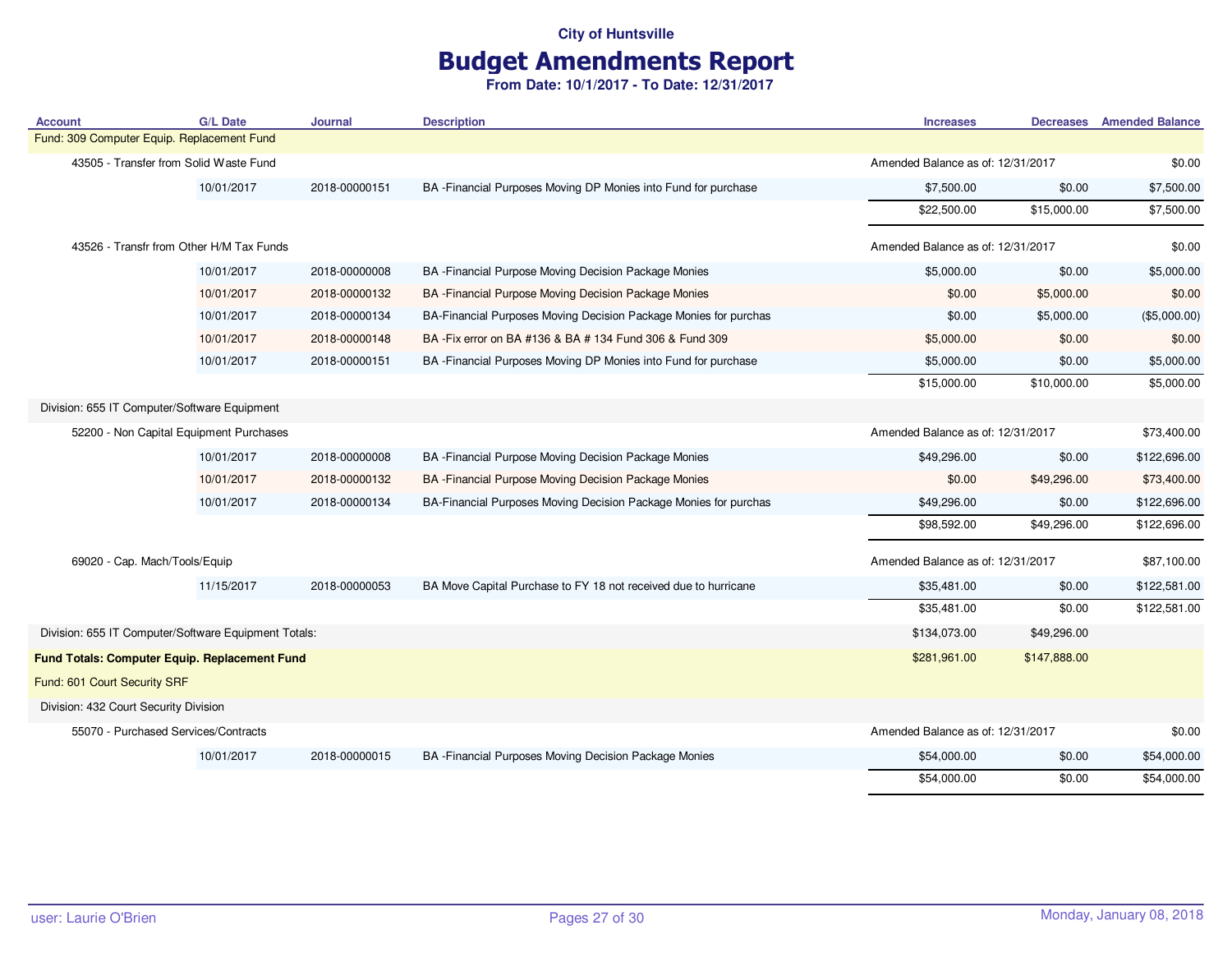## Budget Amendments Report

| <b>Account</b>                                          | <b>G/L Date</b> | Journal       | <b>Description</b>                                     | <b>Increases</b>                  |             | <b>Decreases</b> Amended Balance |
|---------------------------------------------------------|-----------------|---------------|--------------------------------------------------------|-----------------------------------|-------------|----------------------------------|
| Fund: 601 Court Security SRF                            |                 |               |                                                        |                                   |             |                                  |
| Division: 432 Court Security Division                   |                 |               |                                                        |                                   |             |                                  |
| 55999 - Decision Packages for Discussion                |                 |               |                                                        | Amended Balance as of: 12/31/2017 |             | \$54,000.00                      |
|                                                         | 10/01/2017      | 2018-00000015 | BA - Financial Purposes Moving Decision Package Monies | \$0.00                            | \$54,000.00 | \$0.00                           |
|                                                         |                 |               |                                                        | \$0.00                            | \$54,000.00 | \$0.00                           |
| Division: 432 Court Security Division Totals:           |                 |               |                                                        | \$54,000.00                       | \$54,000.00 |                                  |
| <b>Fund Totals: Court Security SRF</b>                  |                 |               |                                                        | \$54,000.00                       | \$54,000.00 |                                  |
| Fund: 612 PD School Resource Officer SRF                |                 |               |                                                        |                                   |             |                                  |
| Division: 1612 Nondept. PD School Res Offcr SRF         |                 |               |                                                        |                                   |             |                                  |
| 51140 - Adjustments for Step/COLA/Other PR Benefits     |                 |               |                                                        | Amended Balance as of: 12/31/2017 |             | \$20,929.00                      |
|                                                         | 10/01/2017      | 2018-00000018 | BA -Transfer Budgeted Pay Increase for FY 2018         | \$0.00                            | \$6,611.00  | \$14,318.00                      |
|                                                         | 10/01/2017      | 2018-00000019 | BA-Transfer Budgeted COLA FY 2018                      | \$0.00                            | \$11,018.00 | \$3,300.00                       |
|                                                         |                 |               |                                                        | \$0.00                            | \$17,629.00 | \$3,300.00                       |
| Division: 1612 Nondept. PD School Res Offer SRF Totals: |                 |               |                                                        | \$0.00                            | \$17,629.00 |                                  |
| Division: 555 School Resource Officers                  |                 |               |                                                        |                                   |             |                                  |
| 51111 - Salaries - Full Time                            |                 |               |                                                        | Amended Balance as of: 12/31/2017 |             | \$346,758.00                     |
|                                                         | 10/01/2017      | 2018-00000018 | BA -Transfer Budgeted Pay Increase for FY 2018         | \$6,611.00                        | \$0.00      | \$353,369.00                     |
|                                                         | 10/01/2017      | 2018-00000019 | BA -Transfer Budgeted COLA FY 2018                     | \$11,018.00                       | \$0.00      | \$364,387.00                     |
|                                                         |                 |               |                                                        | \$17,629.00                       | \$0.00      | \$364,387.00                     |
| Division: 555 School Resource Officers Totals:          |                 |               |                                                        | \$17,629.00                       | \$0.00      |                                  |
| <b>Fund Totals: PD School Resource Officer SRF</b>      |                 |               |                                                        | \$17,629.00                       | \$17,629.00 |                                  |
| Fund: 618 Arts Center SRF                               |                 |               |                                                        |                                   |             |                                  |
| Division: 1618 Nondep Wynne Home Operations SRF         |                 |               |                                                        |                                   |             |                                  |
| 51140 - Adjustments for Step/COLA/Other PR Benefits     |                 |               |                                                        | Amended Balance as of: 12/31/2017 |             | \$5,026.00                       |
|                                                         | 10/01/2017      | 2018-00000018 | BA -Transfer Budgeted Pay Increase for FY 2018         | \$0.00                            | \$1,510.00  | \$3,516.00                       |
|                                                         | 10/01/2017      | 2018-00000019 | BA-Transfer Budgeted COLA FY 2018                      | \$0.00                            | \$2,516.00  | \$1,000.00                       |
|                                                         |                 |               |                                                        | \$0.00                            | \$4,026.00  | \$1,000.00                       |
| Division: 1618 Nondep Wynne Home Operations SRF Totals: |                 |               |                                                        | \$0.00                            | \$4,026.00  |                                  |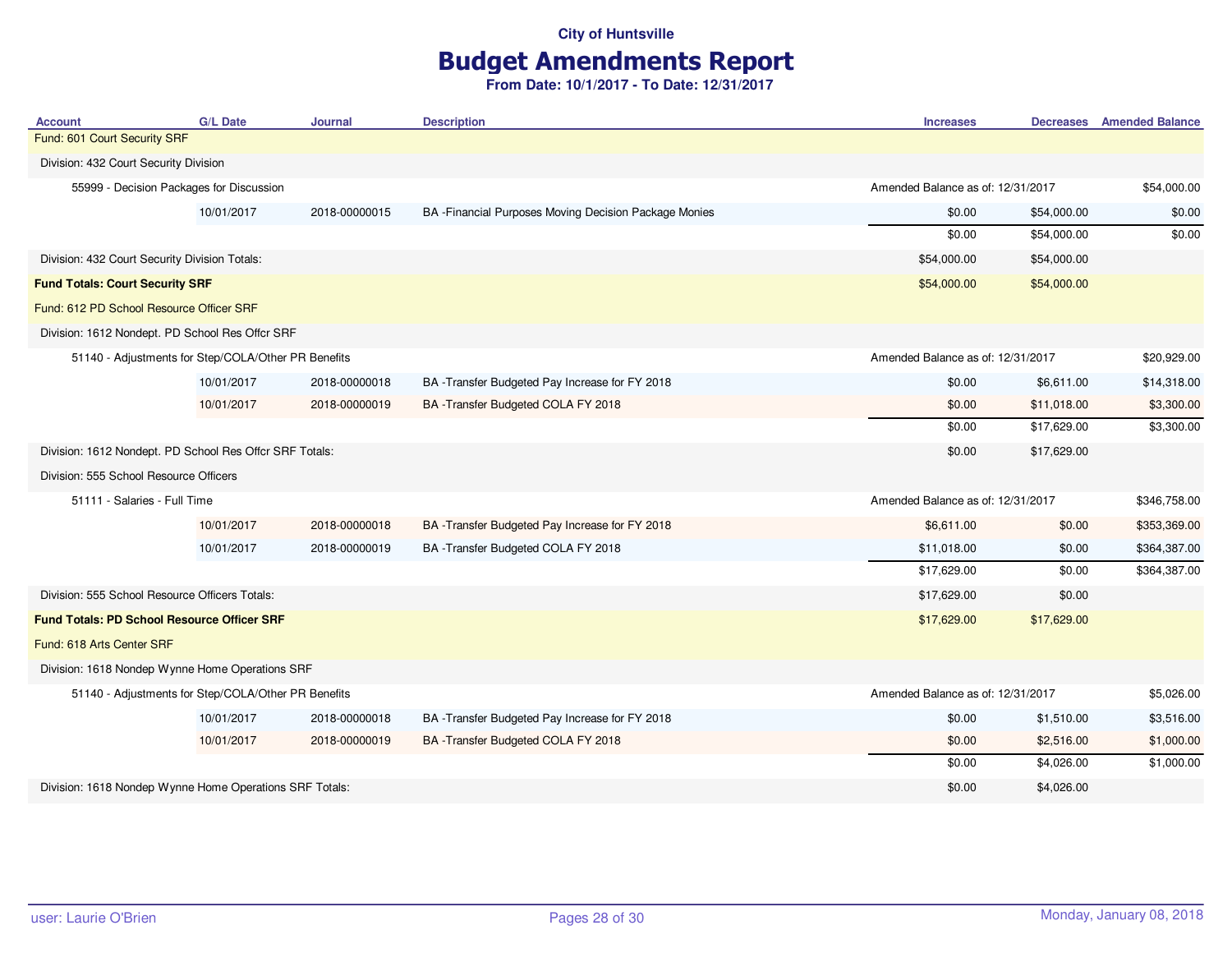# Budget Amendments Report

| <b>Account</b>                                         | <b>G/L Date</b> | Journal       | <b>Description</b>                                       | <b>Increases</b>                  |                                   | <b>Decreases</b> Amended Balance |
|--------------------------------------------------------|-----------------|---------------|----------------------------------------------------------|-----------------------------------|-----------------------------------|----------------------------------|
| Fund: 618 Arts Center SRF                              |                 |               |                                                          |                                   |                                   |                                  |
| Division: 840 Arts Center                              |                 |               |                                                          |                                   |                                   |                                  |
| 51111 - Salaries - Full Time                           |                 |               | Amended Balance as of: 12/31/2017                        |                                   | \$58,460.00                       |                                  |
|                                                        | 10/01/2017      | 2018-00000018 | BA-Transfer Budgeted Pay Increase for FY 2018            | \$1,510.00                        | \$0.00                            | \$59,970.00                      |
|                                                        | 10/01/2017      | 2018-00000019 | BA-Transfer Budgeted COLA FY 2018                        | \$2,516.00                        | \$0.00                            | \$62,486.00                      |
|                                                        |                 |               |                                                          | \$4,026.00                        | \$0.00                            | \$62,486.00                      |
| 53010 - Building Maintenance                           |                 |               |                                                          | Amended Balance as of: 12/31/2017 |                                   | \$0.00                           |
|                                                        | 10/18/2017      | 2018-00000161 | BA Approved by CC 10.17.2017 for Wynne Home Roof Repairs | \$57,075.00                       | \$0.00                            | \$57,075.00                      |
|                                                        |                 |               |                                                          | \$57,075.00                       | \$0.00                            | \$57,075.00                      |
| Division: 840 Arts Center Totals:                      |                 |               |                                                          | \$61,101.00                       | \$0.00                            |                                  |
| <b>Fund Totals: Arts Center SRF</b>                    |                 |               |                                                          | \$61,101.00                       | \$4,026.00                        |                                  |
| Fund: 663 H/M Tax- Tourism & Visitors Cntr             |                 |               |                                                          |                                   |                                   |                                  |
| Division: 1663 Nondept-Tourism & Visitors Cntr         |                 |               |                                                          |                                   |                                   |                                  |
| 51140 - Adjustments for Step/COLA/Other PR Benefits    |                 |               |                                                          | Amended Balance as of: 12/31/2017 |                                   | \$8,691.00                       |
|                                                        | 10/01/2017      | 2018-00000018 | BA-Transfer Budgeted Pay Increase for FY 2018            | \$0.00                            | \$2,884.00                        | \$5,807.00                       |
|                                                        | 10/01/2017      | 2018-00000019 | BA -Transfer Budgeted COLA FY 2018                       | \$0.00                            | \$4,807.00                        | \$1,000.00                       |
|                                                        | 11/29/2017      | 2018-00000425 | BA - Transfer Vacation Buy Back Monies into accounts     | \$0.00                            | \$946.00                          | \$54.00                          |
|                                                        |                 |               |                                                          | \$0.00                            | \$8,637.00                        | \$54.00                          |
| 94309 - Transfer - Computer Replace Fd                 |                 |               |                                                          | Amended Balance as of: 12/31/2017 |                                   | \$4,080.00                       |
|                                                        | 10/01/2017      | 2018-00000008 | BA - Financial Purpose Moving Decision Package Monies    | \$5,000.00                        | \$0.00                            | \$9,080.00                       |
|                                                        | 10/01/2017      | 2018-00000132 | BA - Financial Purpose Moving Decision Package Monies    | \$0.00                            | \$5,000.00                        | \$4,080.00                       |
|                                                        |                 |               |                                                          | \$5,000.00                        | \$5,000.00                        | \$4,080.00                       |
| Division: 1663 Nondept-Tourism & Visitors Cntr Totals: |                 |               |                                                          | \$5,000.00                        | \$13,637.00                       |                                  |
| Division: 881 Tourism                                  |                 |               |                                                          |                                   |                                   |                                  |
| 51111 - Salaries - Full Time                           |                 |               |                                                          |                                   | Amended Balance as of: 12/31/2017 |                                  |
|                                                        | 10/01/2017      | 2018-00000018 | BA -Transfer Budgeted Pay Increase for FY 2018           | \$1,690.00                        | \$0.00                            | \$94,689.00                      |
|                                                        | 10/01/2017      | 2018-00000019 | BA-Transfer Budgeted COLA FY 2018                        | \$2,817.00                        | \$0.00                            | \$97,506.00                      |
|                                                        | 11/29/2017      | 2018-00000425 | BA - Transfer Vacation Buy Back Monies into accounts     | \$946.00                          | \$0.00                            | \$98,452.00                      |
|                                                        |                 |               |                                                          | \$5,453.00                        | \$0.00                            | \$98,452.00                      |
| Division: 881 Tourism Totals:                          |                 |               |                                                          | \$5,453.00                        | \$0.00                            |                                  |